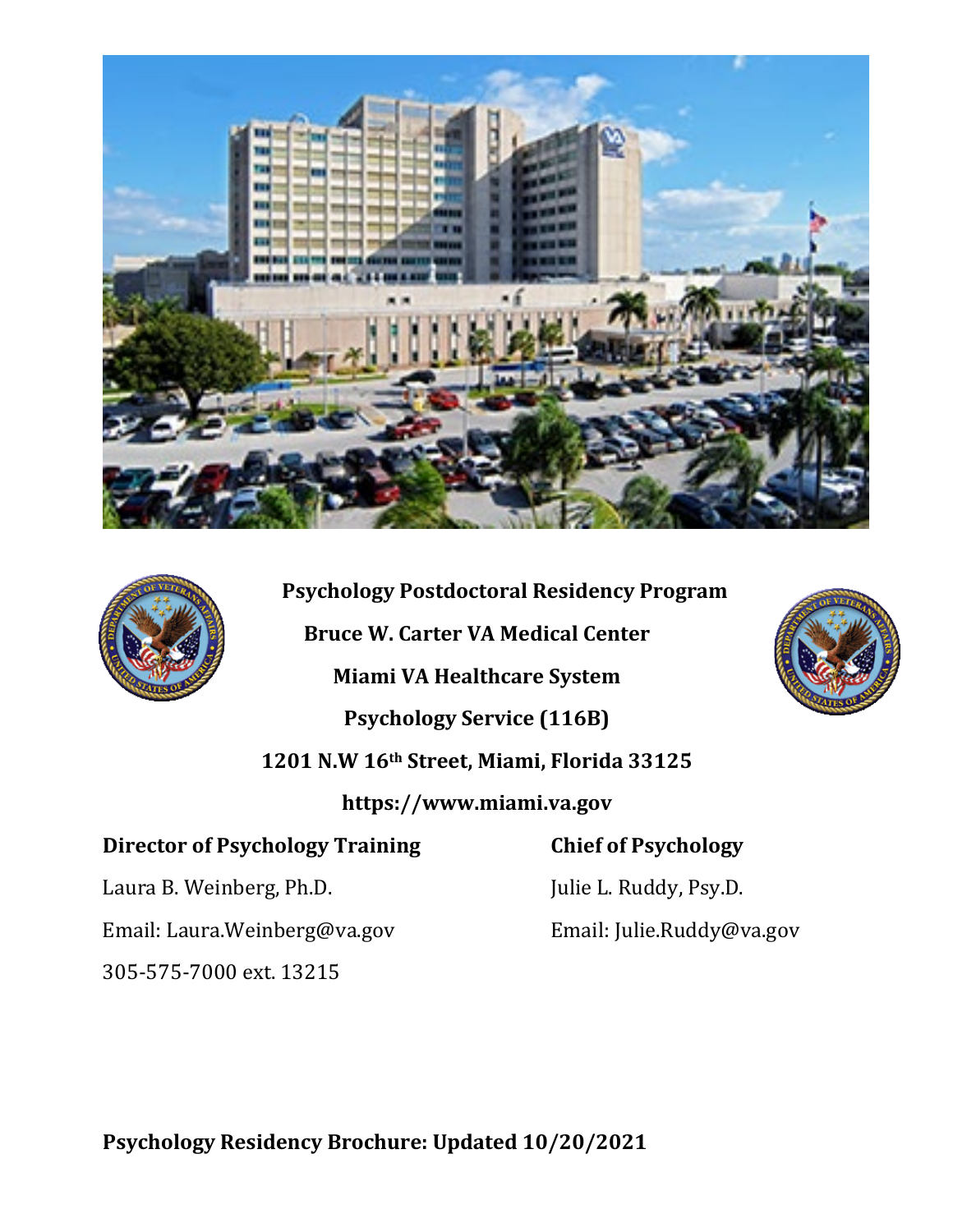**Introduction:** The Miami VA is proud to offer **Nine Postdoctoral Residency Positions** with a focus in the following specialty areas for the **2022-2023** academic year. The training program is accredited by the American Psychological Association and is an APPIC member. The information provided in this document is updated yearly and as needed. If you have questions following review of the brochure, please contact Dr. Laura Weinberg, Director of Psychology Training. For modifications made to both the training program and interview process due to the COVID-19 pandemic, please review relevant sections.

- **Primary Care-Mental Health Integration/PACT:** 2 positions
- **HIV/Liver Disease:** 1 position
- **Clinical Health:** 1 position
- **Mental Health Recovery and Rehabilitation:** 2 positions
- **Veterans Justice Outreach:** 1 position
- **Geriatric Psychology/Neuropsychology:** 1 position
- **PTSD and Related Concerns:** 1 position

Applications are due on **January 1, 2022** and the program will follow APPIC and Unified Notification Date (UND) procedures.

**Accreditation Status:** The postdoctoral residency is accredited by the Commission on Accreditation of the American Psychological Association. The next site visit will occur in 2023. For information regarding APA Accreditation of this Residency or other accredited programs, please write or call:

Office of Program Consultation and Accreditation American Psychological Association 750 1st NE, Washington, DC 20002-4242 Phone: (202) 336-5979 Fax: (202) 336 - 5978 E-mail: [apaaccred@apa.org](mailto:apaaccred@apa.org) Web:<http://www.apa.org/ed/accreditation>

**Financial Support and Benefits:** The current postdoctoral residency stipend is **\$49,355** which is for a one year, full-time 2,080-hour training experience. The stipend is paid biweekly. Residents are eligible for medical and life insurance. Residents also earn four hours of both annual and sick leave per pay period, which accrue to 13 paid vacation days, 13 paid sick days, in addition to 10 paid Federal holidays. Residents are granted administrative leave on a limited basis for VHA-related employment interviews, meetings, workshops, and other events related to professionaldevelopment.

For additional information please visit: http://www.psychologytraining.va.gov/benefits.asp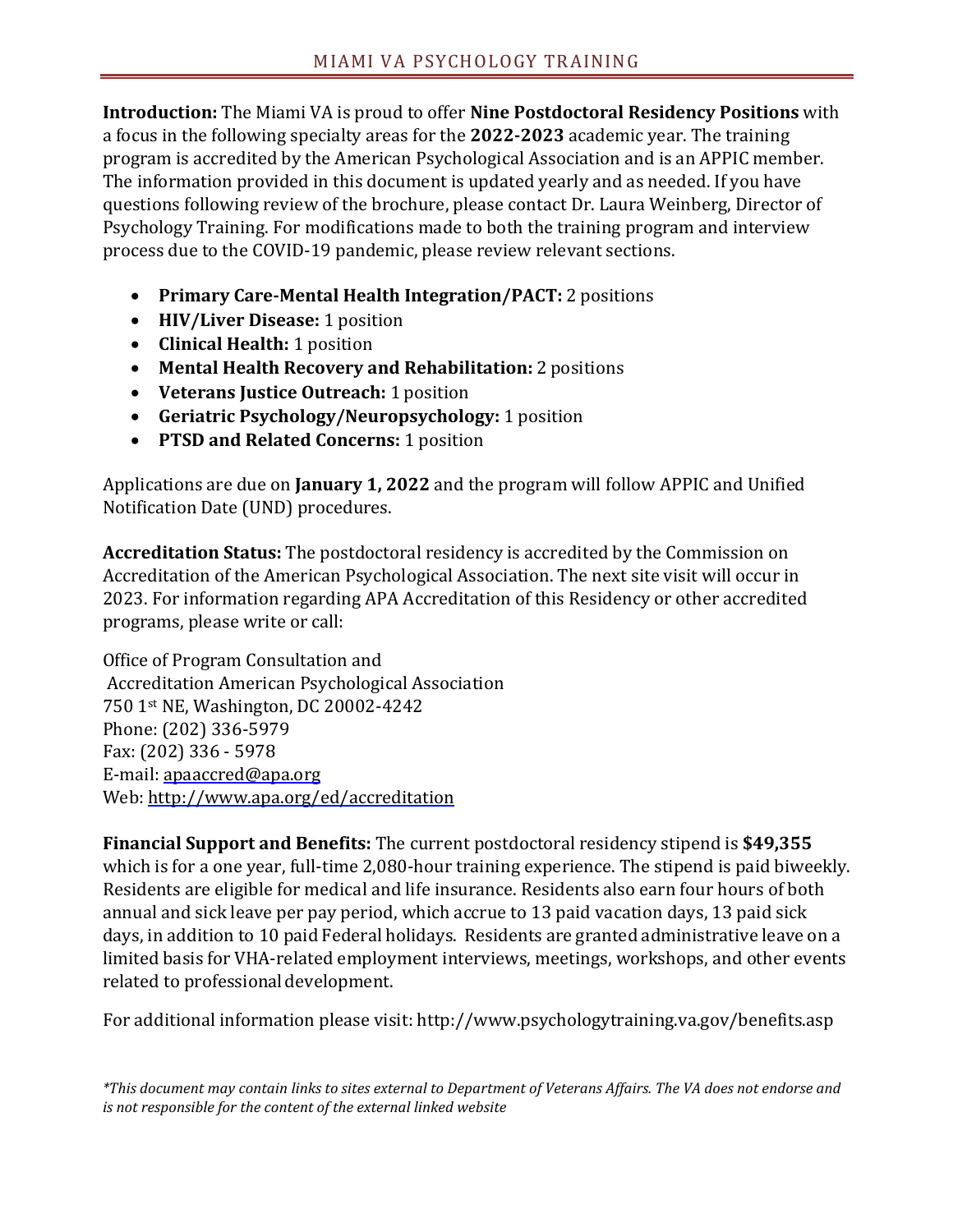## APPLICATION REQUIREMENTS

**Equal Opportunity:** The Psychology Service abides by the Department of Veterans Affairs commitment to ensuring equal opportunity (EEO), and promoting diversity and inclusion, all applicable Federal EEO laws, regulations, Executive Orders, and Management Directives. As provided by the Policy, the VA will not tolerate discrimination or harassment on the basis of race, color, religion, national origin, sex, pregnancy, gender identity, genetic information, parental status, sexual orientation, age or disability. Applicants may also identify themselves as representing a racial, cultural, or other element of diversity.

The Miami VA Healthcare System Psychology Service is committed to upholding an inclusive environment so that the associated stakeholders, (veterans, supervised trainees, staff psychologists, technical and clerical staff) feel encouraged and supported to incorporate all aspects of themselves into their experience at our facility. We believe that the honoring of the unique aspects of each individual is compulsory for the optimal development of highly qualified, effective and satisfied professionals, and ultimately, improves the quality of the services that we provide to our Veterans.

All applicants must have **completed all graduation requirements** from a doctoral program in Clinical or Counseling Psychology accredited by the American Psychological Association (APA) or the Canadian Psychological Association (CPA), and an APA- or CPA-accredited predoctoral internship in Psychology by **August 15th** of the residency year. As a desire to work with a Veteran population is required, practicum or internship at a VHA facility is encouraged, but not mandatory. A prior clinical experience in one of the following emphasis areas is highly recommended: Health Psychology, Forensic Psychology, Geriatric Psychology/ Neuropsychology, PTSD and Related Disorders, and Mental Health Recovery and Rehabilitation. As research, administration, and supervision are integral parts of the Miami VA postdoctoral residency program, some experience--or a willingness to develop skills in these areas--is also recommended.

**Eligibility:** Applicants must meet the following prerequisites to be considered for our postdoctoral training program:

- 1. Completion of doctoral degree, including defense of dissertation, from an APAor CPA- accredited Clinical or Counseling Psychology program before the start date of theresidency
- 2. Completion of an APA- or CPA-accredited psychology internship program
- 3. U.S. citizenship. VA is unable to consider applications from anyone who is not currently a U.S. citizen. Verification of citizenship is required following selection. All interns must complete a Certification of Citizenship in the United States prior to beginning VA training.
- 4. A male applicant born after 12/31/1959 must have registered for the draft by age 26 to be eligible for any US government employment, including selection as a paid VA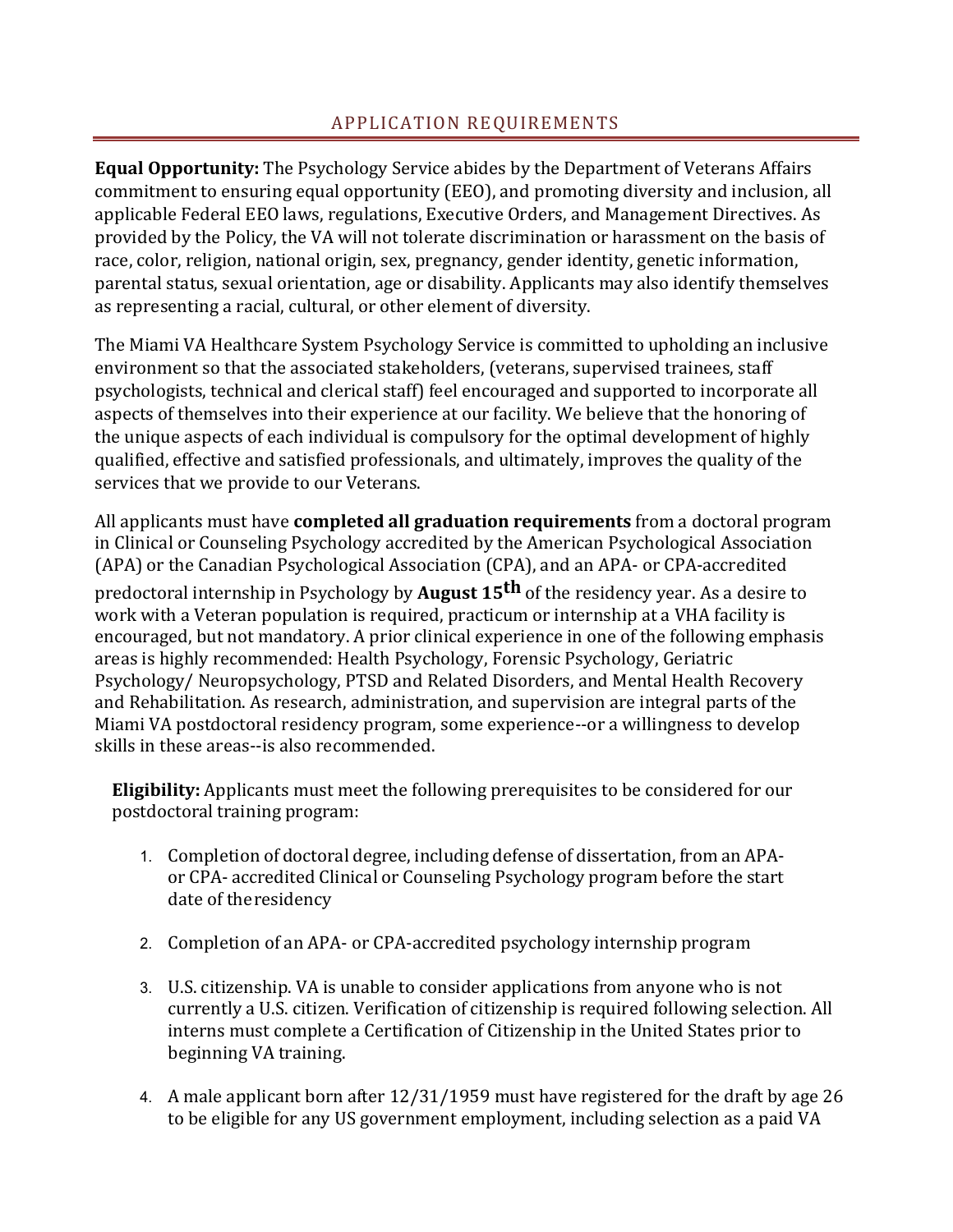trainee. Male applicants must sign a pre-appointment Certification Statement for Selective Service Registration before they can be processed into a training program. Exceptions can be granted only by the US Office of Personnel Management; exceptions are very rarely granted.

- 5. Selected postdoctoral residents are subject to fingerprinting, background checks, and a urine drug screen. Selection decisions are contingent on passing these screens.
- 6. VA training occurs in a health care setting. Some of the patients served by VA are elderly or infirm, and could succumb to common illnesses like influenza. It is important to be able to document that your vaccinations are up to date and that you have been screened for active tuberculosis prior to starting your training at VA or other hospitals, this includes proof of **full vaccination from COVID-19**. Securing a statement from your regular health provider, or an urgent care clinic can expedite your appointment. Additionally, maintaining a current flu vaccination during the training year (or taking additional preventative measures to limit patient exposure to the flu) will be required. Please discuss this with the program training director after you have accepted our offer of residency training, and well before to your start date to facilitate your onboarding.
- 7. Due to the demands of the postdoctoral training, residents are advised against outside employment. Residents who are considering outside employment must obtain approval from the Postdoctoral Training Committee through the Training Director *prior* to making commitments to those activities. This will minimize the possibility that the external employment will interfere with their training experience. Although external activities are considered the resident's private and personal experience, this advice is meant to minimize potential problems and conflicts of interest that might arise. External activities cannot in any way interfere with the usual tour-of-duty of the resident in training. Moreover, all requests will undergo Government Ethics review.

#### **To apply, the candidate** *must submit the following materials electronically by using APPIC Psychology Postdoctoral Application ("APPA CAS") at: https://aapicas.liaisoncas.com/applicant-ux/#/login*

- 1. Cover letter indicating the area of emphasis to which you are applying (Clinical Health, PCMHI-/PACT, HIV/Liver Disease, Mental Health Recovery and Rehabilitation, Veterans Justice Outreach, PTSD and Related Disorders, or Geriatric Psychology/Neuropsychology) and describing your career goals, along with a detailed description of how the postdoctoral residency at the Miami VA will help you achieve those goals. Make sure to describe your experience with interventions, particularly empirical based or supported interventions, psychological assessment, and your research/scholarly experience.
- 2. Diversity Identification: The Miami VA takes a proactive stance to create an inclusive environment that welcomes and incorporates all different aspects of diversity. Please share your diverse identities in your application materials.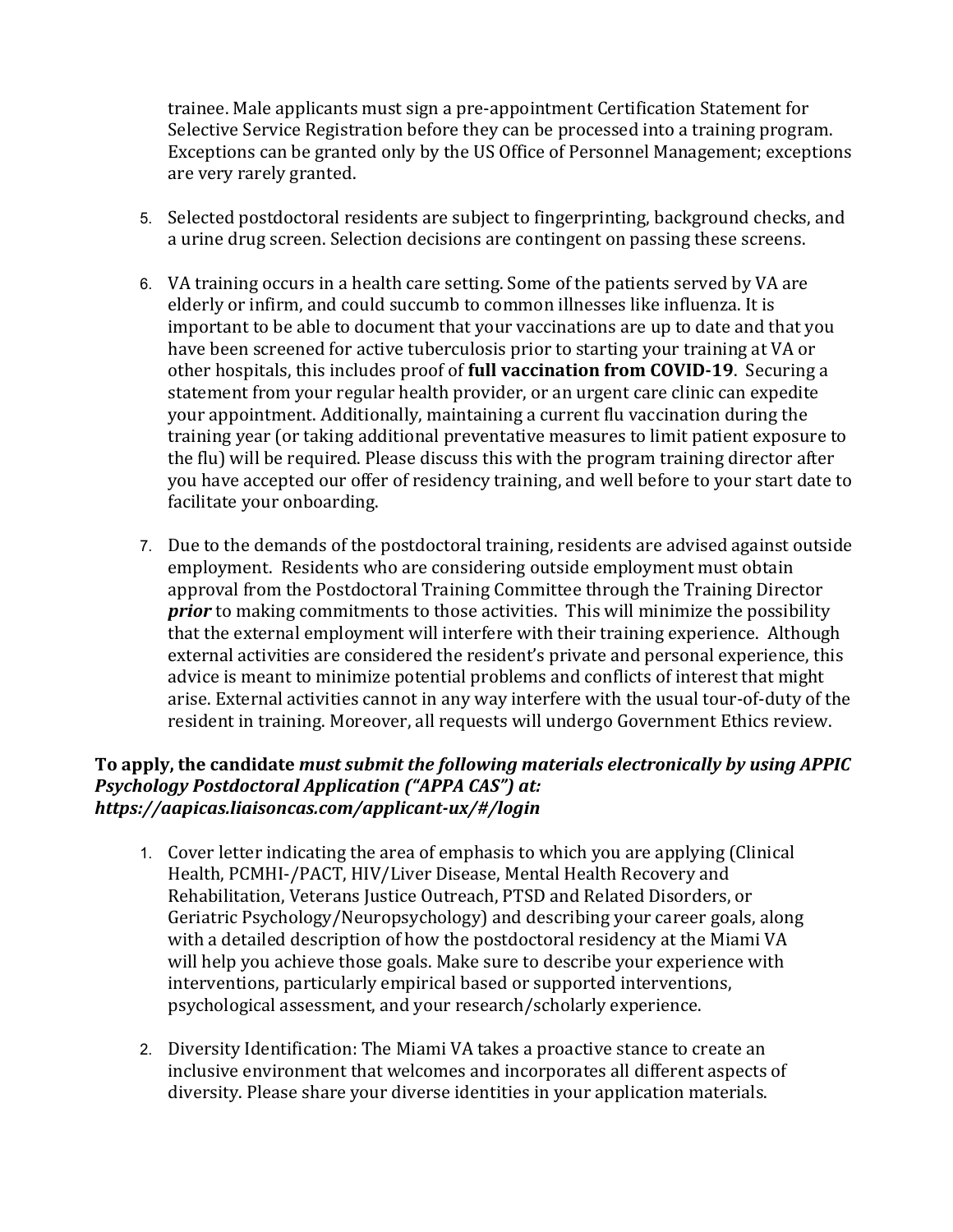- 3. Detailed curriculum vitae (CV).
- 4. Three letters of recommendation. *At least one of these must be from an internship supervisor*.
- 5. De-identified work sample a comprehensive integrated psychological assessment report. Make sure the report is **de-identified** according to HIPPA standards. Geriatric Psychology/Neuropsychology emphasis applicants should submit a neuropsychology reportof a geriatric referral if possible.
- 6. Letter from your dissertation chair or academic program Training Director regarding dissertation status and anticipated completion date. If your dissertation chair is oneof your three letters of recommendation, this information can be included in thatletter.
- 7. Statement from your internship Training Director (if applicable) verifying your status, including the expected date of completion of internship training. Transcripts are not required at this time, but will be required if selected for this position.
- 8. Applications are due and will be reviewed beginning **January 1, 2022**. Earlier submissions are preferred. A selection committee composed of postdoctoral residency supervisors will review and rank order all completed applications. The top candidates will be offered interviews. Typically, well qualified candidates would be invited to visit the local facilities, at their personal expense or interview virtually. However, given the COVID19 pandemic, we will be conducting **Virtual Interviews Only** via video conferencing platforms. Interviews will be conducted with the Psychology Training Director and other training faculty members.
- 9. Consistent with the Association of Psychology Postdoctoral and Internship Centers (APPIC) Postdoctoral Selection Guidelines, notification to applicants regarding invitation to interview are anticipated to occur in late January/early February. Following interviews, the selection committee will again rank order applicants and offers will be extended to the top ranked applicants.
- 10. Offers will be extended beginning **February 22, 2022.** Earlier or reciprocal position offers may be made to applicants that have received an offer from another site in the event that Miami VA postdoctoral training is their preferred site. We require verification of other offers in the form of a forwarded email of the offer or through verbal or email confirmation from your internship Training Director.

**Inquiries regarding the application process can be directed to:** Laura Weinberg, Ph.D., Director of Psychology Training, Psychology – 116B 1201 NW 16th Street Miami, FL 33125-1693 Phone: 305-575-5000 ext. 13215 E-mail **(preferred)**: Laura.Weinberg@va.gov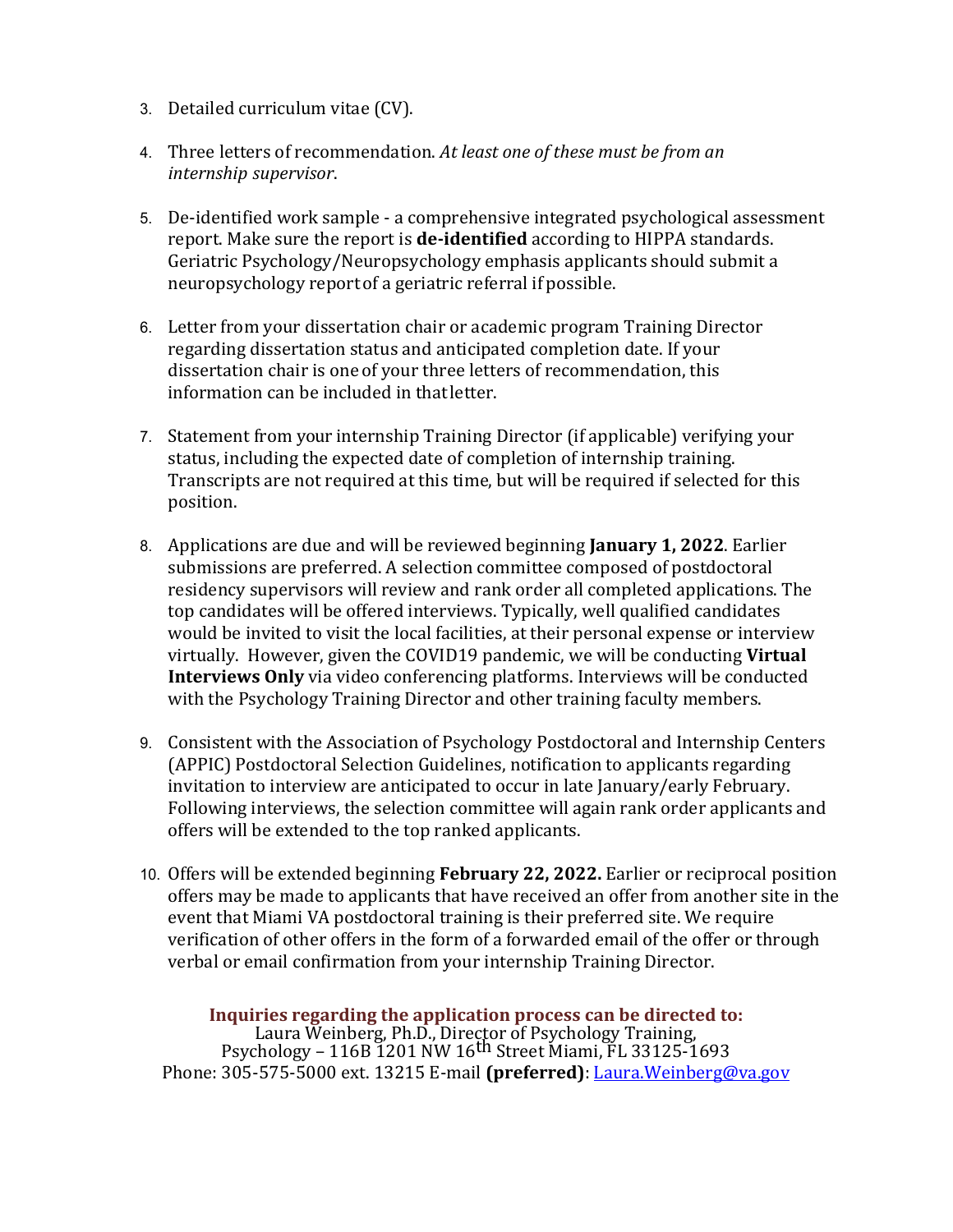## PSYCHOLOGY SETTING AT THE MIAMI VETERAN AFFAIRS MEDICAL CENTER

The Miami VA Healthcare System is a Joint Commission accredited, complexity level 1A facility serving approximately 57,000 Veterans in three South Florida counties: Miami-Dade, Broward, and Monroe. The Bruce W. Carter VA Medical Center is in downtown Miami and supports two major satellite outpatient clinics located in Sunrise and Key West; and five community-based outpatient clinics located in Homestead, Key Largo, Pembroke Pines, Hollywood and Deerfield Beach. The facility provides general medical, surgical, and psychiatric services, as well as serving as an AIDS/HIV Center, Prosthetic Treatment Center, Spinal Cord Injury Rehabilitative Center and Geriatric Research, Education and Clinical Center. A Healthcare for Homeless Veterans Clinic is located about one mile from the medical center. The organization is recognized as a Center of Excellence in Spinal Cord Injury Research, Substance Abuse Treatment, and chest pain. In addition to medical services, the healthcare system's Research Program conducts nearly \$8 million in research in areas of oncology, PTSD, endocrinology, mental health, diabetics, hypertension and other medical fields.

The Miami VA Healthcare System's mission is to honor American's Veterans by providing exceptional healthcare that improves their health and well-being. Our vision is to continue to strive to be the benchmark of excellence and value in healthcare by providing exemplary services that are patient centered, culturally competent and evidence based. This care will be delivered by engaged, collaborative teams in an integrated environment that supports learning, discovery and continuous improvement. It will emphasize prevention and population health and contribute to the nation's wellbeing through education, research, and service in national emergencies.

The Miami VA Healthcare System has a long and colorful history. In 1942, the commanding General of the U.S. Army Air Forces directed that an officer candidate school be established to maintain an Air Force Replacement Training Center with facilities for medical services. The Floridian and Nautilus Hotels were used for this purpose. The Nautilus is considered to have been the first Veterans Administration hospital in the Greater Miami Area. The facilities of the Nautilus were soon inadequate for the number of troops stationed in the area and another Air Force Team was called in to inspect all hotels in South Florida. The famed Biltmore Hotel in Coral Gables was selected and became an Army Hospital in 1946. It was renamed Pratt General Hospital in honor of one of the U.S. Army Air Forces' pioneer flight surgeons. Pratt General Hospital was deactivated in May 1947, but was taken over immediately by the Veterans Administration. The hospital, consisting of 450 general medical and surgical beds, was maintained until the completion and activation of the present Medical Center, located at 1201 NW 16th Street, in May 1968.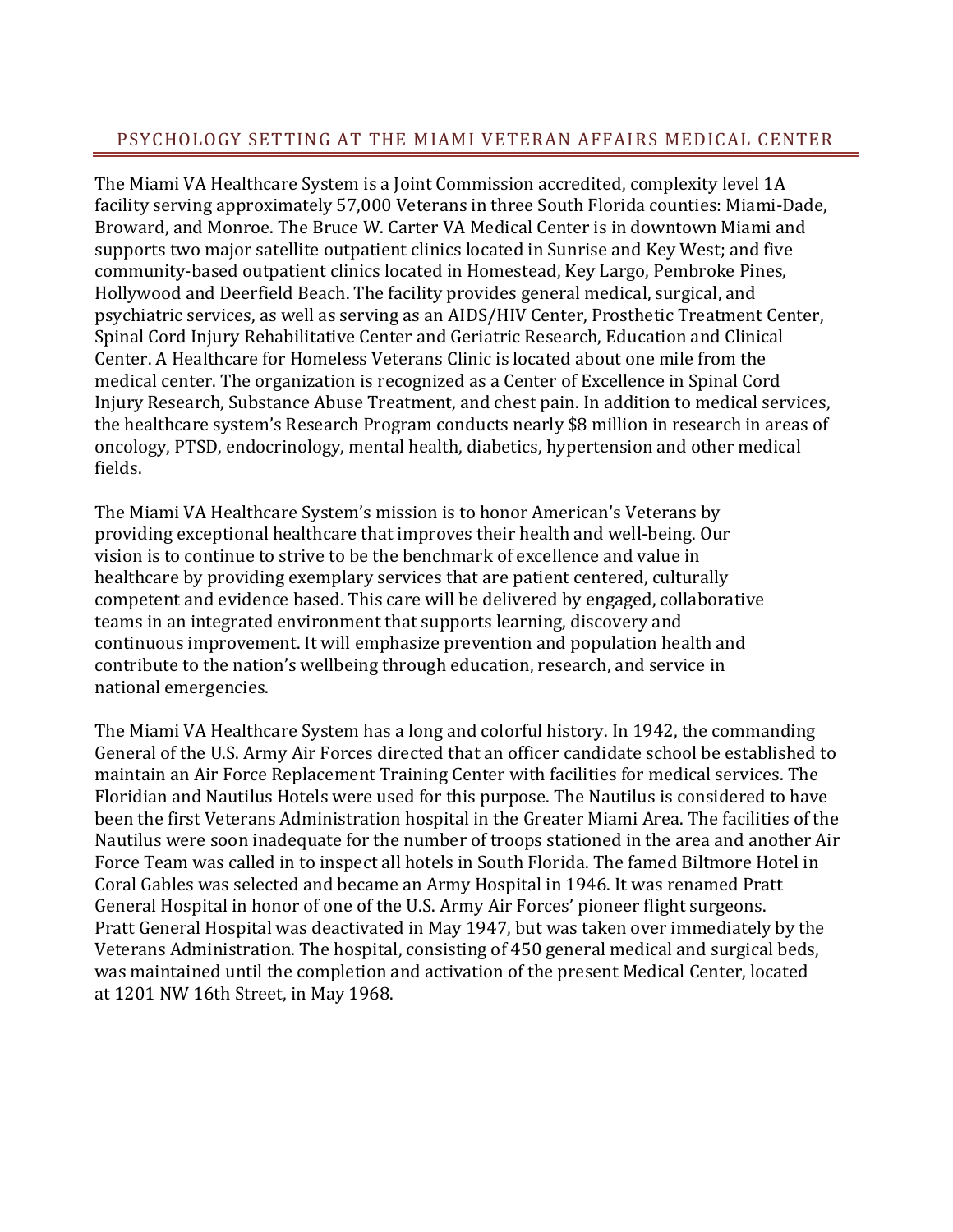

Miami VA Medical Center was officially re-named on October 27, 2008 to honor a decorated Marine – Private First Class Bruce W. Carter who served as a radio operator with Hotel Company, 2nd Battalion, 3rd Marines Division. On August 7, 1969, while in combat north of the Vandgrift in Quang Tri Province in Vietnam, Private First Class Carter threw himself on an enemy grenade, giving his life in service to our country so that his fellow Marines could survive. His medal and decorations include the Medal of Honor, the Purple Heart, the Combat Action Ribbon, the National Defense Service Medal, the Vietnam Service Medal with one bronze star, and the Republic of Vietnam Campaign Medal.

Approximately 40% of Veterans served by MVAHS are age 65 or older. Over one-third (38%) of Veterans served are mental health service recipients. Total inpatient admissions for 2018 were over 5,600, and there were over 760,000 outpatient visits generated by over 56,000 Veterans. Of the top ten diagnoses treated through the healthcare system, four are mental health related. Approximately 9% of Veterans served are women, the fastest growing demographic at the Miami VA. The Miami VA has a dedicated Women Veteran's Clinic. Estimated race and ethnicity demographics include approximately one-third each of Caucasians, African Americans, Latinos, and smaller percentages each of American Indians, Asians, and Pacific Islanders.

Psychology Service is situated within the Mental Health and Behavioral Sciences Service, and functions under an Associate Chief of Staff for Mental Health. Psychology and Psychiatry remain separate and individual professional sections; however, each section is under the direct supervision of a chief and continues to maintain its own professional identity, credentialing and privileging, training program, continuing education program, peer review system, and other unique characteristics. Psychologists share leadership roles with psychiatrists and are intimately involved in the planning and provision of clinical services in all capacities and in all sections. All of the clinical programs and teams are overseen by a Mental Health Council, which is led by the ACOS for Mental Health and includes the Chief of Psychology, the Chief of Psychiatry, the Associate Chief of Nursing for Psychiatry, the Supervisor of Social Work Service, and the Supervisor of Recreation and Creative Arts Therapy.

The psychology staff is composed of over 40 doctoral level Clinical and Counseling psychologists, master's-level therapists, peer support counselors, a secretary and clerk, and volunteers. Psychology staff members are responsible for their assigned program areas and provide evaluation, consultation, assessment, interventions, and research. Psychologists are involved in almost all areas of the Miami VAMC including Patient Aligned Care Teams, Telehealth Care, Integrated Health, Medicine, Surgery, Psychiatry,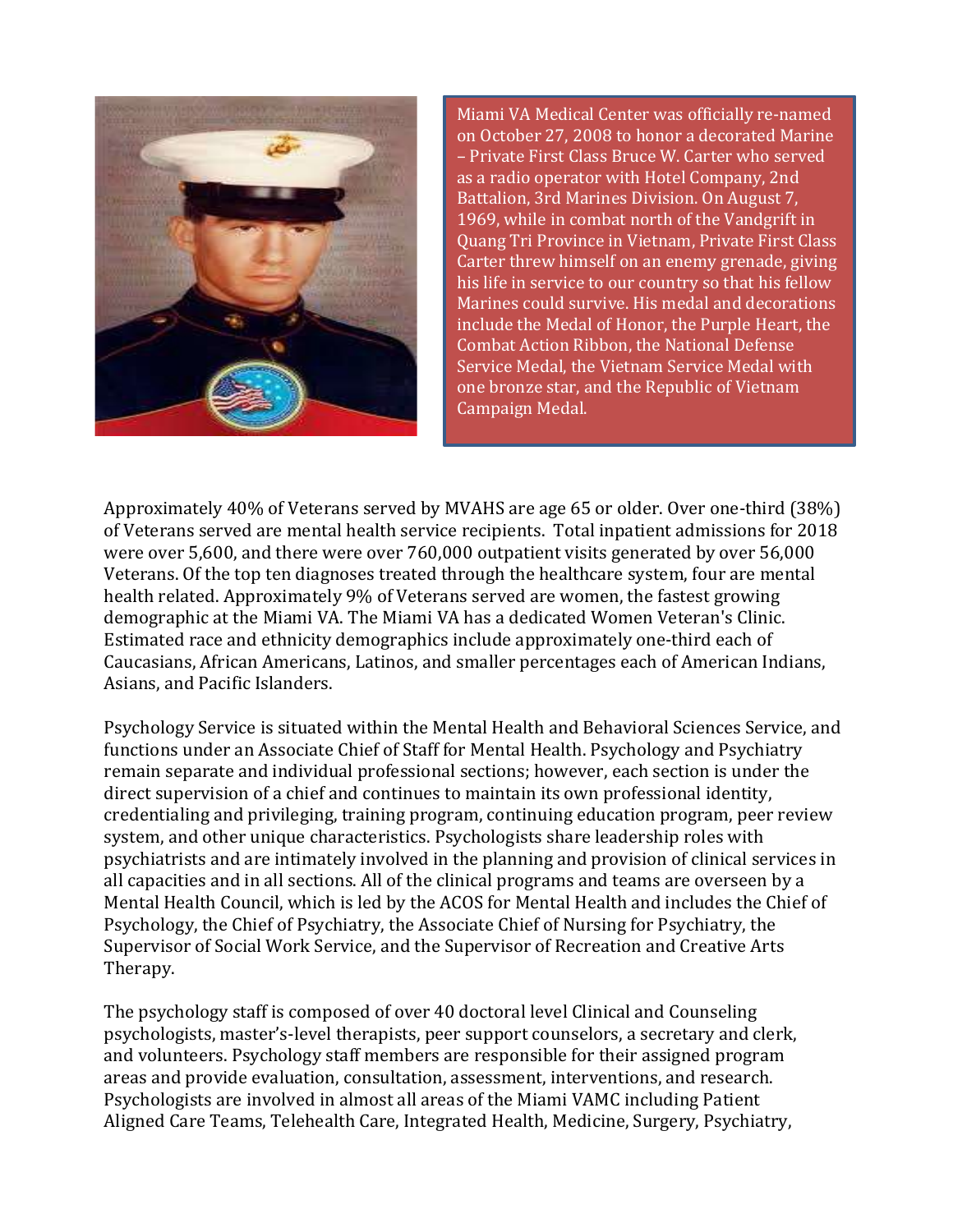Physical Medicine and Rehabilitation, Spinal Cord Injury, Extended Care, Hospice and the Community Living Center.

Psychologists also develop and provide specialized programs such as Whole Health for Life, psycho-education and support groups for patients, families, couples and other hospital staff. They are heavily involved in training and continuing education, not only with psychology residents, interns and externs, but with trainees and professionals from other disciplines as well. Most staff psychologists have faculty appointments in the University of Miami's Miller School of Medicine, Psychology Departments at the University of Miami, and Nova Southeastern University.

The Medical Center has an extensive research program of over 200 active projects concentrating on mental health, endocrine polypeptides and cancer, diabetes and epilepsy, geriatric studies, neuronal injury and disease, HIV/AIDS, chronic fatigue, and Gulf War Syndrome. Residency training programs are provided to 150+ residents in most of the medical and surgical subspecialties as well as Pathology, Pharmacy, Social Work, Audiology/Speech Pathology, Nuclear Medicine, Nutrition & Food Service, Physical & Occupational Therapy, Psychiatry and Radiology. As a result, an active teaching role has been developed to accomplish the hospital's mission of patient care, medical education and research, and a complete range of medical, surgical and psychiatric subspecialty services are provided.

In addition to the 9 postdoctoral psychology residents, there are ten (10) predoctoral interns training in 5 different emphases in Health Service Psychology. The facility also serves as a psychology practicum placement site (externship) for three local universities' APA-accredited doctoral training programs.

There are over 35 licensed doctoral psychologists on staff, several of which provide supervision and training to the residents. Nearly all treatment philosophies and specializations are expressed by this diverse staff, along with teaching expertise and research interests.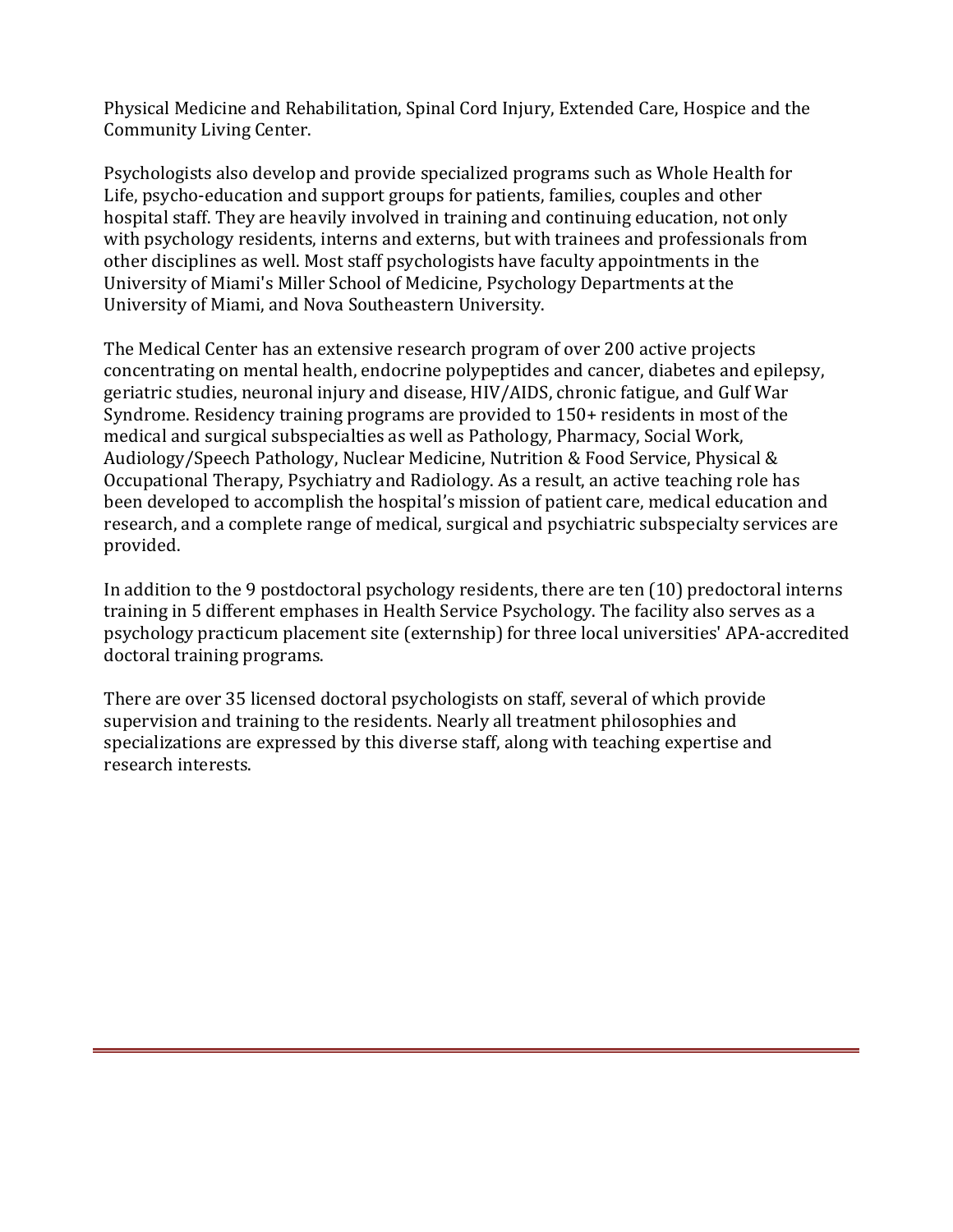The Miami VA Postdoctoral Residency program is deeply committed to fostering multicultural competence and diversity awareness. The overall goal of our training activities is to produce trainees that are sensitive to individual differences and demonstrate the ability to apply diversity- based models in clinical settings.

The Diversity Committee is comprised of Miami VA psychologists who are committed to helping trainees, psychologists and other stakeholders develop the increased awareness, knowledge, and skills necessary for working with a highly diverse patient population. It also aims to explore how, as mental health professionals our biases, assumptions, and life experiences affect our clinical work. Interested trainees can serve as diversity committee members for their training year. Student members are an integral part of the Diversity Committee and are encouraged to aid with planning as well as serve as a liaison with their cohort.

The Diversity Committee conducts a series of diversity didactics, immersion experiences, and reflective discussions to foster professional development. The didactic series includes diversity readings that aim to address a variety of topics relevant to specific patient populations and to the promotion of multicultural competence (e.g., cultural perceptions of psychotherapy and psychotherapists, spirituality, socioeconomic status, disability, LGBTQ Veterans, immigration/acculturation, aging, women's issues, etc.). Moreover, the diversity committee has a "book club", in which members read selected texts related to topics of diversity and convene to discuss and process content. Interns and staff engage in immersion experiences by visiting with community resources that are implementing diversity in their care. Reflective discussions bring interns and staff together to provide in-depth conversation on how to improve diversity in care. Lastly, the Diversity Committee assists interns with their incorporation of diversity-based models into psychotherapy and assessment case conceptualizations. Interns are required to use the ADDRESSING model in clinical and assessment case presentations to demonstrate the application of diversity into their practice.

The Miami VA serves Veterans from a highly diverse area, encompassing urban and suburban communities around Miami. Our heterogeneous setting gives trainees the opportunity to provide services to Veterans from a variety of backgrounds. Veterans in this area are ethnically diverse, providing trainees with the opportunity to develop competencies in working with patients from many different cultural backgrounds. Trainees have the opportunity to provide services to a variety of minority and underserved populations, which is vital to the training of well-rounded psychologists. The Miami VA has an active homeless program, which coordinates healthcare, services, and advocacy for homeless Veterans.

Lesbian, Gay, Bi-sexual, Transgendered, and Queer (LGBTQ) Veterans are increasingly seeking services at the Miami VA, and the broader Miami metropolitan area features an active LGBTQ community. In this context, residents will be able to develop their appreciation for diversity in sexual orientation. Increasingly, the Veteran population includes greater numbers of women, which presents more opportunities for residents to develop skills for competently addressing sex and gender issues in their training. The Miami VA provides services tailored to address the needs of Veterans across their lifespan, and trainees are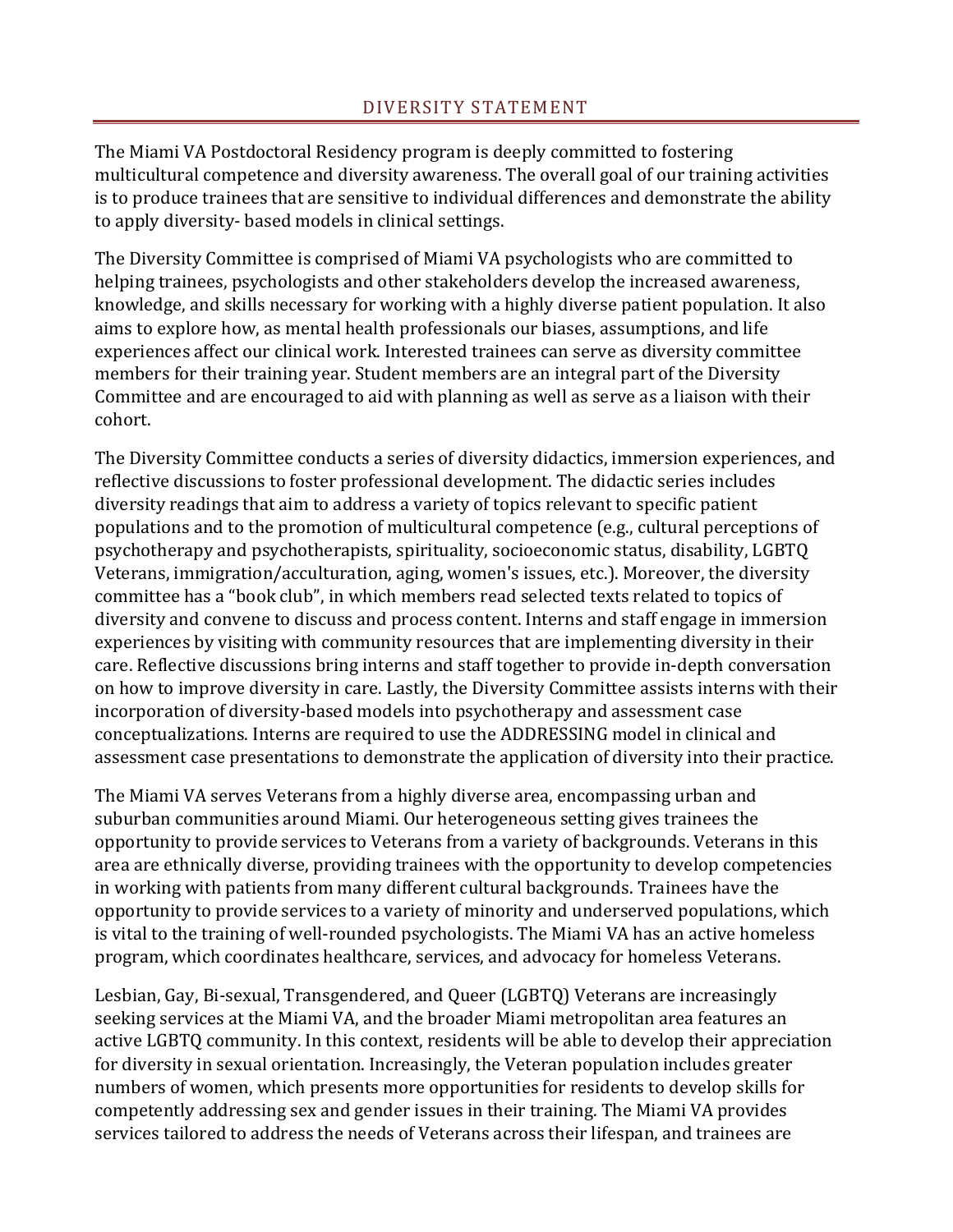offered opportunities to work in settings where age-related issues are relevant (e.g., younger Veterans setting education goals and re-integrating into their families after deployment, middle-aged Veterans adjusting to retirement and medical problems, elders facing end-oflife issues). Trainees are also be encouraged to explore other dimensions of diversity, including but not limited to, national origin, immigration status, language differences, religious/spiritual beliefs, and ability.

# TRAINING MODEL & PROGRAM PHILOSOPHY

Training for post-doctoral residents will occur in several main areas: clinical rotations, seminars, research, psychotherapy clinic, psychodiagnostic assessment clinic, receiving and providing supervision and administration. Competencies in these areas will be evaluated at the end of each 6-month rotation using a competency-based evaluation form. At the beginning of the residency, each resident will meet with the Director of Training and the post-doctoral staff to discuss and determine training opportunities and rotation selections. Both the resident and his/her supervisors will jointly develop a training contract for the residency year to specify goals and objectives.

# PROGRAM GOALS & OBJECTIVES

The goal of the Miami VA Psychology Post-Doctoral Residency Program is to prepare residents to function effectively and autonomously in priority areas of health care for Veterans. To that end, clinical opportunities and didactic experiences are designed to facilitate the development of competencies, professionalism, and advanced knowledge and skills that are necessary for the delivery of quality patient care in complex psychological arenas. Post-doctoral residents are encouraged to develop their professional roles as clinicians, mentors, supervisors, consultants, team members and researchers. On-going supervision and didactic experiences are a yearlong process. Within each area of emphasis, residents will be expected to achieve competencies related to:

- 1) Professionalism
- 2) Assessment, Evaluation and Conceptualization
- 3) Communication and Interpersonal Competency
- 4) Intervention Skills
- 5) Scientific Thinking and Research
- 6) Supervision, Education, and Teaching Skills
- 7) Diversity and Multiculturalism
- 8) Consultation and Interprofessional/Interdisciplinary Skills.
- 9) administrative and systemic skills all within the context of ethical practice. Specific competencies associated with each goal must be demonstrated by all residents.

The Miami VA postdoctoral residency program utilizes a competency-based scholarpractioner model. Our philosophy is that competencies can and will be demonstrated through a variety of formats, including rotations, didactics, supervision and administrative responsibilities.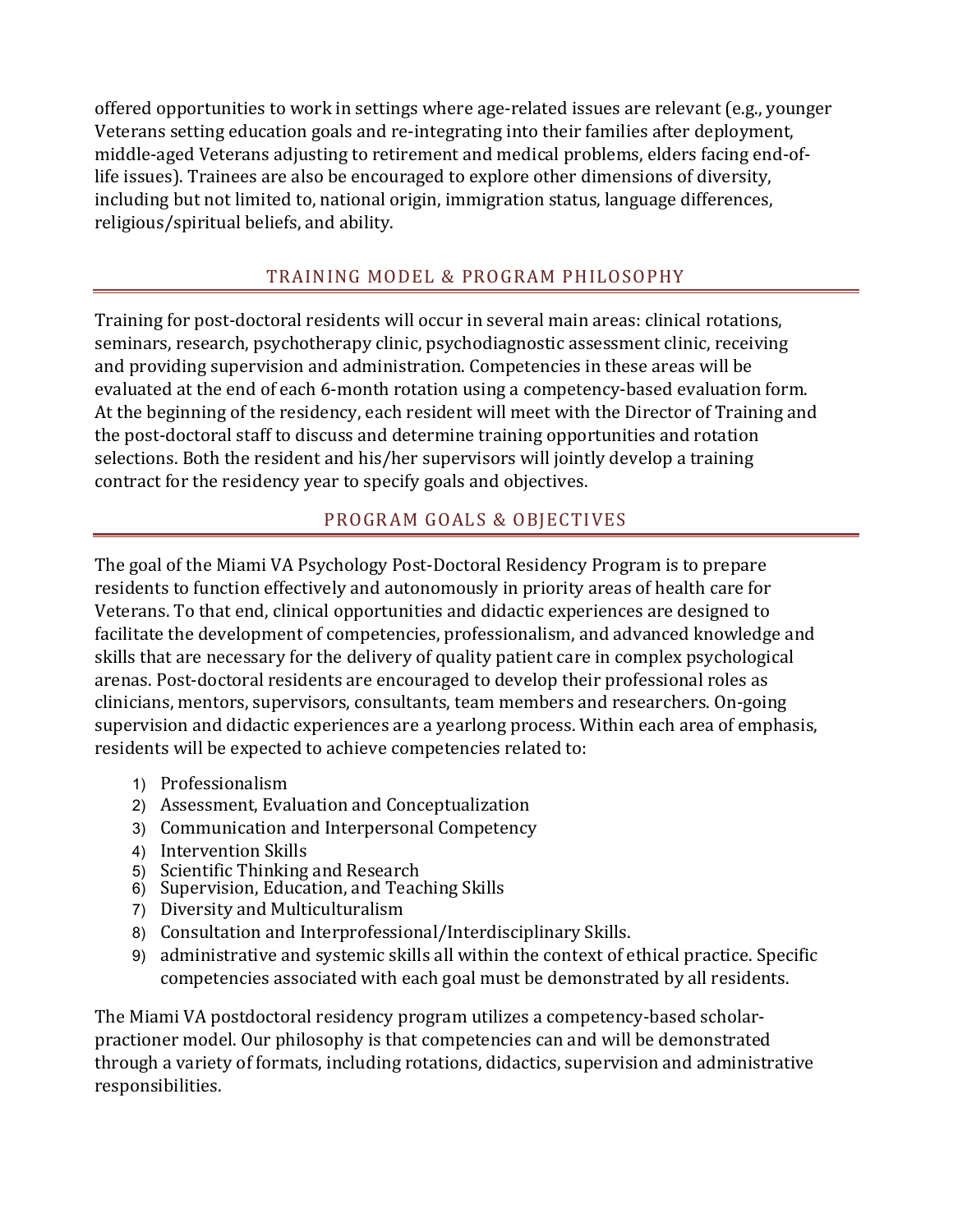Due to the COVID-19 pandemic, the residency program with the support of medical center leadership successfully transitioned Psychology trainees to telework in April 2020. In July 2021, trainees were required to report **on-site at least three to four days a week** depending on service delivery area. This transition will *tentatively* apply to the training cohorts of 2022- 2023, for a duration that will be continuously evaluated by medical center leadership and in accordance with VA Office of Academic Affiliations (OAA) and APA .

Specifically, residents are continuing to provide veterans individual therapy via telehealth (video) and psychological assessment either through telehealth or face-to-face with the use of personal protective equipment (PPE). Delivery service is determined by the supervisor with consideration of the needs and specifics risk factors related to the Veteran patient.

Training activities for face-to-face group therapy sessions are conducted virtually during the pandemic to ensure the safety of patients and staff. Phase-in plans have been developed for all the aforementioned services to offer both virtual and face-to-face care and will be determined by Miami VAMC senior leadership with consideration of COVID-19 transmission rates.

Residents are attending and participating in didactics via virtual media technologies. At times, residents are receiving "tele-supervision" with guidance from the OAA and APA. This includes benefiting from live and direct observation of clinical care by supervising psychologists with the patient, resident and supervisor at three different locations.

The health and safety of our Psychology Residents, along with the competent care of our nation's Veterans, is of the utmost importance to us. We will continue to provide high quality training in health service psychology while simultaneously keeping our residents' health and wellness at the forefront. We will continue to update this status and our training materials as the situation evolves. Please note that the training experiences and rotations described below reflect what would be experienced pre-Covid-19. Miami VA remains open and available for Veterans throughout the pandemic. As such, after the final phase, we will most likely provide a combination of virtual and face-to-face services. Lastly, psychology residents, like all Miami VA staff, are expected to complete vaccinations recommended by the Center for Disease Control (CDC) which includes the COVID-19 vaccination.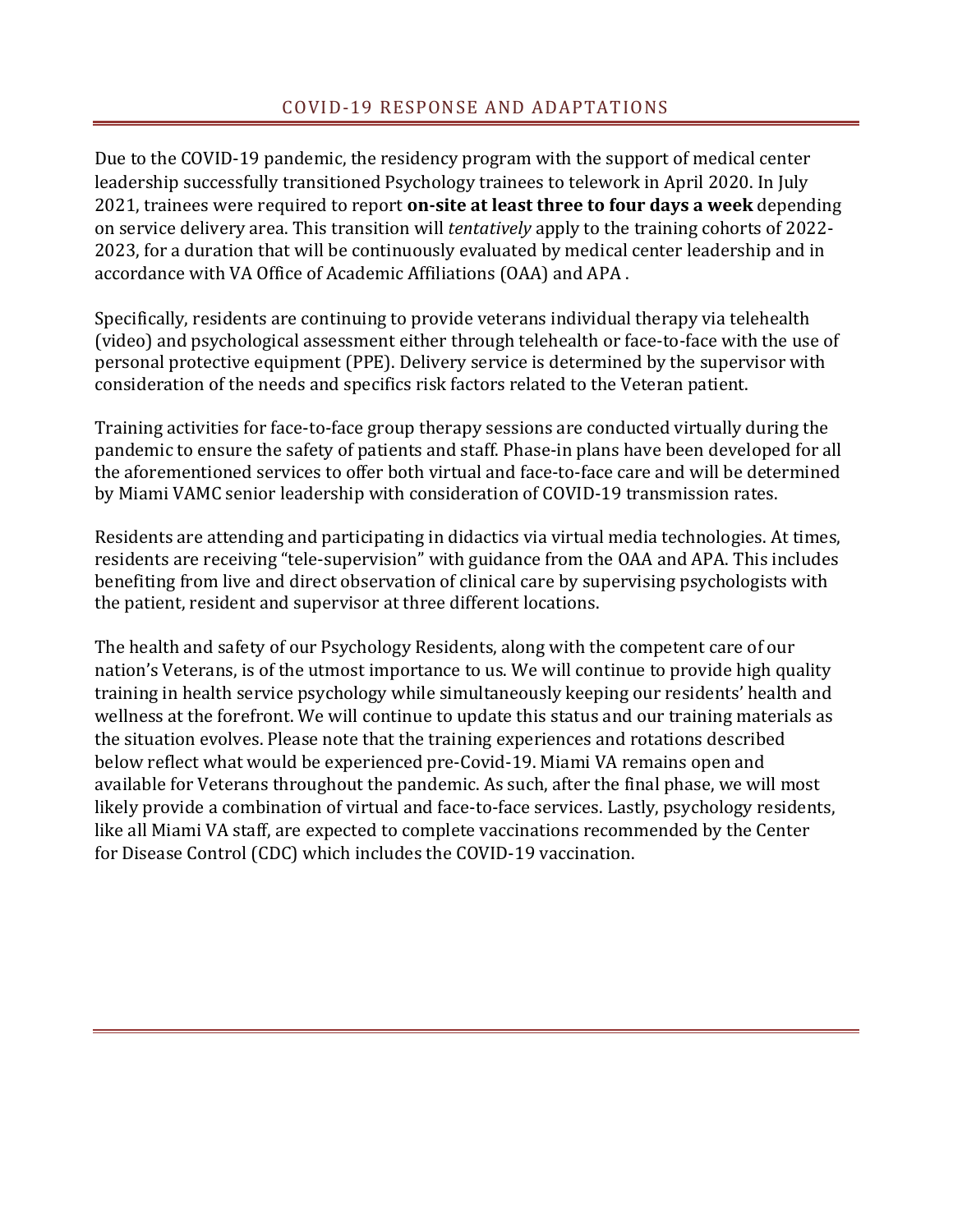While the residency is in clinical psychology, there are several areas of emphasis and the positions are specific to the areas of emphasis:

- 1. Health
	- a. Integrated Health/PC-MHI: 2 positions
	- b. HIV/Liver Disease: 1 position
	- c. Clinical Health: 1 position
- 2. Mental Health Recovery and Rehabilitation: 2 positions
- 3. Veterans Justice Outreach: 1 position
- 4. Geriatric Psychology/Neuropsychology: 1 position
- 5. PTSD and Related Disorders: 1 position

All residents participate in their **Major Emphasis Area Rotations, Psychology Psychotherapy Clinic, and the Psychodiagnostic Assessment Clinic**. Residents will be involved in supervising interns and/or practicum students on their rotations. There may be additional opportunities for supervision of interns and practicum trainees in the psychology assessment clinic or psychotherapy clinic.

Residents are also responsible for the facilitation and management of intern activities, such as the **Weekly Case conference** and **Research Meetings**. Further, the trainees will work with a research mentor to **Complete a Project** during their training year, in addition to attending and teaching seminars.

# ROTATION STRUCTURE/PLANS

**1. Major Rotations** provide the clinical core of post-doctoral training and will constitute a major portion of competency evaluation. The majority of residents' activities will be on rotations working with patients, families, staff, and functioning as a key participant in interdisciplinary team meetings. Residents will also be working with predoctoral interns and practicum students and will be involved with the hierarchical supervision of these students, along with their clinical responsibilities on most of their rotations.

Miami VA staff psychologists assume major leadership, clinical, training, teaching, and research roles within the emphases areas. The structure and description of the available training and research opportunities in each emphasis area are delineated below: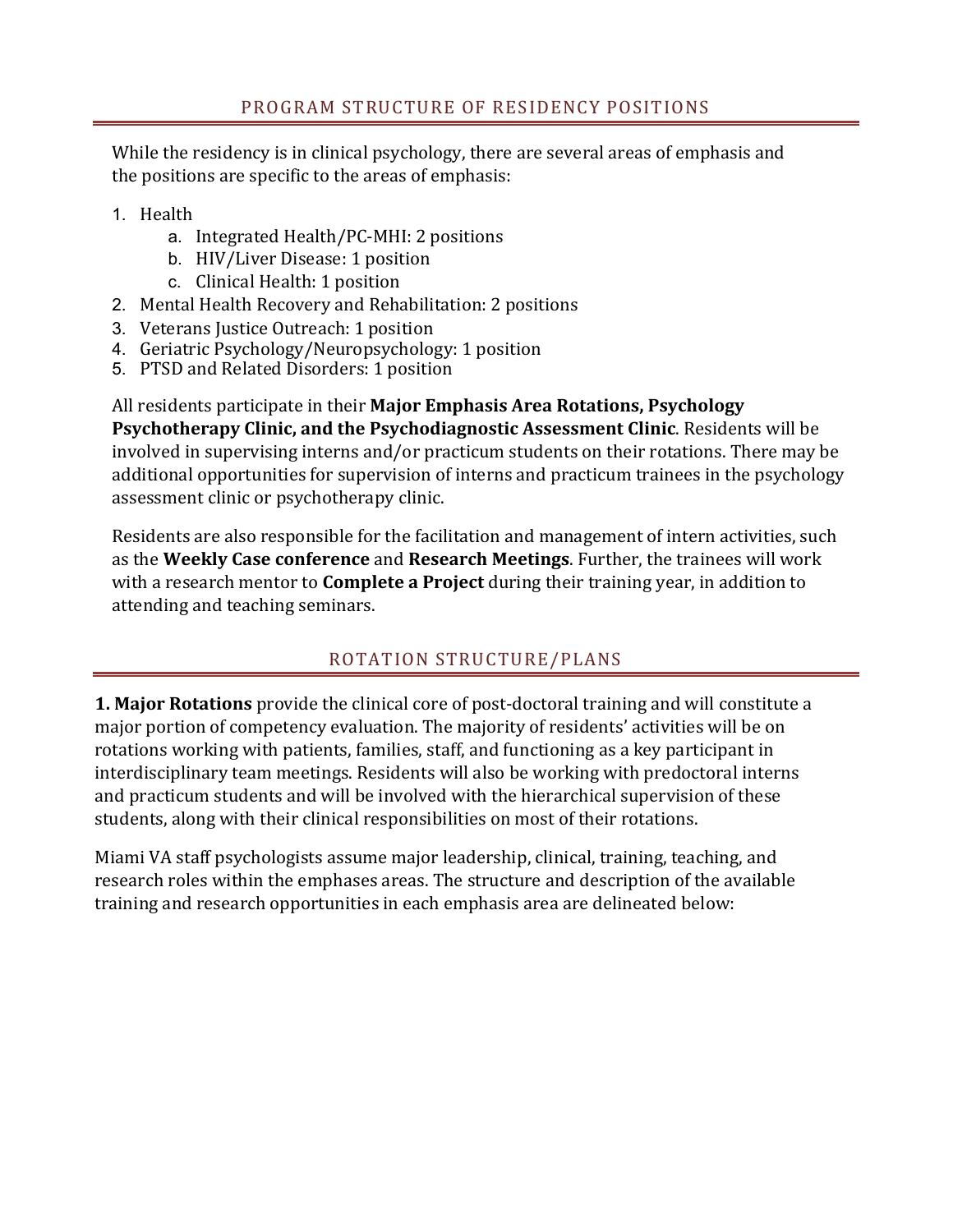The available post-doctoral positions in health and the general position structures and rotation plans are listed in the table below:

| <b>Position</b>                                                   | Rotation 1 (6 months)                                                                   | <b>Rotation 2</b><br>(6months) |
|-------------------------------------------------------------------|-----------------------------------------------------------------------------------------|--------------------------------|
| Integrated Health/                                                | PC-MHI team 1                                                                           | PC-MHI team 2                  |
| Primary Care-Mental<br><b>Health Integration</b><br>(2 positions) |                                                                                         |                                |
| <b>HIV/Liver Disease</b>                                          | HIV/Liver Disease                                                                       | HIV/Liver Disease              |
| $(1$ position)                                                    |                                                                                         |                                |
| Clinical Health                                                   | Consultation & Liaison combined with<br>Physical Medicine and Rehabilitation<br>(CIIRP) |                                |
| (1 position)                                                      |                                                                                         |                                |
|                                                                   | Health Promotion-Disease Prevention,<br>Palliative Care, or Pain per Interest           |                                |

## PRIMARY CARE-MENTAL HEALTH INTEGRATION (PCMHI)

*Supervisors: Jessica Bryant, Psy.D., Lianne Gonzalez, Psy.D., and Dr. Erika Pacheco, Psy.D.* The Primary Care-Mental Health Integration (PC-MHI) rotation provides an opportunity to work as part of an interdisciplinary team, co-located within primary care. Training experiences include conducting brief (30 minute) intakes where behavioral health concerns are identified. Based on the Veteran's needs, they are offered follow-up that is brief, time-limited psychotherapy (up to six total sessions), referral to health behavior groups, or a referral to a specialty mental health service. Behavioral health visits are brief in the number of sessions (1-6 visits), and are provided in the primary care practice area, structured so that the patient views meeting with the behavioral health provider as a routine primary care service. Interventions may focus on stress management, tobacco and alcohol misuse, chronic pain, sleep hygiene, lifestyle changes, coping with chronic illness, and skill building (relaxation training, goal setting). The trainee will have exposure to working within a fast-paced primary care team environment with the primary goals of assisting PACT members with identification, treatment, and management of mental health and behavioral medicine conditions. Training will focus on providing functional assessment, triage, brief intervention, education and consultative services regarding a wide range of mental health and behavioral medicine concerns, on referral from primary care providers and allied PACT members.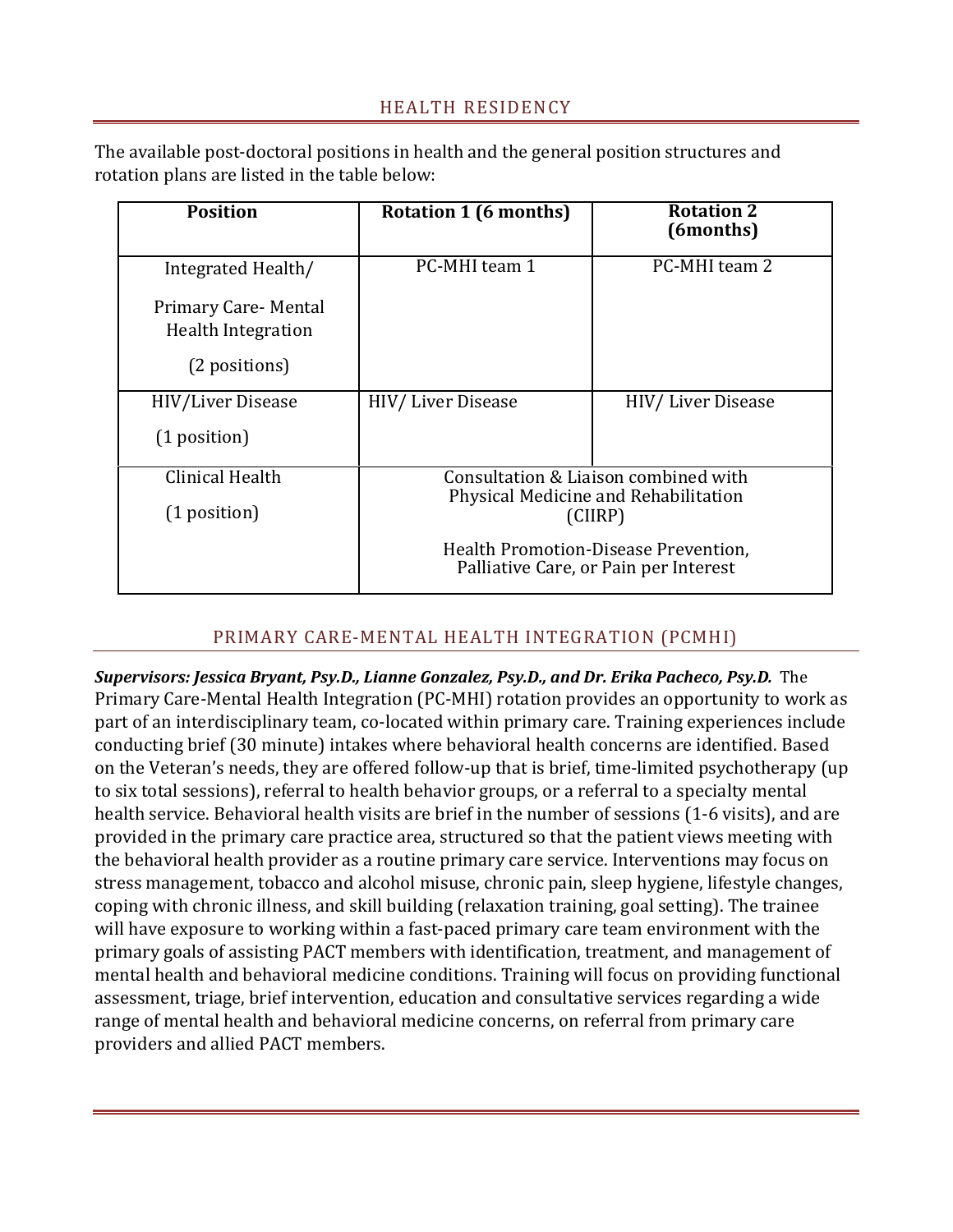#### *Supervisor: Jason R. Dahn, Ph.D.*

The resident will develop competence in: History and course of HIV epidemic in this country and specifically within the VA, which will include current prevalence/incidence rates of infection; knowledge of infectious disease risk factors, barriers to medical care, and health behaviors that are common among those who are currently infected or those at higher risk for viral infections; knowledge of current infectious disease testing procedures; knowledge of disease progression; and working knowledge of current medications, common side effects and barriers to medication adherence. Resident activities generally align with the Ending the HIV Epidemic initiative and include focus areas pertaining to HIV Screening, PrEP Utilization and HIV Care. A substantial proportion of clinical contacts are related to data-driven processes which also provide context for interdisciplinary collaboration related to facilitating screening, testing and/or treatment. Resident works closely with HIV Clinical team as well as PrEP providers. A relatively new aspect to rotation includes identifying and educating at-risk patients on STI risk and PrEP availability. Given that South Florida is considered a high-risk community, supporting use and adherence to PrEP via provision of education, psychosocial support and referral to address MH or other patient needs are key aspects of the rotation. Since maintaining viral suppression is essential to inhibit transmission, the resident will work as a liaison between patients and HIV clinical providers to address factors which interfere with optimal care (e.g., addressing medication adherence, medication refill/renewal, current labs, ID clinic visits, etc.). Resident will also serve as point of contact with HIV Workgroup members to address clinical or systemic factors impacting effective delivery of services. Position also entails coordinating with Public Affairs and/or Medical Media for distribution of social media and e-signage information related to HIV/AIDS Awareness Days as designated by CDC. Participate in health fair or educational events which promote STI/HIV awareness and prevention. Finally, the resident will participate in a robust interdisciplinary group program on PTSD residential unit (e.g., MOVE!, tobacco cessation, cardiovascular risk reduction, diabetes management), addressing issues which are salient to the health and well-being of this higher risk population.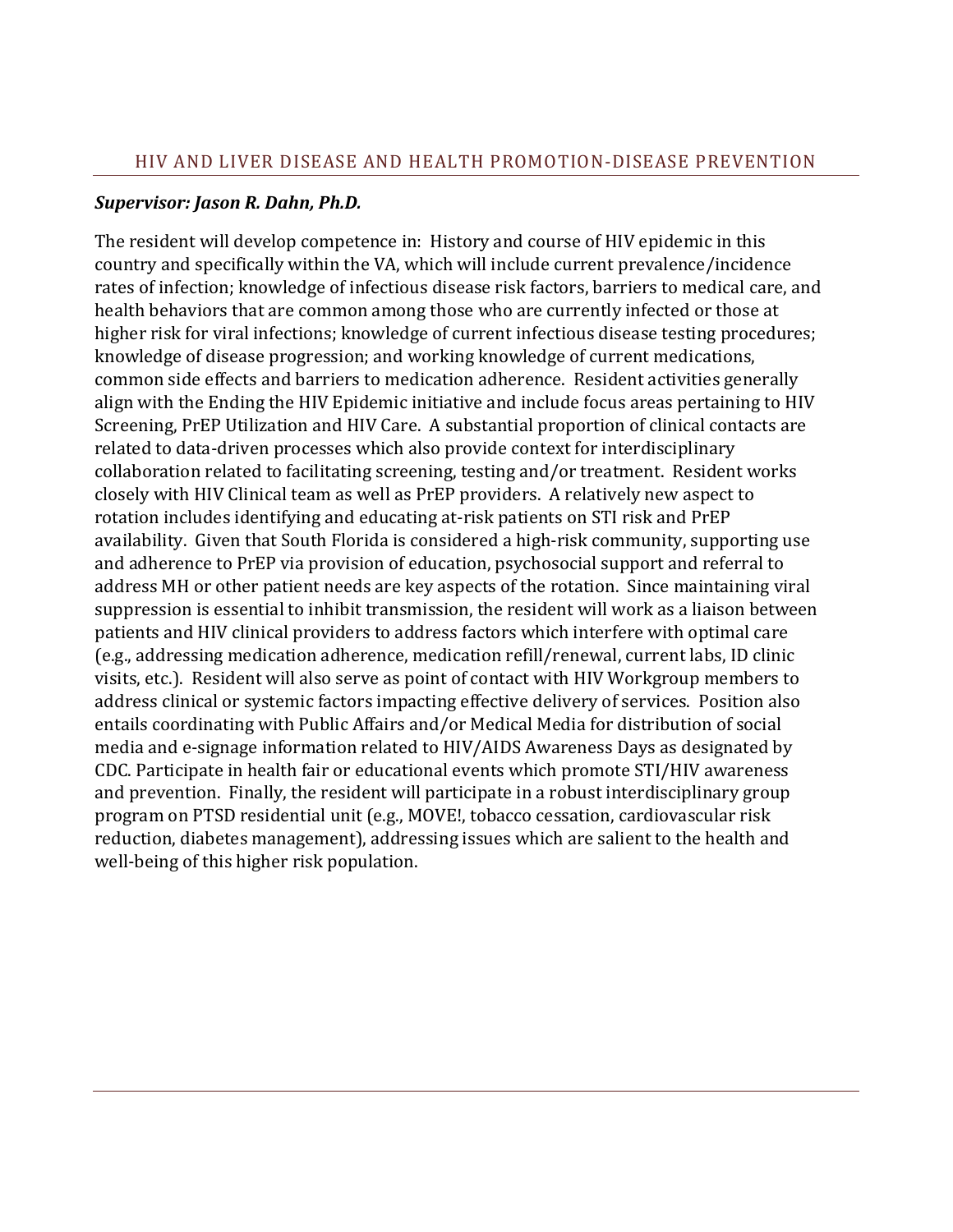## CONSULTATION & LIAISON

## *Supervisors: Paul Hartman, Ph.D., ABPP and Grace Caldas, Psy.D.*

The heart of consultation and liaison (C&L) Psychology is the appreciation of the intimate and complex interconnections between mental and physical health. Veterans hospitalized for a wide range of medical issues are seen by our service bedside for assessment and interventions. Hospitalized veterans are typically seen for only a few contacts by Psychology; however, veterans with conditions that require prolonged hospitalization may be seen for several weeks or longer if warranted. We work very closely with the medical teams to foster veterans' (and their families') understanding of their health issues, as well as their motivation to get better and their effective involvement in their health care. Equally important, we help physicians and other health care professionals (e.g., physical therapists) provide more effective treatment by gaining a fuller understanding of their patients' personal strengths, values, concerns, and connections to family and others. To promote our integration with the medical team, we emphasize speaking with medical providers about patients, as well as communicating with them through written consult responses and other notes in the medical chart. We also round with one of the medical teams once a week.

C&L Psychology also provides outpatient services for veterans who have difficulty coping with their medical conditions. Our service is particularly involved with Cardiology, providing evaluations for many patients assigned to the cardiac rehabilitation program in order to help the cardiac rehab team tailor their intervention to take advantage of veterans' strengths and compensate for difficulties such as anxiety, depressed mood, or mild cognitive impairment. Some veterans with heart failure who are not in cardiac rehabilitation are also seen by C&L Psychology. We also function as part of the medical team that assesses and provides interventions for older veterans (65 years and older) with frailty and pre-frailty, i.e., physiological decline associated with increased vulnerability to medical illnesses and debility. C&L Psychology also promotes health through fostering mindfulness for both patients and staff. We lead a weekly mindfulness group for veterans with a wide range of medical and mental health conditions. In addition, we provide a brief guided mindfulness exercise by conference call each week for any staff who wish to participate.

Moreover, C&L Psychology conducts mental health assessments for veterans who are candidates for solid organ transplants, bone marrow transplants, or bariatric procedures. The evaluations involve structured interviews, assessment utilizing the mental status exams, MMPI-2, and neuropsychological screening instruments. The purpose of such evaluations is to identify how patients can more effectively participate in, and adhere to, treatment by medical providers in the transplant process. For example, some patients may benefit from referral for interventions for depression or family counseling, whereas other patients may need interventions for problematic substance use prior to proceeding with the transplant process.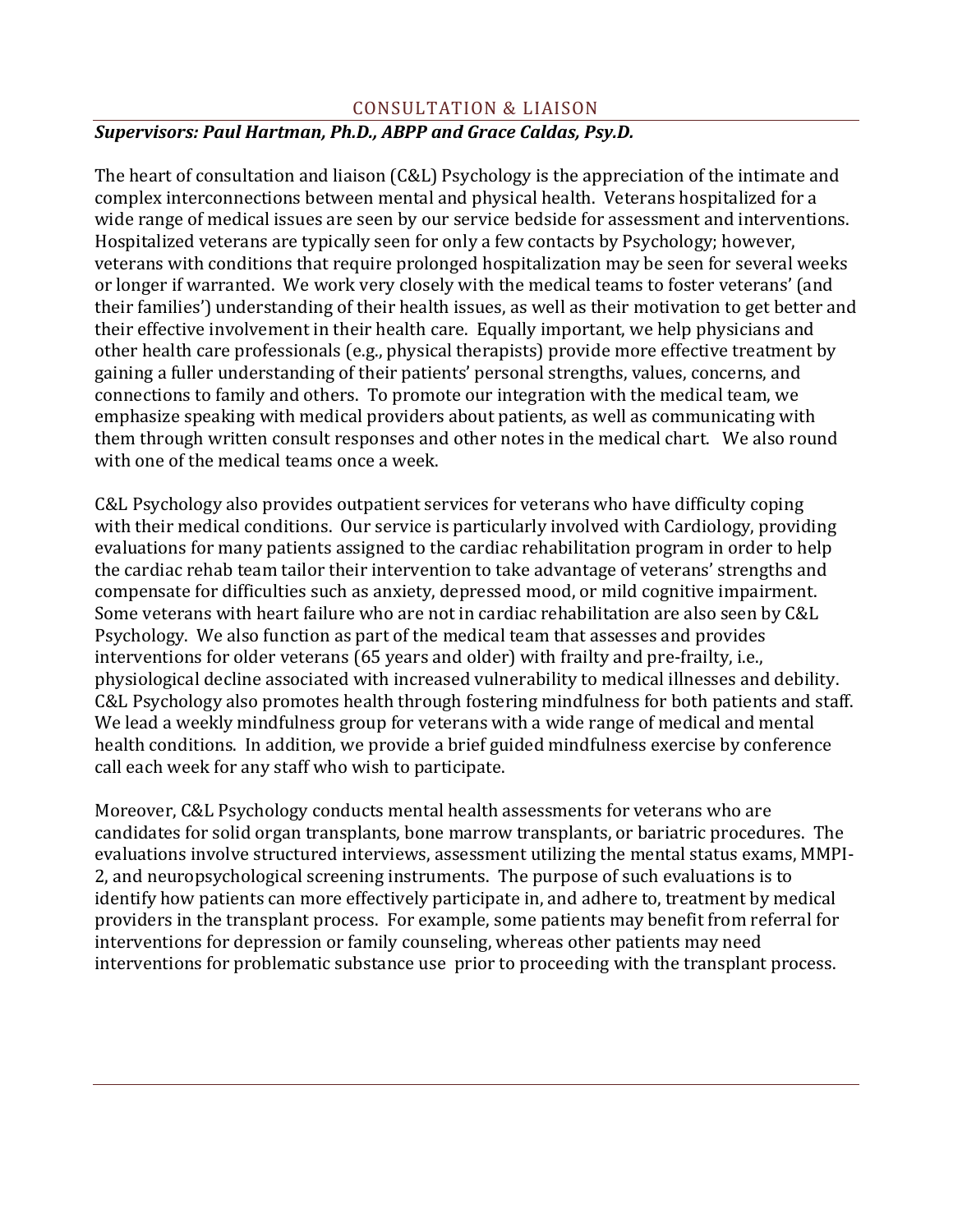## *Supervisor: Erik Santacruz, Psy.D., Ed.D.*

Inpatient psychological services are provided to Veterans who are hospitalized at the Hospice and Palliative Care (HPC) unit. Services provided at HPC emphasize on the relief of suffering and comprehensive management of the physical, psychological, emotional, and social and spiritual needs of Veterans and their families. HPC is located within the Community Living Center (CLC), a facility designed to provide short-term and long-term stays in a home-like environment to Veterans requiring skilled nursing and supportive personal care. As part of the HPC, you will serve as an active member on an interdisciplinary team.

Veterans admitted to HPC are individuals who are facing life-limiting illness including cancer, end stage organ disease, and congestive heart failure. All Veterans admitted to this unit are evaluated for psychological services which includes a clinical interview, assessment of mental status, and assessment of mood. Psychological issues commonly encountered include adjustment disorder, depression, anxiety, substance abuse, and PTSD. Pain and sleep disturbance are also common problems. Bedside supportive psychotherapy service is provided to all Veterans who are deemed appropriate and provide consent for treatment. Family members and designated caregivers are also evaluated and offered individual and group counseling for caregiver stress and/or anticipatory/preparatory grief.

Individual and group outpatient psychotherapy for adjustment to life limiting medical conditions and grief counseling services are also provided to Veterans and their families who are receiving services outside of the CLC at the Bruce W. Carter Department of Veterans Affairs Medical Center. Opportunities to provide outpatient psycho-oncology emotional functioning screenings, individual, and group psychotherapy services are also available.

## PAIN CLINIC

## *Supervisor: Lauren Suarez, PhD.*

The Miami VAMC Whole Health Center for Pain Management has operated as a specialty care clinic since 1995 and is currently staffed by an interdisciplinary team, including Anesthesiology, Nursing, Acupuncture, Pharmacy and Psychology. Additional extended team members are provided from Physical Therapy, Occupational Therapy, Exercise Physiology, Recreation Therapy, Social Work and Psychiatry. The team is committed to meeting the needs of veterans living with chronic pain through a variety of evidence-based traditional and holistic options for pain management. Within this context, psychology offers two weekly pain management groups (Pain School and Mindfulness for Pain Management), provides brief individual psychotherapy targeting chronic pain, performs pre-procedure assessments for implantable devices, and provides psychoeducation to patients regarding chronic pain. Additionally, psychology is embedded within interdisciplinary team meetings, including Pain Board and Opiate Reviews.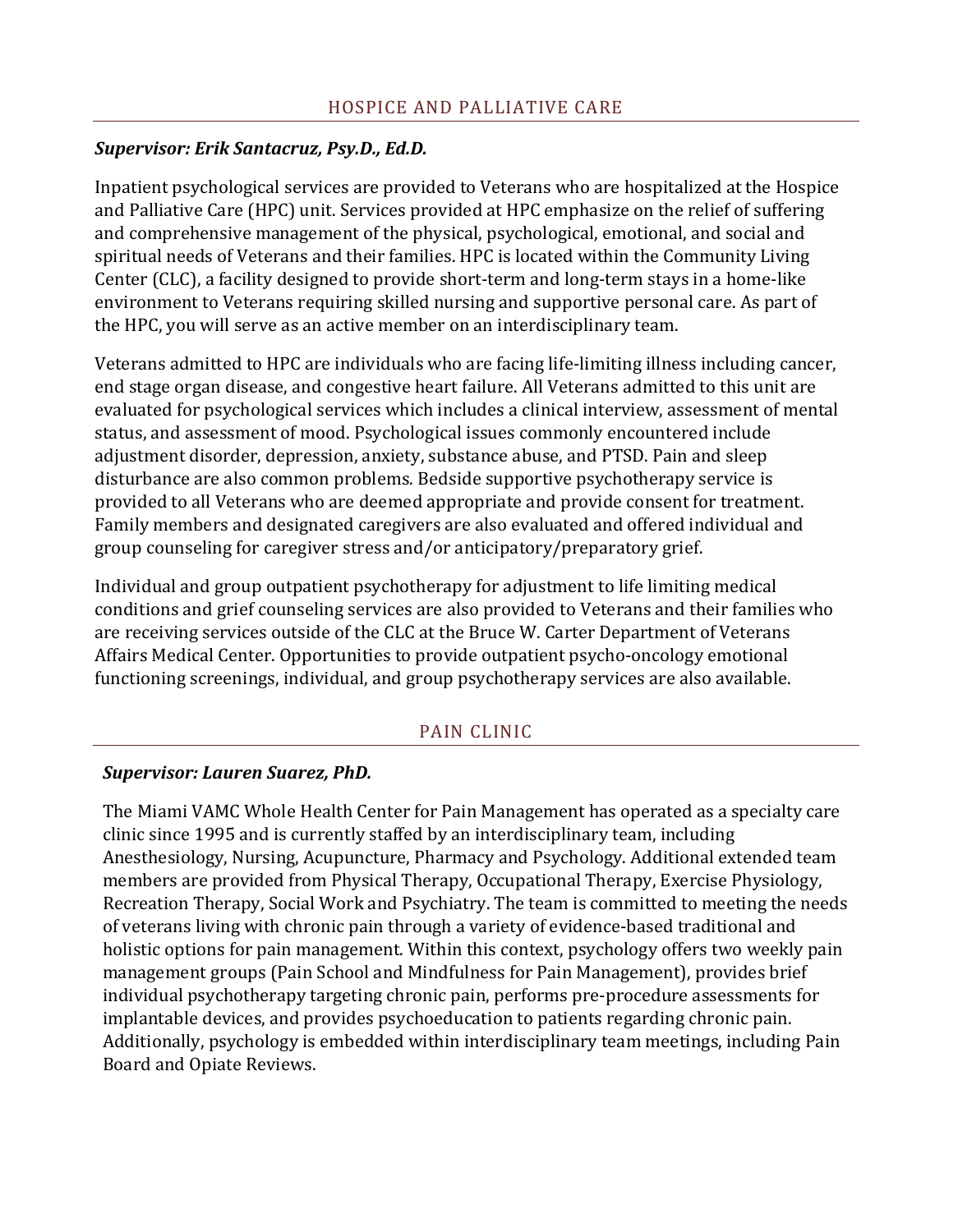# MENTAL HEALTH RECOVERY AND REHABILITATION RESIDENCY

Post-doctoral residents (two positions) are required to complete 6-month rotations in both the Psychosocial Rehabilitation and Recovery Center (PRRC) and the Substance Abuse Residential Treatment Program (SAARTP)/ Psychosocial Residential Rehabilitation Treatment Program (PRRTP) which have combined during COVID-19. Descriptions of these rotations are detailed below.

| <b>Position</b>                                                                   | Rotation 1 (6 months) | <b>Rotation 2</b><br>(6months) |
|-----------------------------------------------------------------------------------|-----------------------|--------------------------------|
| <b>Mental Health Recovery</b><br>and Rehabilitation<br><b>Resident Position 1</b> | <b>PRRC</b>           | SAARTP/PRRTP                   |
| <b>Mental Health Recovery</b><br>and Rehabilitation<br><b>Resident Position 2</b> | SAARTP/PRRTP          | <b>PRRC</b>                    |

# PSYCHOSOCIAL REHABILITATION AND RECOVERY CENTER (PRRC)

## *Supervisor: Carlos Finlay, Ph.D.*

The Psychosocial Rehabilitation and Recovery Center (PRRC) serves Veterans with diverse backgrounds who have been diagnosed with a serious mental illness and have significant impairment in psychosocial functioning. Common diagnoses include psychotic disorders such as schizophrenia, mood disorders such as bipolar disorder or major depression, and severe post-traumatic stress disorder. Many of the Veterans also have co-morbid substance use and co-morbid chronic medical problems. The mission of the PRRC is to support Veterans with serious mental illness and significant functional impairment, re-enter community-integrated employment, education, housing, spiritual, family, and/or social activities. It inspires and assists Veterans and is driven by psychiatric recovery and rehabilitation principles. Services are geared toward empowering Veterans by instilling hope, highlighting strengths, and encouraging skill development. The PRRC core interprofessional team at the Miami VAHS currently includes staff from psychology, social work, recreation therapy, and peer support. Additionally, trainees from these disciplines may also participate in the provision of PRRC services.

Core components of the program (and examples of services) include:

- Individualized assessment/re-assessment and recovery planning: interventions include motivational interviewing/enhancement strategies, clarification of life values, goals, and roles, and CBT strategies, among many more
- Psychotherapy groups and Individual Psychotherapy: social skills, anger management skills, relationship skills
- Community re-integration skills: interviewing skills, leisure/recreation skills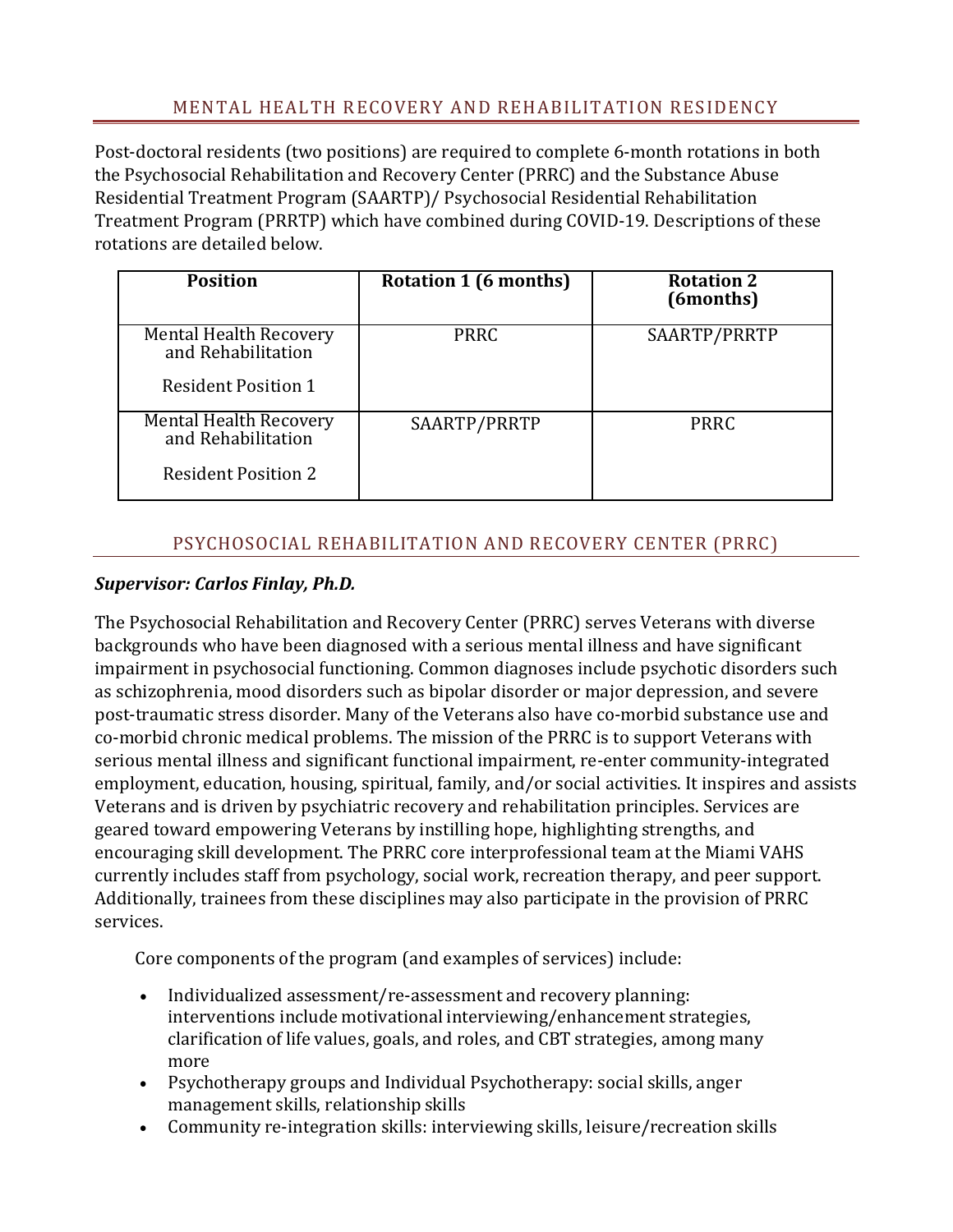- Psychoeducational classes: sleeping well, pain management
- Illness Management classes: Wellness Recovery Action Plan (WRAP), medication education
- Health and wellness classes: nutrition and exercise
- Peer support: learning from others in recovery
- Family services: education programs/classes

Residents in the PRRC receive significant education about psychiatric rehabilitation and recovery. They participate in multiple components of the PRRC, including assessment, group/individual psychotherapy, facilitating interprofessional meetings, provision of consultation and/or teaching to master's level staff, outreach and consultation with the acute inpatient psychiatry team, program management, and supervision.Clinically, the residents will gain the most experience with group modalities of intervention, with an emphasis on evidencebased interventions, such as Social Skills Training for Serious Mental Illness. They will also gain significant experience supervising interns and/or practicum students. Supervision is individualized and based on a developmental model, with a focus on intersectionality and professional development. Residents are considered an integral part of the PRRC treatment team.

# SUBSTANCE ABUSE RESIDENTIAL RECOVERY TREATMENT PROGRAM (SARRTP)

#### *Supervisor: Abigail Somerstein, Ph.D.*

Patients in the SARRTP remain in residence for ninety days. Substances to which patients are addicted include alcohol, cocaine, opiates, cannabis, and sedatives. A large proportion of patients are dually diagnosed with substance dependence and other major psychiatric disorder, such as schizophrenia, chronic depression, and bipolar disorder. An increasing proportion of patients carry a co-morbid diagnosis of PTSD, most from the wars in Iraq and Afghanistan. The Program maintains a bio-psychosocial conceptualization of the development of substance dependence. It utilizes a multidisciplinary treatment approach and includes staff from psychology, psychiatry, social work, nursing, occupational therapy, recreation therapy, and music therapy. The program provides comprehensive services including psychopharmacology, therapeutic community, psycho-educational groups, process group therapy, individual therapy and family intervention. SARRTP has adopted a recovery approach to treatment. Among other aspects, a recovery approach emphasizes building on patients' existing strengths and abilities, talents, and coping skills. A recovery approach promotes patients' respect for themselves and making use of the support of peers. The overarching goal of the Program is to increase patients' motivation for sobriety and assist them to develop strategies of thinking and behaving to avoid relapse. The Program utilizes the following evidence-based treatments for substance dependence: motivational enhancement, cognitive behavioral strategies for relapse prevention, social and coping skills training, and 12 step facilitation therapy. SAARTP also uses "Seeking Safety" an empirically based treatment for patients withboth PTSD and substance dependence.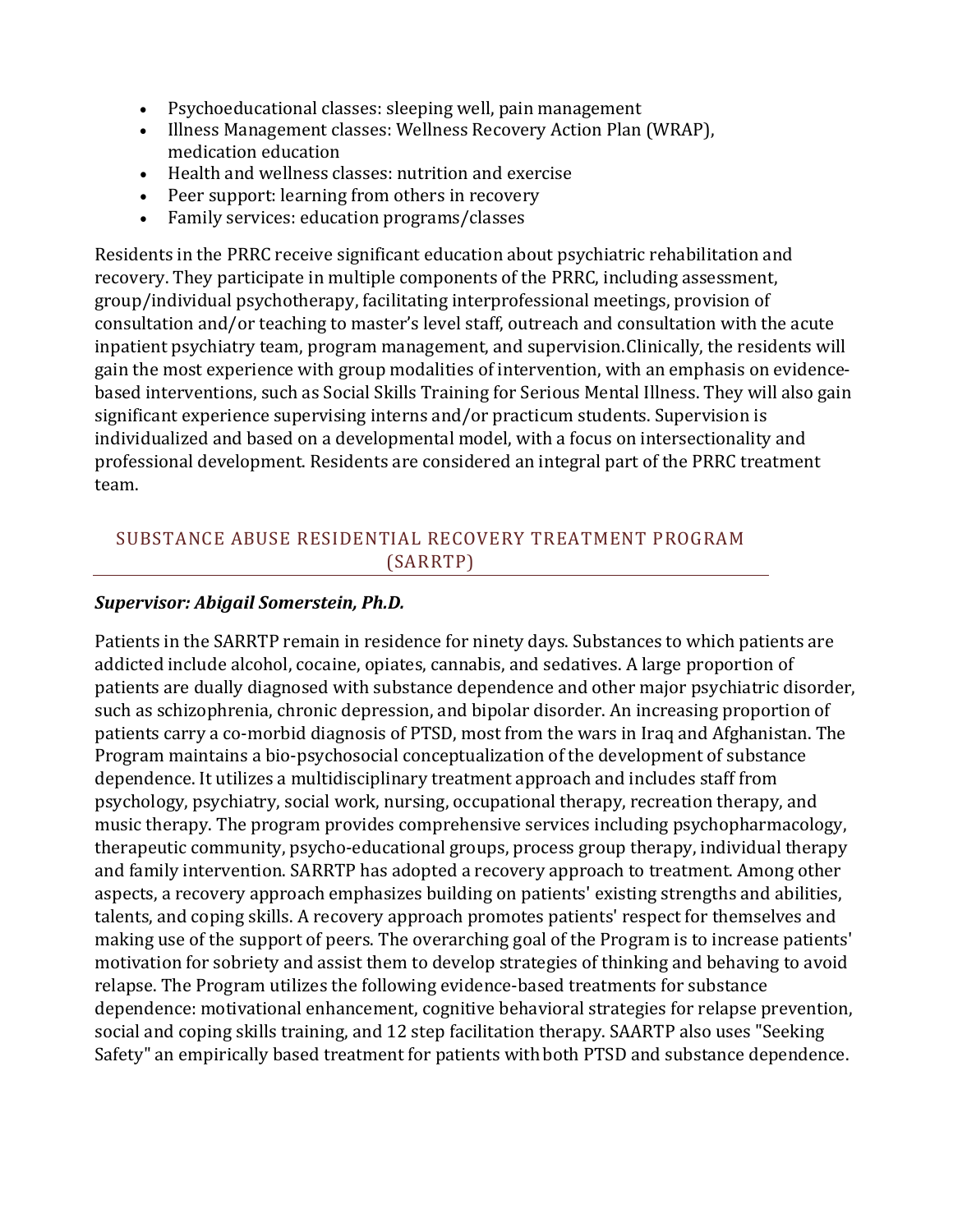## *Supervisor: Raquel Andres-Hyman, Ph.D.*

The Miami VAHS Psychosocial Residential Rehabilitation Treatment Program (PRRTP) provides state-of-the-art, high quality residential rehabilitation and treatment services for veterans with serious mental illnesses, addictions and/or psychosocial deficits. The program is designed with a variable length of stay (usually 90 days) so that the transition to outpatient services and community integration varies according to the individual veteran's needs. The PRRTP identifies and addresses goals of recovery, rehabilitation, health maintenance, improved quality of life, and community integration in addition to the specific treatment of medical conditions, mental illnesses, addictive disorders and/or homelessness. In accordance with a recoveryoriented philosophy, Miami VAHS PRRTP provides residential rehabilitation and treatment services that focus on the veteran's strengths, abilities, needs and preferences rather than concentrating exclusively on illnesses and symptoms.

Residential rehabilitation and treatment services utilize a therapeutic community based on peer and professional supports in a structured and supervised setting. The therapeutic community is a system which guides the veterans' daily living on the ward. Unit rules and routines are designed to increase residents' awareness of themselves and their effects on others and to model responsible living in a social framework. In essence, the therapeutic community provides mechanisms by which residents can learn adaptive behaviors which they may not have been able to master in the past. The therapeutic community empowers the veteran to engage in the decision-making process. It facilitates the active participation of each resident in the program's daily living experiences and creates a community organization by integrating the residents and staff into a system which guides the activities of the program.

The therapeutic community's goal is to enable residents to take responsibility for themselves, to practice and develop various social skills, and to support a ward atmosphere of residents helping other residents. Residents serve on committees that are concerned with welcoming new members and recognizing progress toward recovery and rehabilitation goals, enhancing leisure/recreation in the community, and environmental management. The system also helps residents resolve their own problems, enforce their own rules, and reduce dependency upon the staff, thereby facilitating personal growth and development.

Rehabilitation and treatment services address: 1) Building a more meaningful life in the context of medical conditions, mental illnesses, addictions and psychosocial difficulties; 2) Transitioning to safe, affordable, and appropriate community housing; and 3) Assisting veterans to choose, access, and utilize the community and natural supports needed to be independent, self-supporting, and successful in their individual recovery. In support of these goals, the program offers comprehensive recovery-oriented services and evidenced-based practices such as Dialectical Behavior Therapy Skills Training, Acceptance and Commitment Therapy, Wellness Recovery Action Planning, Mindfulness based interventions, Motivational Interviewing, Treatment of Addictions and Relapse Prevention, and SMART Recovery. In addition, the PRRTP offers activities to promote physical health and wellness including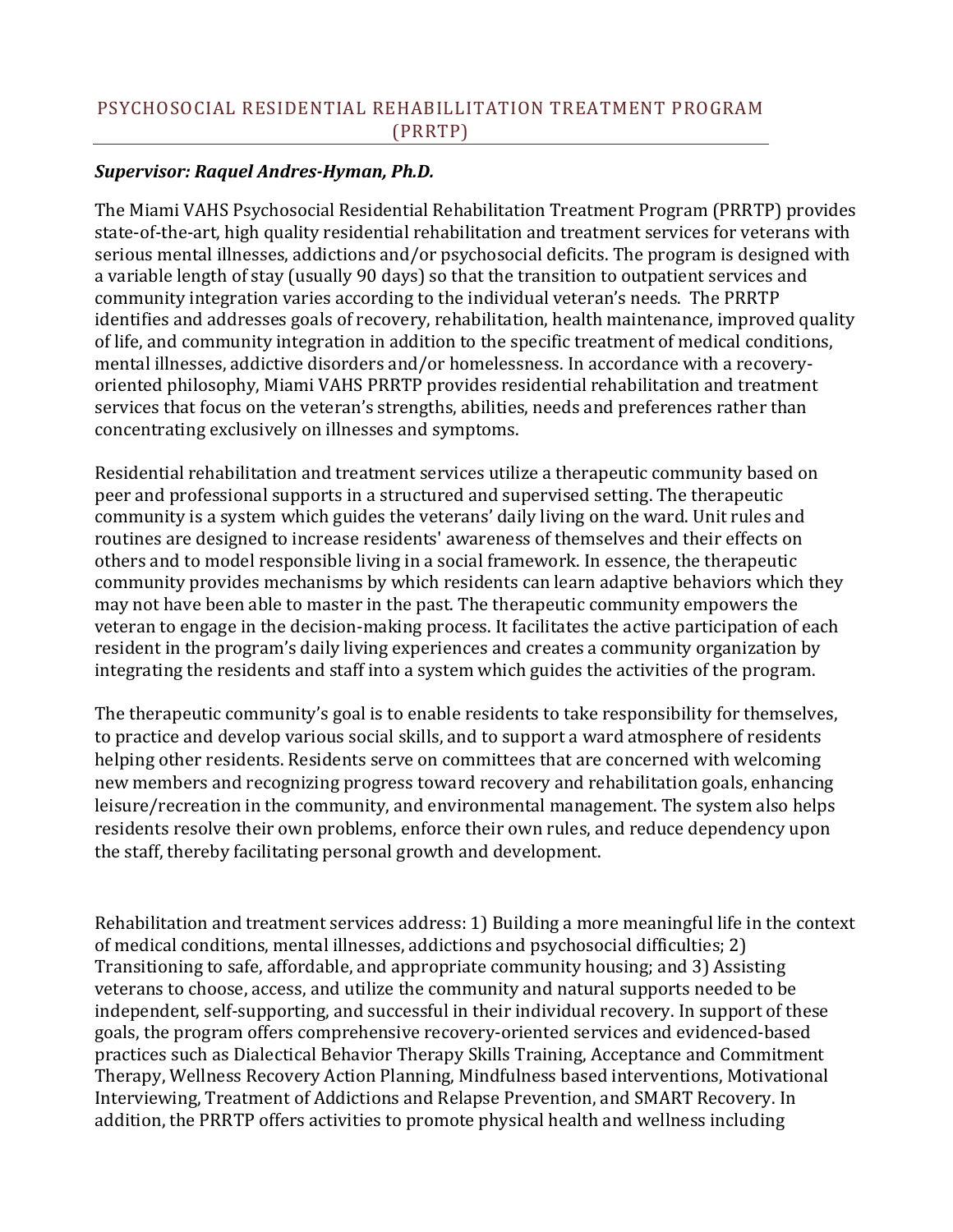Nutrition education, Recreation Therapy, Yoga, and referrals to Health Enhancement Fitness classes and Diabetes self-care. The Miami VAHS also provides education and guidance on selfmedication management and adherence to assist veterans in understanding the purpose and side effects of their medications and to promote independent self-management of medications.

The faculty of the PRRTP is comprised of an interdisciplinary team of professionals that work collaboratively with veterans to assist them in accomplishing their goals. The interdisciplinary team is comprised of: Psychologist/Program Manager, Psychiatrist/Medical Director, Primary Care Physician, Registered nurses and Licensed Practical Nurses with 24/7 coverage, Social workers, Clinical Nutritionist, Recreation Therapist, Music Therapist, Art Therapist, Vocational Rehabilitation Specialist, Chaplain, and Clinical Pharmacist.

Post-doctoral residents will have the opportunity to improve their skills as a psychologist through working with people with complex clinical presentations in the context of a collaborative team. Trainees will co-lead evidenced-based group psychotherapy, participate in treatment team meetings, develop treatment plans, and collect and analyze data consistent with measurement-based care.

Residents will co-lead DBT and ACT or process therapy groups with an intern, practicum student and/or their supervisor and may carry at least two individual treatment planning assignments. The supervisor has an integrative approach in the conceptualization of the Veterans' diagnoses and problems. Supervision focuses on the therapeutic relationship and helping the resident to continue to develop him or herself as a therapeutic agent. In addition, residents will have the opportunity to learn specific approaches such DBT, ACT for depression, and Motivational Interviewing.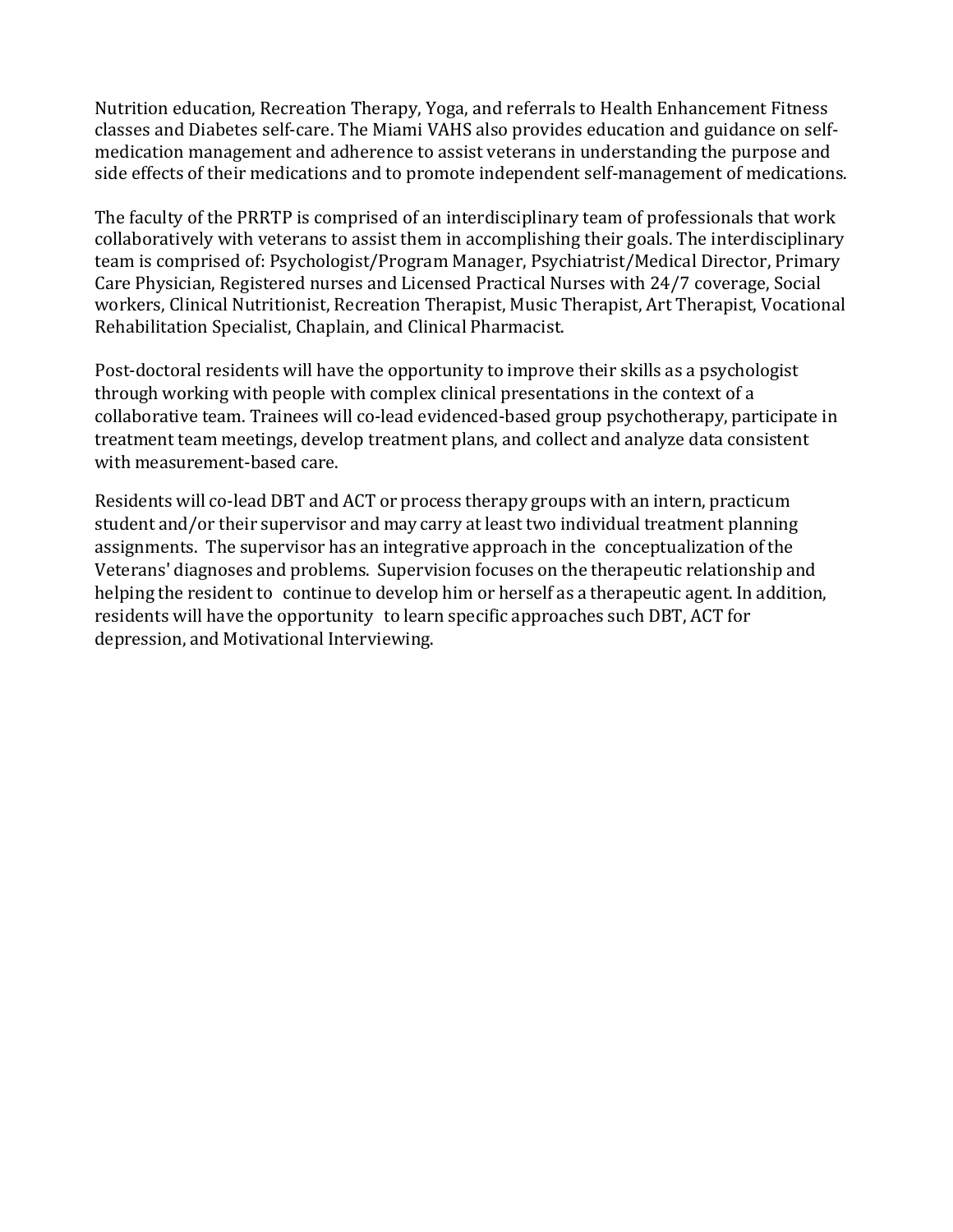# FORENSIC PSYCHOLOGY RESIDENCY – VETERANS JUSTICE OUTREACH (VJO)

# *Supervisors: Giovanna Delgado, Psy.D., Adam Rosen, Ph.D. and Jennifer Lee, Psy.D.*

Consultation and clinical psychology in the emphasis area of the Veterans Justice Outreach program (VJO). This is a full-time, year-long psychology post-doctoral position with the goal of providing fellows with specialized training in forensic psychology work within the VA hospital and South Florida Justice systems. This program will provide fellows with training and experiences related to consultation and liaison work of professional forensic psychologists as well as clinical practice with justice-involved veterans. Relevant ethical, legal, professional conduct, and cultural/diversity issues will be incorporated into this training program through experiential and research activities.

The goal of the VJO program is to avoid unnecessary criminalization of mental illness and extended incarceration among Veterans by ensuring that eligible justice-involved Veterans have timely access to VA mental health and substance abuse services when clinically indicated as well as other VA services and benefits. The VJO fellow will collaborate with a multidisciplinary team of professionals both through the VA and local justice systems. These teams include VA providers from various disciplines including: Social Work, Psychiatry, Psychology,Nursing, and Peer Counselors. Justice-related team members include Veterans Court judges, State Attorney and Public Defender's offices, and various court personnel. All team members work together to provide Veteran-centered services. Thus, participation in the Veterans Treatment Courts of Miami-Dade and Broward counties is a major component of this training program and fellows will be required to attend weekly court hearings. The Veterans Court is a hybrid of the Drug and Mental Health Court models, with the primary aim of serving Veterans struggling with addiction, mental illness and/or co-occurring disorders.

After shadowing the VJO supervisors, the fellow will take initiative in building working relationships with the above noted professionals as part of our work centered on ensuring that justice-involved veterans are receiving needed services and that their progress in treatment is appropriately communicated to the treatment courts monitoring their legal status. Additionally, providing feedback/education to court staff team members regarding the science and practice of psychology and advocating on behalf of veterans' overall well-being within the treatment court setting represent significant components of the position. Opportunities may also be available for fellows to actively participate in the training of local law enforcement Crisis Intervention Teams (CIT) to facilitate their capacity to effectively address veteran specific issues.

In terms of direct clinical activities, the VJO fellow will participate in the organization, management, and administration of psychology services provided to our veterans participating in the treatment court programs. The primary focus of these encounters will be to assess justice-involved veteran treatment needs, identify appropriate services within the VA system, and engage in ongoing treatment planning. Additionally, psychotherapy experiences will be incorporated into both individual and group interventions. Use of Motivational Interviewing, problem solving, Cognitive-Behavioral techniques, and culturally-responsive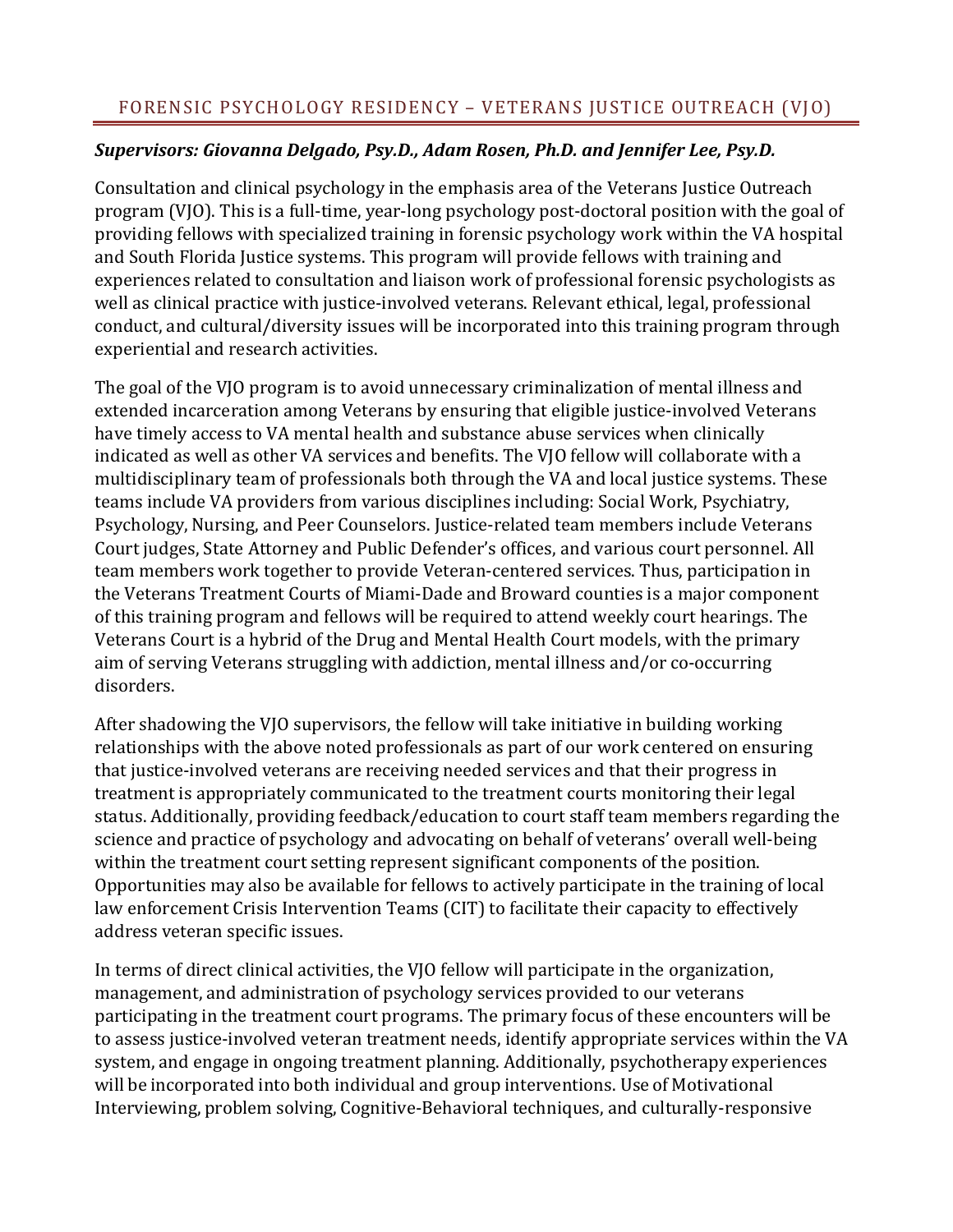treatment orientations represent some of the relevant clinical approaches associated with this population and training position.

Please be advised that although there are ample opportunities for direct clinical practice experiences with a forensic population throughout this training experience, the primary and unique focus of the VJO training program is professional psychological consultation and liaison work in addition to program management experiences. Unlike some traditional forensic training programs, the VJO training experience at the Miami VA does NOT place emphasis on forensic assessment (e.g., risk, NGI, competency, etc.). Applicants interested in systemic/organizational change interventions and/or the application of multiculturally competent approaches to the practice of forensic psychology are strongly encouraged to apply.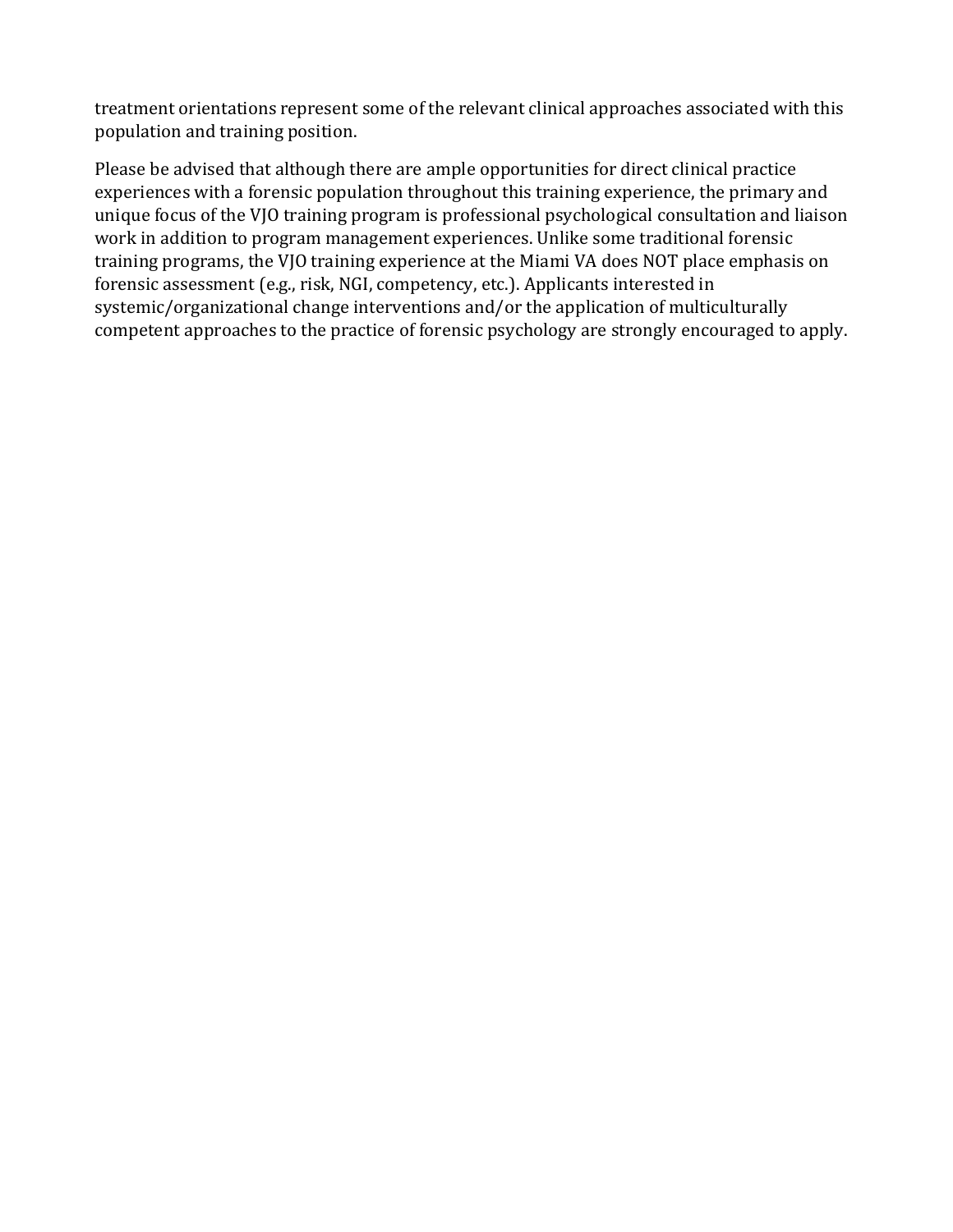The Resident will complete 6 months in Neuropsychology as well as 6 months in Geriatric Psychology. Description of these rotations are detailed below.

| <b>Position</b>                             | Rotation 1 (6 months)                                                                                                  | <b>Rotation 2 (6months)</b>                                                                |
|---------------------------------------------|------------------------------------------------------------------------------------------------------------------------|--------------------------------------------------------------------------------------------|
| Geriatric Psychology and<br>Neuropsychology | <b>Neuropsychology</b><br>Geriatric Neuropsychology<br>Service<br><b>General Outpatient</b><br>Neuropsychology Service | <b>Geriatric Psychology</b><br>Geriatric Primary Care<br><b>Community Living</b><br>Center |

## NEUROPSYCHOLOGY

## *Supervisors: Courtney Spilker, Psy.D. ABPP-CN, Arlene Raffo, Psy.D., and Jennifer Gillette, Psy.D.*

The major training focus in the Neuropsychology Service area is the provision of diagnostic assessment services to patients with known or suspected brain dysfunction. Hundreds of referrals and consultation requests are received yearly from departments throughout the Medical Center, with questions commonly pertaining to diagnosis, capacity, measuring changes over time, and assisting in the planning of treatment and rehabilitation. An integral role is the provision of assessment services and feedback to patients and their families. The most common diagnostic groups represented include dementia of various etiologies, traumatic brain injury, stroke, chronic alcoholism, Parkinsonism, Schizophrenia, PTSD, bipolar disorder, depression, and multiple sclerosis. Residents are exposed to a broad spectrum of neurological disease conditions, with a patient population that is diverse with respect to age, education, and cultural background.

- A. The Geriatric Neuropsychology rotation will involve the provision of neuropsychological services to older adults, primarily focused on the assessment of dementia. A large focus of this rotation is also inpatient and outpatient capacity evaluations.
- B. The General Outpatient Neuropsychology rotation is a general consultation service involving assessment of patients with a variety of medical and psychiatric conditions. This rotation includes triage of patients through consultation with physicians from various services (Primary Care, Neurology, Geriatrics, Infectious Disease, Cardiology, and Oncology), assessment of patients, and provision of feedback to patients and providers. Opportunities to conduct neuropsychological evaluation in Spanish is available.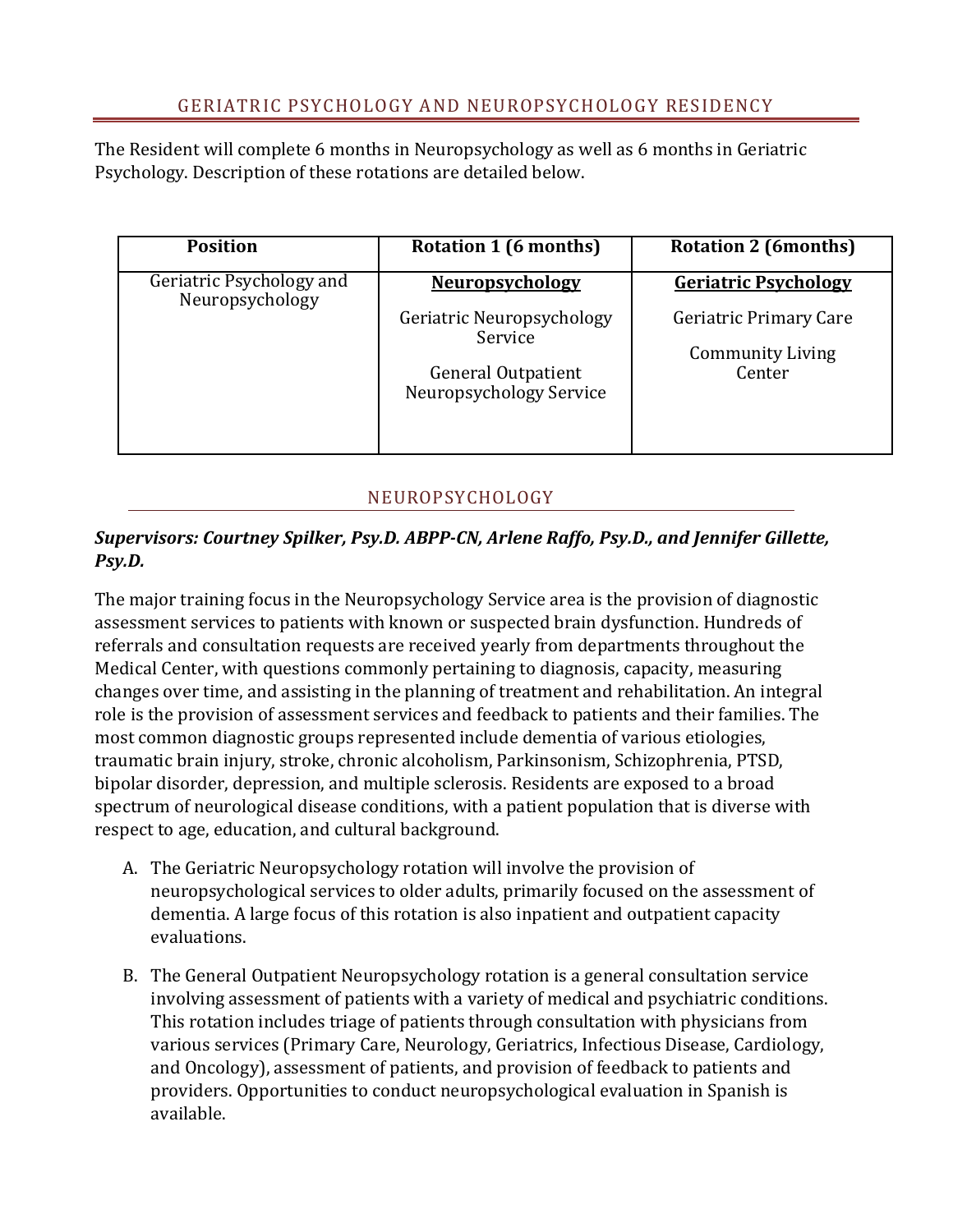**Neuropsychology Assessment Approach**: We use a flexible battery approach, with many batteries developed specific to the referral question based on empirical evidence.

**Neuropsychology Didactic Training**: **Neuropsychology Didactic Training**: Residents are required to participate in a multi- site neuropsychology fellowship didactic that features specialty presentations, case conference, fact finding, and journal article discussion via teleconference with 10 other VA medical centers and community-based training sites around the country. Didactic training is also provided through (1) A weekly neuropsychology case conference that includes a review of the examinee's medical history and its relevance for central nervous system functioning; (2) Neuropathology rounds that entail brain cutting, which is a routine part of the autopsy conducted by several faculty members in the Neuropathology Division of the Pathology Department at the University of Miami Miller School of Medicine; (3) Neurology grand rounds at UM Medical School that are held weekly and consist of one-hour presentations of one or two clinical cases; (4) Neurology Case Conference at UM Medical School which is a weekly one-hour presentation of an inpatient who, in most cases, presents with a motor and/or sensory abnormality; and (5) Intractable epilepsy conference (weekly) at UM Medical School that includes neurologists, epilepsy specialists, and neurosurgery.

**Neuropsychology Supervisory Experience:** Using a hierarchical supervisory model, residents are supervised in providing training experiences for practicum students and interns while in their neuropsychology clinic rotations. Residents train students in all aspects of assessment as well as in the provision of clinical feedback to patients and their families. Finally, postdoctoral fellows assist the staff in provision of didactics to interns and externs within the Neuropsychology and General Psychology training program.

# GERIATRIC PSYCHOLOGY

## *Supervisors: Paul Hartman, Ph.D., ABPP and Yesenia Rivera, Psy.D.*

**Geriatric Primary Care:** Psychological services are provided to patients within a geriatric primary care clinic, in response to referrals mainly from the clinic's medical director and residents as well as the psychiatry staff housed in the clinic. Patients are seen for psychological assessment, psychotherapy, and/or cognitive assessment. Patients represent a wide range of ages (mid-60's to 90's), ethnicities, and socioeconomic circumstances. Psychological issues commonly encountered in the geriatric clinic include anxiety, depression, maladaptive anger, partner-relational problems, parent-adult child relational problems, employment problems, difficulty in adjusting to health conditions or disability, caregiver stress, concerns about aging, concerns about dying, and bereavement.

Assessment methods include biopsychosocial interview, standard instruments such as MMPI-2, and instruments more specific for a geriatric or medical population such as the GDS. A neuropsychology battery is used for patients with suspected mild cognitive impairment or early- stage dementia. The training emphasis is on developing skills for clear and sensitive communication of assessment results to patients and referral sources, both in writing and orally. Recognition and appropriate reporting of elder abuse and neglect is also emphasized.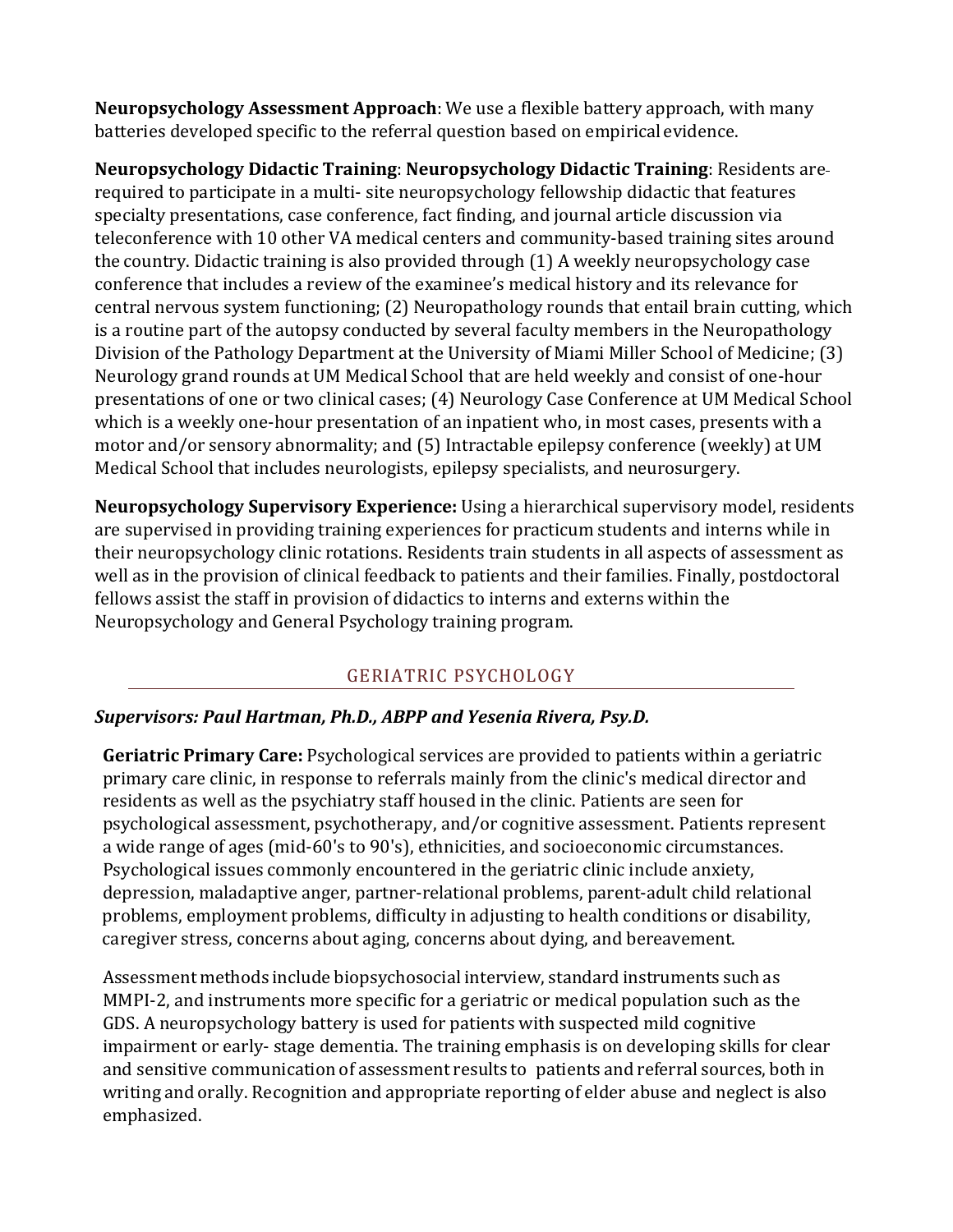The primary therapy approach is cognitive-behavioral, in addition to use of concepts and methods from patient-centered therapy, motivational interviewing, interpersonal therapy, and mindfulness approaches. Couple therapy and family therapy are provided as needed. In addition, trainees usually co-facilitate a "positive aging" learning and support group, which has been held every week for several years. Trainees also may participate, alongside clinic medical and nursing staff, in providing specialty individual and group services to geriatric patients, including frailty prevention and remediation, tobacco cessation, continence promotion, and cardiovascular risk reduction.

Supervision is provided by modeling (resident sitting in on supervisor providing services), direct observation of resident's provision of service, review of written reports and notes, audio or audio- visual recording of services, and discussion of cases. Residents are encouraged to attend "mini-lectures" given by the clinic director to medical residents on various geriatric issues at the start of the day, as well as geriatric grand rounds which are held once or twice a month.

**Community Living Center:** The CLC is home to approximately 80 Veterans who require a long-term supervised nursing/medical environment to ensure their health, safety, and well-being. Residents in the CLC range in age from 40 to 99 and reflect the wide range of issues attendant to such a population including chronic medical illness, persistent psychiatric illness, lack of decision-making capacity, end-of-life issues, and hospice/palliative care requirements. Our goal is to ensure residents and their families receive the highest level of care within an environment more reflective of 'home' than a traditional institutionalized medical setting, in compliance with the Culture Change movement. Veterans residing in the CLC reflect the full spectrum of demographics found within a diverse, urban, multi-cultural community providing a rich base for sharing of experiences and meaningful interactions between people. All care is coordinated via the interdisciplinary treatment team, with any team member (physicians, nurse practitioners, nursing staff, recreation staff, dietitians, pharmacists, rehabilitation staff, clergy, social workers, and housekeeping) able to request psychological services for a Veteran. Residents will learn to function as a vital member of such a team, enjoying mutually respectful and valued exchange of ideas regarding care of Veterans. A full range of psychological services is provided to Veterans including assessment (decision making capacity, baseline cognitive status, behavioral functioning, and current mental status) and therapy (supportive, insight oriented, reminiscence, and life review to assist in coping with depression, anxiety, loss and grief/bereavement). Additional services provided include supportive interventions with family members, didactic presentations to staff, crisis management, and development of behavioral interventions (e.g., STAR-VA), as needed. It is expected that the resident following a period of more direct supervision (i.e., co-therapy, supervised administration of assessment instruments, etc.) will be able to transition to a more independent level of functioning (i.e., resident called upon to provide therapeutic and assessment services with supervisor is available for consultation/backup but not immediately present). Given that residents of the CLC reflect a wide range of medical/psychiatric diagnoses, it is vital the psychology resident develops an awareness of and comfort with basic medical/psychiatric diagnoses, terminology, and presentation. This is accomplished by weekly didactics and regular exposure via walking medical rounds.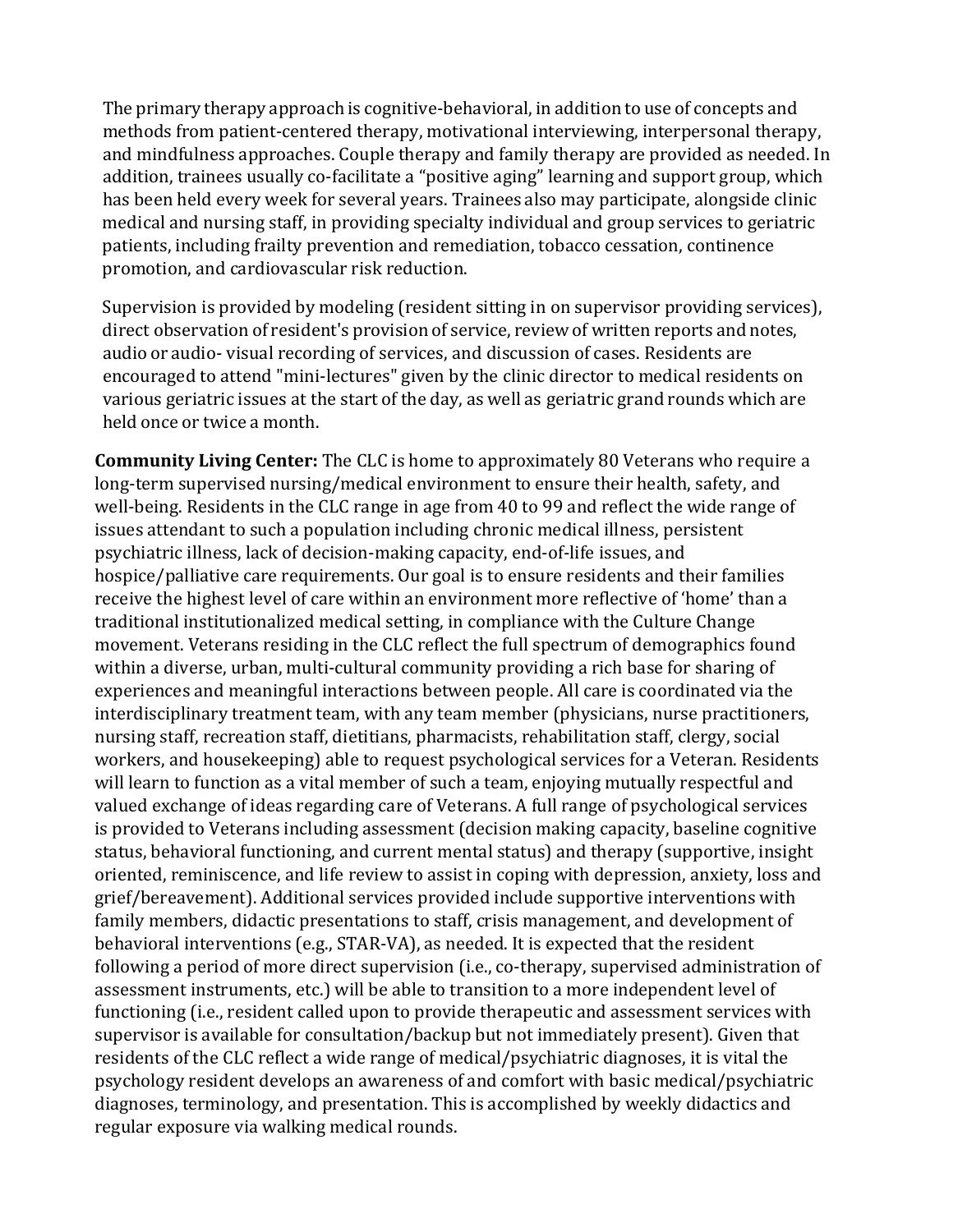## *Supervisor: Natalie Bustillo, PhD*

The Postdoctoral Residency position in PTSD and Related Concerns will provide training with an **emphasis in trauma focused recovery**. The resident will complete a 12-month supervised experience in the Miami VA HCS PTSD division. Program opportunities include both outpatient PTSD Clinical Team (PCT) and PTSD residential (PTSD-RRP) experiences with active duty military personnel and veterans struggling with military related trauma and PTSD. Residents will have the opportunity to work with individuals ranging from WWII to the currently returning Global War on Terror, who have been determined to be struggling with military (combat or non-combat) related PTSD. The resident will have the opportunity to function as part of an interdisciplinary treatment team and develop expertise in providing a variety of evidence-based psychotherapies and well-established individual and group, patient-centered and recovery-oriented interventions.

# PSYCHOLOGY PSYCHOTHERAPY CLINIC

Residents will participate in the Psychology General Psychotherapy Clinic. This clinic receives referrals from a wide range of areas and providers throughout the medical center. The resident will carry 3 individual psychotherapy cases throughout the year, using a brief model of psychotherapy; therefore, it is estimated the resident will treat 8-10 patients in this clinic by the end of the year. Each resident will be assigned a supervisor for this clinic activity.

# PSYCHODIAGNOSTIC ASSESSMENT CLINIC

The residents will participate in the assessment clinic by providing assessment in both their specialty area/clinic rotation as well as the general assessment clinic. For example, if the resident and/or supervisor identify assessment needs upon initial clinical interaction with a veteran, the resident will conduct more thorough psychological testing under the supervision of an assessment supervisor. This is usually their primary supervisor or a staff psychologist in the specialty area. Residents will also provide evaluations in the general assessment clinic depending on clinic demand and interest area, with the most common referral question assessing for ADHD. Residents are expected to complete as least four cases throughout the year (i.e., one per quarter).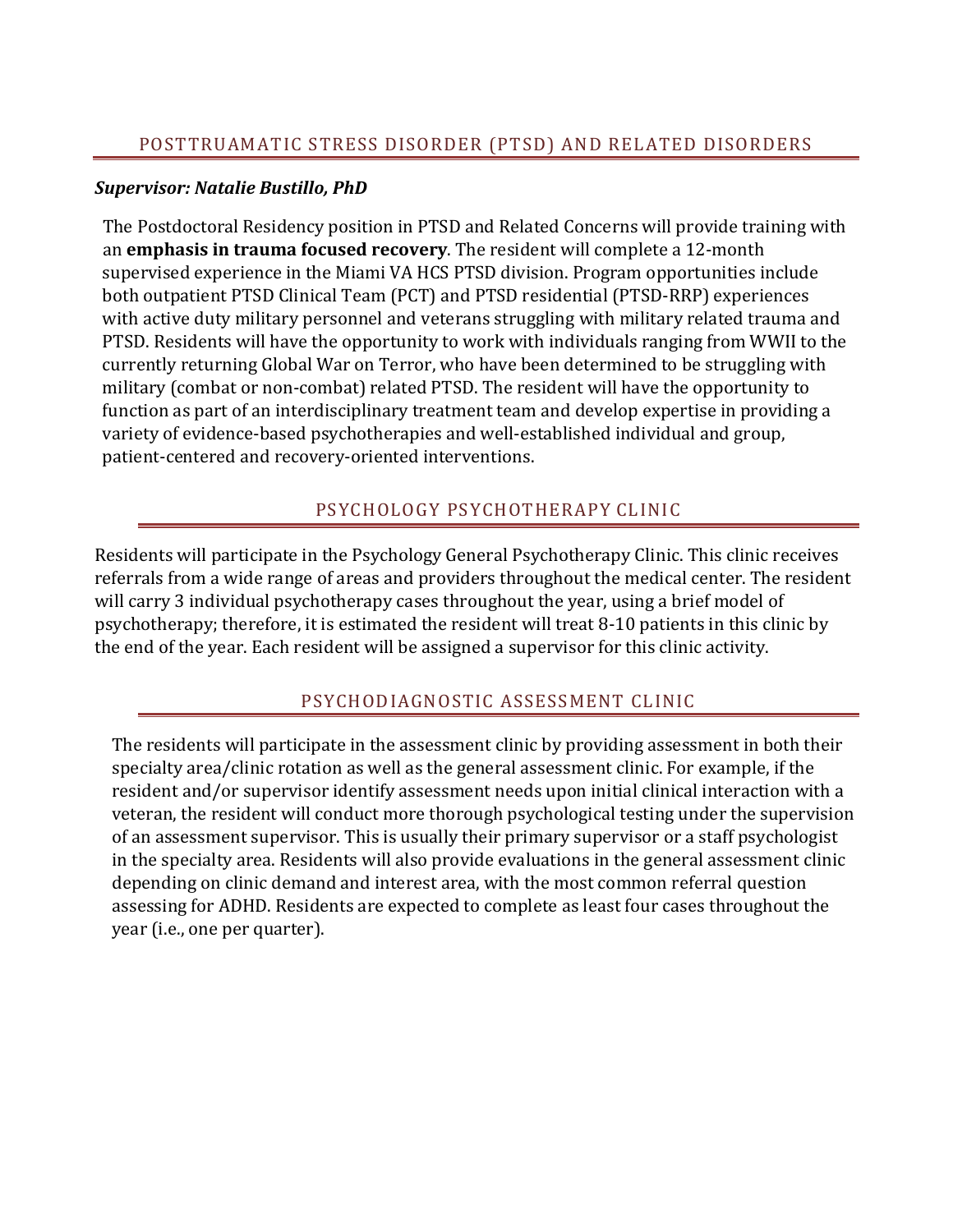There are a wide variety of required seminars for residents throughout the year. Postdoctoral Residents will also receive cultural competency training through the diversity didactic series, immersion community outings, and reflective discussions with staff focusing on how to address dimensions of diversity in their work. In continued efforts to provide culturally competent treatment, residents will use the ADDRESSING model in conceptualization.

Residents attend seminars that include ongoing post-doctoral seminars or continuing education sessions not in their emphasis area, as well as pre-doctoral seminars and medical school seminars/rounds that are held throughout the year. Additionally, residents are expected to teach seminars on their respective emphasis areas.

Regarding administrative responsibilities, all residents are expected to facilitate and administratively manage the weekly intern pre-doctoral case conferences throughout the year and actively provide feedback on assessment and psychotherapy cases to the interns (in conjunction with staff psychologists). Additionally, the residents will be responsible for leading and managing Intern Research Colloquia. Practicum students, interns, and members of psychology staff attend these meetings. It may also be attended by interdisciplinary team members in specific disciplines.

## RESEARCH

The Medical Center has an extensive research program of over 200 active projects concentrating on weight management, mental health, endocrine polypeptides and cancer, diabetes and epilepsy, geriatric studies, neuronal injury and disease, HIV/AIDS, chronic fatigue, and Gulf War Syndrome. Residency training programs are provided to 150+ residents in most of the medical and surgical subspecialties as well as Pathology, Pharmacy, Social Work, Audiology/Speech Pathology, Nuclear Medicine, Nutrition & Food Service, Physical & Occupational Therapy, Psychiatry and Radiology. As a result, an active teaching role has been developed to accomplish the hospital's mission of patient care, medical education and research, and a complete range of medical, surgical and psychiatric subspecialty services are provided.

Residents will identify a research mentor and engage in a project related to the resident's area of training emphasis. The expectation is that the resident, working with the mentor, will prepare the project as a 45-minute Continuing Education Presentation at the end of the residency year to psychologists, trainees, and other interested staff at the Medical Center in a continuing education format.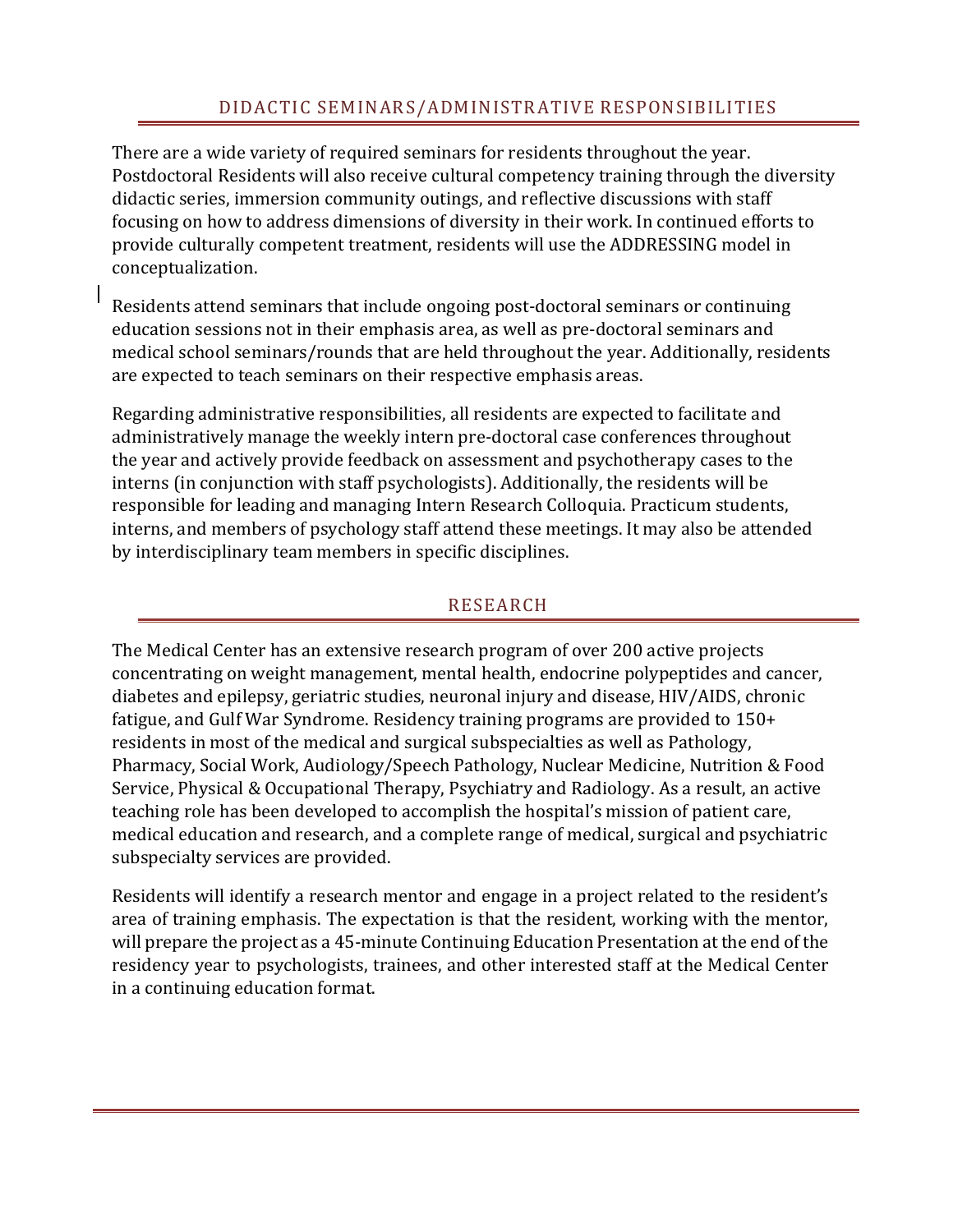# TRAINEE & PROGRAM EVALUATION: REQUIREMENTS FOR COMPLETION

In order to successfully complete the 2080-hour postdoctoral program, at each rotation's end (6 months), there will be written evaluation of the residents' progress as well as verbal feedback given to the residents by each supervisor and the Director of Training. Each 6-month term (mid- rotation and at the end of rotation), written feedback will be provided. The behaviorally based competency evaluation will be reviewed by the postdoctoral subcommittee and any deficit areas will be addressed with the resident. The following are the competency rating descriptions:

- 1. Problem Area (remedial plan needed)
- 2. Close supervision needed (mid-practicum level)
- 3. Regular supervision needed (intern entry level)
- 4. Periodic supervision need (mid internship level)
- 5. Little supervision needed (intern exit/postdoc entry level)
- 6. Some consultation needed (mid postdoc level)
- 7. No supervision needed (postdoc exitlevel)
- 8. Advanced practice (full performancelevel)

In order for residents to maintain good standing in the program they must

- 1. Receive at least a 6 (corresponding with "mid postdoc level") on at least 80% of the items on the midyear summative evaluation to be considered in good standing in the Program
- 2. No competency areas should be rated lower than a 5 (corresponding with ""intern exit/postdoc entry level")," with routine supervision of most activities is required)
- 3. Be rated at least at an advanced level of competency (corresponding to 7 on the rating scale) on 100% of the rating items by the end of the residency in order to meet criteria for successful completion of the Program
- 4. Not be found to have engaged in any significant ethical transgressions
- 5. Verify that hours entered into Log of Activities total **2080 hours**
- 6. Verify that hours entered into **Log of Activities** total at **least 900** hours for direct patient contact, **100** hours for supervision (receipt), **100** hours for didactic training experience and**100** hours in administration and hierarchical supervision (provision).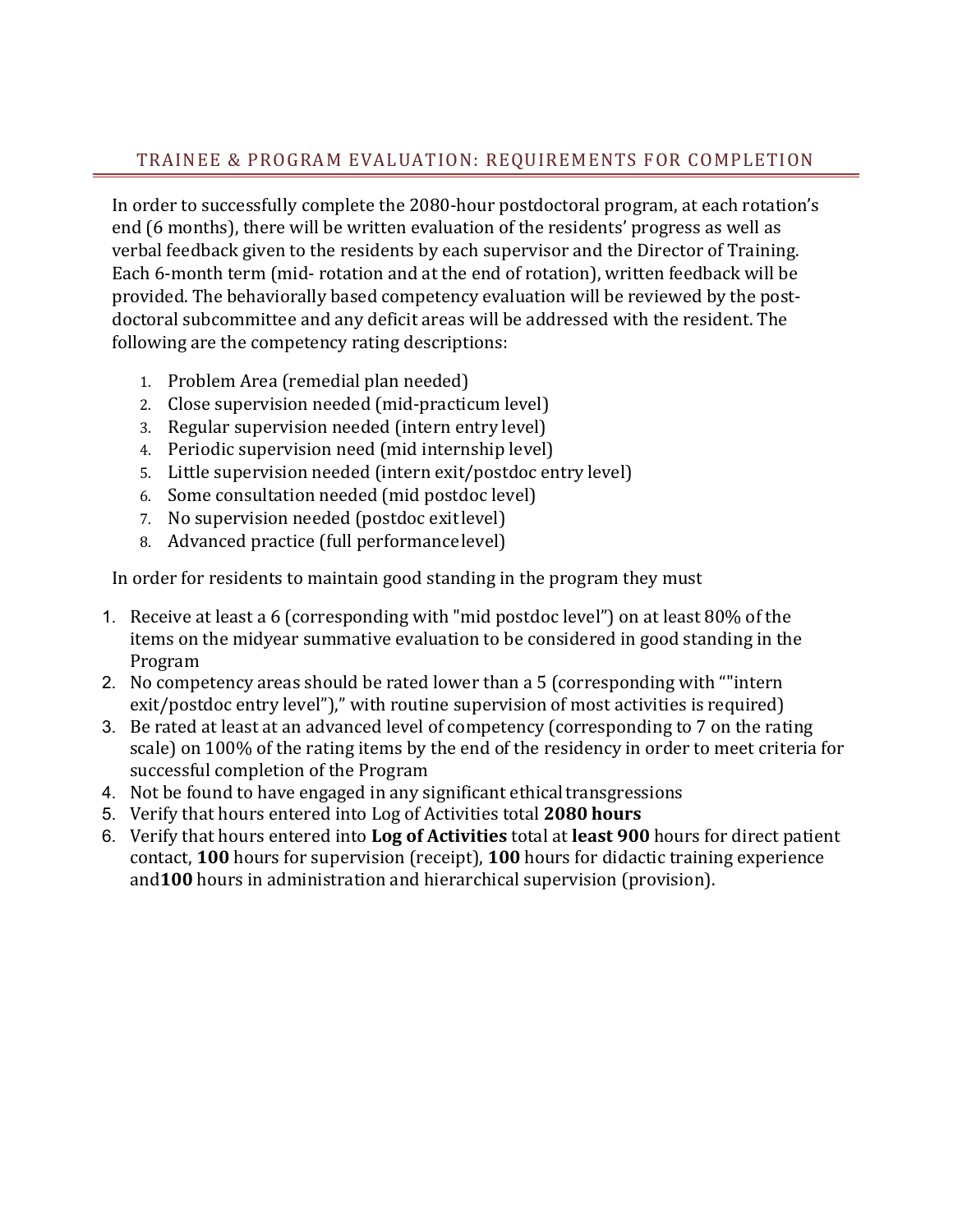*Rotation Evaluations.* Formal and informal feedback on performance as resident are provided by supervisors on a regular basis. Formal competency-based evaluations are made by the rotation, psychotherapy, and assessment supervisors and research mentors at the 6 month and 12-month mark. Resident performance is rated against the specific competencies addressed in each rotation. Residents will review written evaluations and be asked to sign it. Residents are provided a copy of the evaluations. The original signed evaluations are given to the Director of Training for inclusion in the training files.

*Performance Deficits.* One of the goals of residency is for residents to identify and work on gaps and deficits in their foundational and functional competencies. The residency program helps residents identify such areas through supervisor evaluations. The residency provides opportunities for improving competencies through all training activities including rotations, didactics, case conferences and research colloquia. It is expected that residents will make sufficient improvement in these areas so that they will be able to meet the Competency Standards listed above. Residents must meet these standards in order to graduate from and get official credit for completing the predoctoral residency. Usually, the process of supervisor evaluations and the supervisory feedback meetings by the Training Committee ensures that residents receive adequate training and supervision to achieve satisfactory levels of performance.

If a problem or deficit is identified to be of sufficient severity that the resident would not be able to graduate from the residency program, this problem must be brought to the attention of the Director of Training and the Training Committee immediately. It is the ethical responsibility of residents and especially supervisors to bring such issues to the Training Committee for discussion, even if the presenter is not completely sure about the problem. If resident is not made aware of a deficit, they cannot remediate it. All efforts will be made to provide a written statement first (see below for description) communicating to the trainee observation of the competency deficit. However, the Training Committee may decide that the deficit warrants placing the resident under a performance improvement plan or probation (see below). If a supervisor gives a resident an unsatisfactory rating on a formal evaluation, this will automatically result in the development of a performance improvement plan. A resident can also be placed on probationary status for significant or repeated instances of unethical, illegal, or unprofessional behavior. It should also be noted that flagrant ethical and legal violations, such as abuse of, or sexual relations with a patient, may result in a resident's immediate termination from the residency.

*Written Statement:* Whenever possible, supervisors are encouraged to communicate deficit areas and provide a written statement informing the trainee that the Training Committee is concerned about a behavior or competency deficit. This communication will include how the Training Committee will work with the trainee to rectify the matter and that the behaviors are not significant enough to warrant more serious action (Performance Improvement Plan or Probation). The trainee will have 30 days to demonstrate objective changes in behavior and will be provided feedback from the Training Committee. This will not be part of the trainees personnel file and will not be communicated to their Training Director.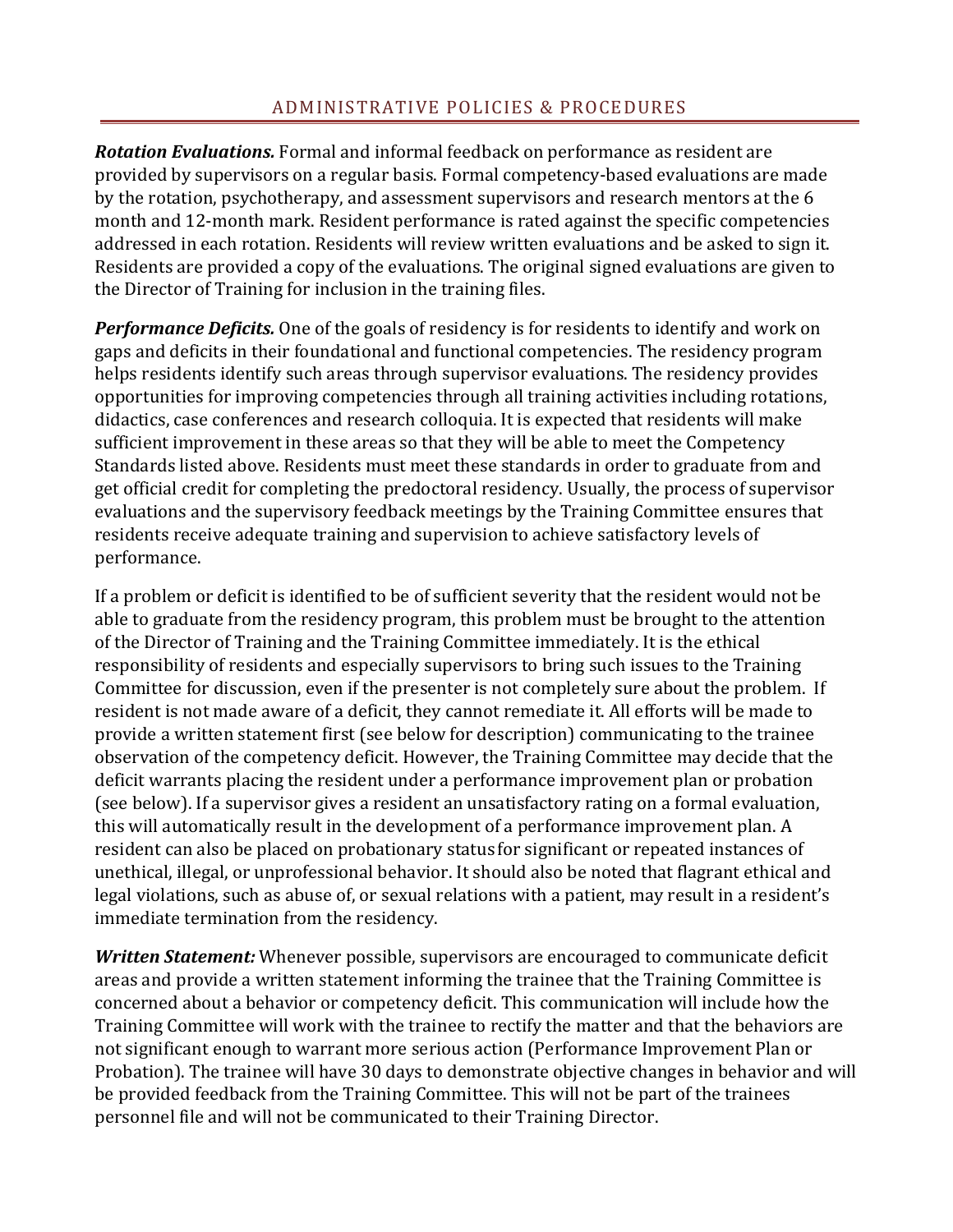*Level One Remediation***: Performance Improvement Plan:** A performance improvement plan consists of targeted competencies and expectations and related outcomes to meet expectations. Additional training experiences or immediate changes in the trainee's rotation or other training experiences may be warranted. The plan will establish a system for frequent feedback on the trainee's progress and performance, not less than once per month. The plan will set standards for meeting minimal levels of proficiencies in the problem areas or deficits. The plan will devise opportunities for training and remediation that clearly and concretely address the areas of concern. Such a problem and its remediation would take priority over the trainee's preference for training rotations and experiences. The plan may involve the participation of the trainee's psychotherapy supervisor and/or assessment supervisor, as well as research mentor, when appropriate. In situations where a concern has been raised by someone other than the trainee's direct supervisors, that party may be consulted as part of the process.

*Level Two Remediation:* **Probation.** If a trainee is unable to successfully remediate behavior within the abovementioned Performance Improvement or the Director of Training, a Supervisor or Trainee becomes aware of a serious deficit or unprofessional conduct on the part of a trainee that would create doubts or questions about their ability to satisfactorily meet the Competency Standards for successful completion of the program, the trainee may be placed on Probational Status. The Training Committee will carefully evaluate the situation, including speaking with the trainee and his or her supervisors, as well as reviewing any written material relevant to the issue including evaluations or clinical work. The Training Committee may request additional information in writing from the trainee and supervisors (i.e. VA 119 Report of Contact form).

In instances where concern is expressed about a trainee's performance without an unsatisfactory rating from a trainee's supervisor, the Training Committee will decide by majority vote whether the trainee does have a severe enough deficit or problem that would jeopardize their ability to successfully complete the program. A trainee on probation CANNOT graduate or successfully complete the program until the trainee has been removed from probation.

When a trainee is put on probationary status, the trainee will meet with the Director of Training and the trainee's supervisors to devise and/or continue outlined goals within the **Performance Improvement Plan.** The burden of demonstrating that the problem has been adequately remediated will be upon the **trainee** once they are put on probation. The trainee must achieve the goals set by the agreement in order to be considered for removal for probation.

*Removal from Remediation***.** Supervisors responsible for implementation of the Performance Improvement Plan and Probation will provide written and verbal feedback to the Training Committee on a regular basis, not less than monthly. When the supervisors and Training Director believe that the trainee has satisfactorily addressed and remediated the problems and deficits and met all of the goals established in the learning contract, the Director of Training will formally propose that the Training Committee consider removing the trainee from remediation status. The Training Committee **cannot** vote on the issue of removal from probation without such a recommendation by the Training Director. A trainee is removed from probation by a **majority** vote of the Training Committee. Removal officially indicates that the trainee's performance is at an appropriate level to successfully complete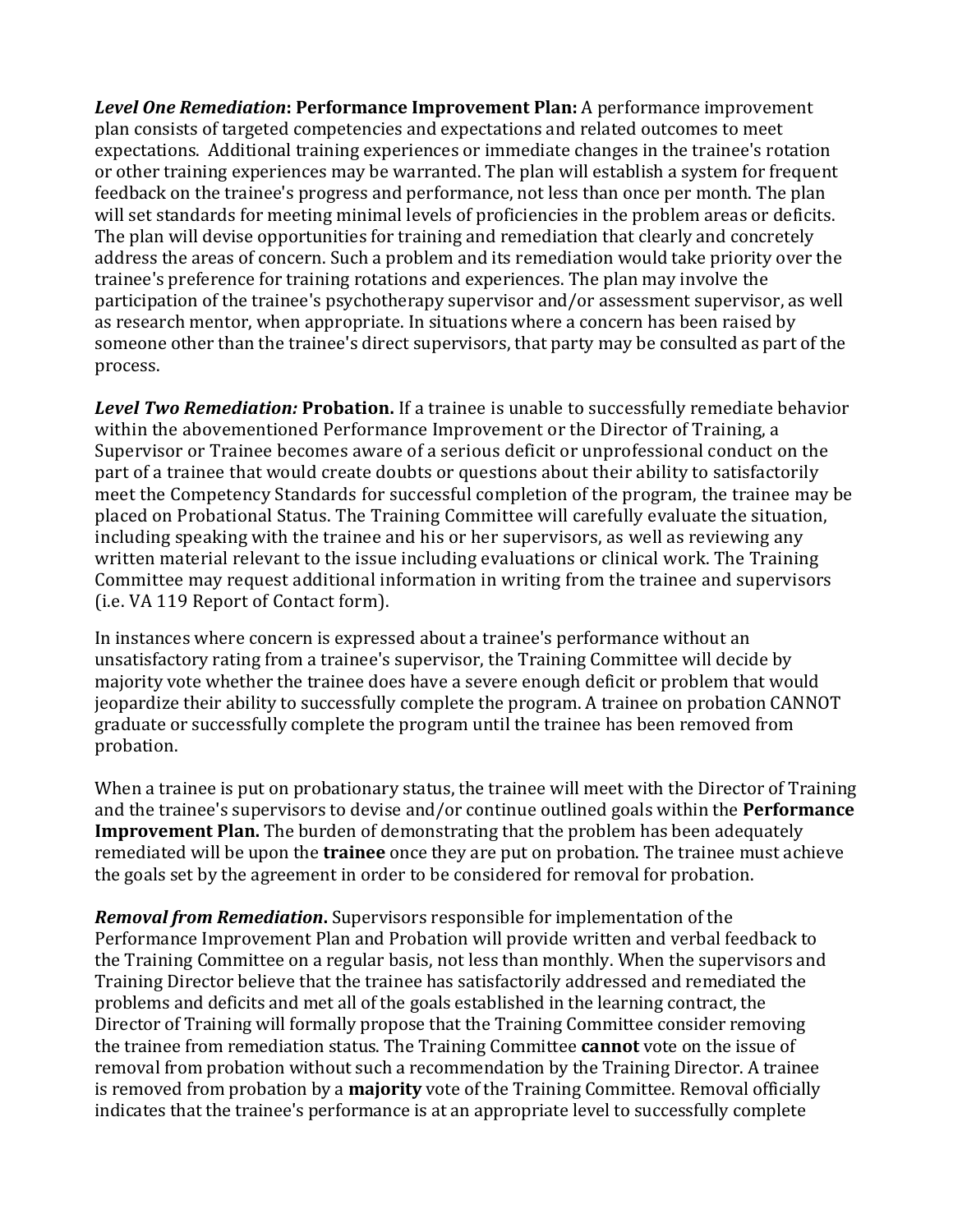the program. A trainee can only successfully complete the program if he/she/they is **not** on probationary status.

*Termination from the Program***.** If a trainee is on probation and the supervisors and Training Director do not believe that the trainee is achieving satisfactory progress toward acceptable levels of performance or believe that the trainee has not been able to remediate the problem or deficit, the Training Committee may have to consider alternatives such as partial credit for residency and/or early termination from the program. Similarly, if the trainee does not cooperate with devising a remediation program or refuses to cooperate with this process, termination will be considered by the Training Committee.

The Training Committee may also consider terminating a trainee from the program for violations of standards of behavior including significant or repeated instances of illegal, unethical, or unprofessional behavior. Moreover, the committee may choose to terminate the trainee without an opportunity for remediation. In all of the situations described above, the Training Committee will decide on the ultimate disposition of the trainee. Since the trainee will technically be on probation in all of these situations, the outcome for the trainee must be agreed to by a **majority** of the Training Committee. It is preferable that the Director of Training and the trainee involved cooperate in order to present the Training Committee with a plan that would be to the advantage of all parties to agree to. The resident may **appeal** a termination decision with the same process used to appeal final comprehensive evaluations.

**Illegal, Unethical, or Unprofessional Behavior.** If a supervisor or fellow trainee believes that a trainee has engaged in significant or repeated instances of illegal, unethical, or unprofessional behavior, then he or she is required to report these concerns to the Training Director. The Training Director will investigate the situation and report findings to the Training Committee and Chief of Psychology. The Training Committee can place the trainee on probation by majority vote, and for very serious problems, immediately terminate the trainee from the program by a **majority** vote. Residents are responsible for and will be held up to all of the appropriate ethical guidelines and professional laws established by the Department of Veterans Affairs, the local Psychology Service, the American Psychological Association, and the Florida Department of Professional Regulation.

## CONFLICT RESOLUTION AND GRIEVANCES / DUE PROCESS

If a resident has conflicts or difficulties with a supervisor, the resident's first recourse is to speak to the Miami VA Training Director. The Training Director will make every effort to explore the resident's concerns and attempt to mediate any problems between the resident and supervisor. If the resident has conflicts or difficulties with the Training Director or believes that the training director has not adequately addressed the resident's concerns, the resident may then speak to another supervisor, and ask to have the issue addressed by the entire Residency Committee. The resident may also present issues directly to the Residency Committee at one of its meetings. The Residency Committee will then explore the situation and may gather additional information, request written responses, or interview all parties involved. The Residency Committee may make suggestions and recommendations for resolution of the problem. If the resident is not satisfied with the results of bringing the issue before the Residency Committee, the resident may then file an "official grievance". The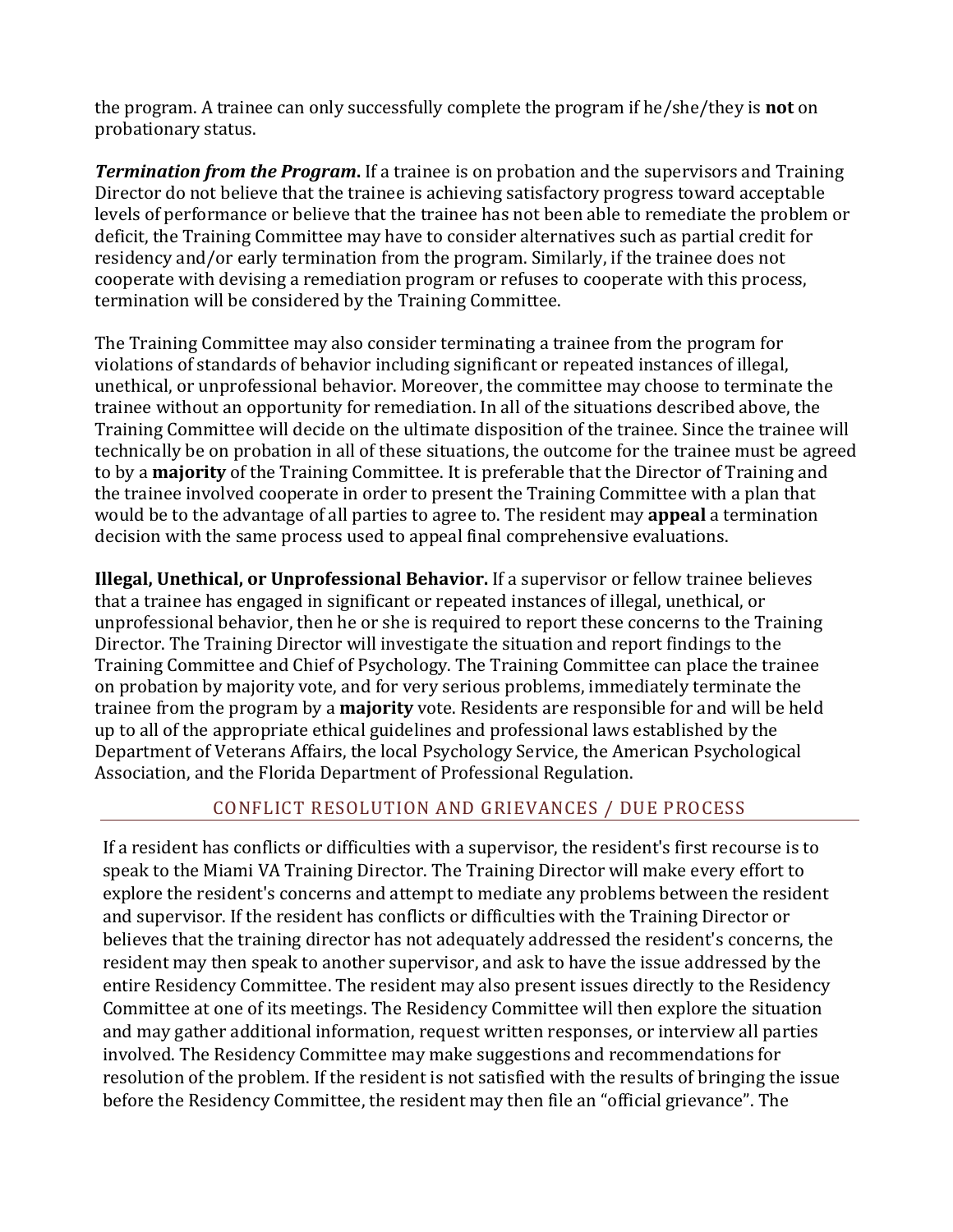resident will write up a summary of the problem, actions that have been taken, and the reasons why the resident continues to be dissatisfied with the situation.

The resident will submit this "grievance report" to the Miami VA Residency Committee. All parties involved are then invited to make written responses to the grievance including the supervisor, Training Director, and Residency Committee. The grievance, along with all of the written responses, will then be forwarded to the Chief of Psychology who will make a final decision about the resolution of the grievance.

Residents always have the right to consult with the American Psychological Association Education Directorate and Office of Accreditation, as well as the Association of Psychology Postdoctoral and Fellowship Centers.

# FACILITY & TRAINING RESOURCES

Each post-doctoral resident will be assigned his/her own or shared office distinct from predoctoral intern offices with telephone and networked computers. Internet and MICROMEDEX access are also available at each computer station. Secretarial support is limited for all psychology staff, but access to needed equipment, materials, and medical center resources is available to staff and trainees service wide.

Additionally, post-doctoral residents will have lab coats, commuting benefit, and free parking at the facility. Full library resources are available. The medical center maintains a professional library with over 2500 volumes and 390 current journal subscriptions, 22 of which are journals related to Psychology. Direct access to MEDLINE, PSYCHLIT, MDConsult, PsychARTICLES, WEBMD, MICROMEDEX as well as other databases is available. Services include interlibrary loans, literature searching, database education, and meeting rooms. Additionally, access to the University of Miami Miller School of Medicine's Library with 214,544 volumes and 1788 journal subscriptions is available to all Psychology Staff, post-doctoral residents, and interns.

Access to the University of Miami main campus library is also available to our staff and residents. The VAMC Medical Media Service provides support for printing/copying, access to video teleconferencing resources, telemedicine and a variety of audiovisual equipment for educational purposes.

*Our privacy policy is clear: we will collect no personal information about you when you visit our Website.* This program does not require self-disclosure outside of that required, when and if applicable, to provide quality care to patients.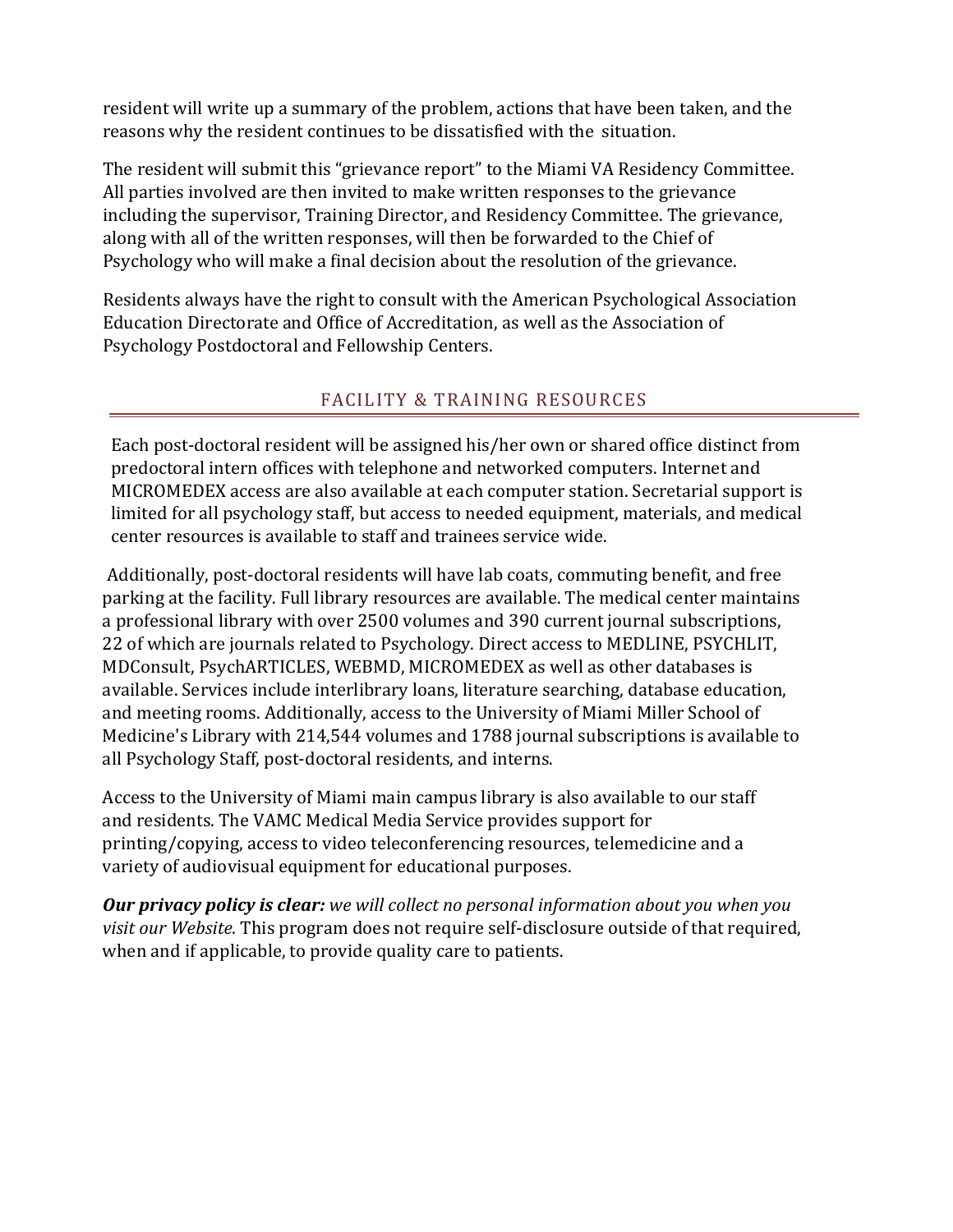*Raquel Andres-Hyman, Ph.D.* is a licensed Clinical Psychologist and the Clinical Director of the PRRTP and will provide on-site supervision of trainees. Her work focuses on assisting veterans with serious mental illnesses, addictions, and psychosocial difficulties to achieve more meaningful lives in their community through the provision of evidenced-based and innovative recovery-oriented care. In addition to her interests in program development and treatment, Dr. Andres-Hyman has published in the areas of cultural competence, addictions, recoveryoriented services, and factors that influence recovery from trauma. She has been influential nationally in promoting recovery-oriented services and in transforming mental health practice. Dr. Andres-Hyman earned her Doctoral and Master's Degrees at Nova Southeastern University, and completed her pre-doctoral and postdoctoral fellowships at the Yale University School of Medicine. Prior to joining the faculty of the Bruce W. Carter Medical Center of the Miami VA Healthcare System in 2009, Dr. Andres-Hyman spent five years as faculty at Yale University School of Medicine and Co-Director of Cultural Competence & Health Disparities Research & Consultation in the Department of Psychiatry at Yale.

**Jessica M. Bryant, Psy.D.** (Albizu University, Clinical, 2018). Staff Psychologist assigned to Primary Care – Mental Health Integration (PCMHI) at Miami Post-Deployment Clinic and Homestead CBOC. Additionally, providing marriage and family counseling to Veterans and their spouses/families. Duties within PCMHI include conducting brief interventions targeting mental health conditions and health behaviors changes, receiving warm-handoffs from primary care providers, participating in daily clinic huddles and working with transitional care team to aid Veterans recently discharged from military or following deployment. Dr. Bryant completed her pre-doctoral internship and post-doctoral residency at Miami VA Healthcare System's forensic track working with Veteran's Justice Outreach (VJO).

*Natalie E. Bustillo, Ph.D.,* (University of Miami, Clinical, 2014). Staff Psychologist assigned to the PTSD Clinical Team (PCT) and PTSD Residential Rehabilitation Program (PTSD-RRP). Clinical responsibilities consist of PTSD screenings, evidence-based individual psychotherapy, psychoeducational and coping skills-based group therapy, patient-centered treatment planning, and working in an interdisciplinary team. Therapeutic orientation is primarily cognitivebehavioral and experience includes completing all components of VA training in Cognitive Processing Therapy (CPT), Prolonged Exposure (PE), and Cognitive Behavioral Therapy for Chronic Pain (CBT-CP). Additional professional interests include mindfulness, utilizing evidence-based health behavior interventions to address common psychological and medical issues, and promoting healthy lifestyle changes (e.g., pain management, weight management, reducing at-risk alcohol use, tobacco cessation, stress management, and cardiovascular risk reduction).

*Grace Caldas, Psy.D.* (Albizu University, Clinical Psychology, 2016). Staff Psychologist assigned to the Comprehensive Inpatient Intensive Rehabilitation Program (CIIRP) unit which provides a broad exposure to disability populations in short-term inpatient rehabilitation. Clinical interests include behavioral medicine, rehabilitation psychology, medical psychology, and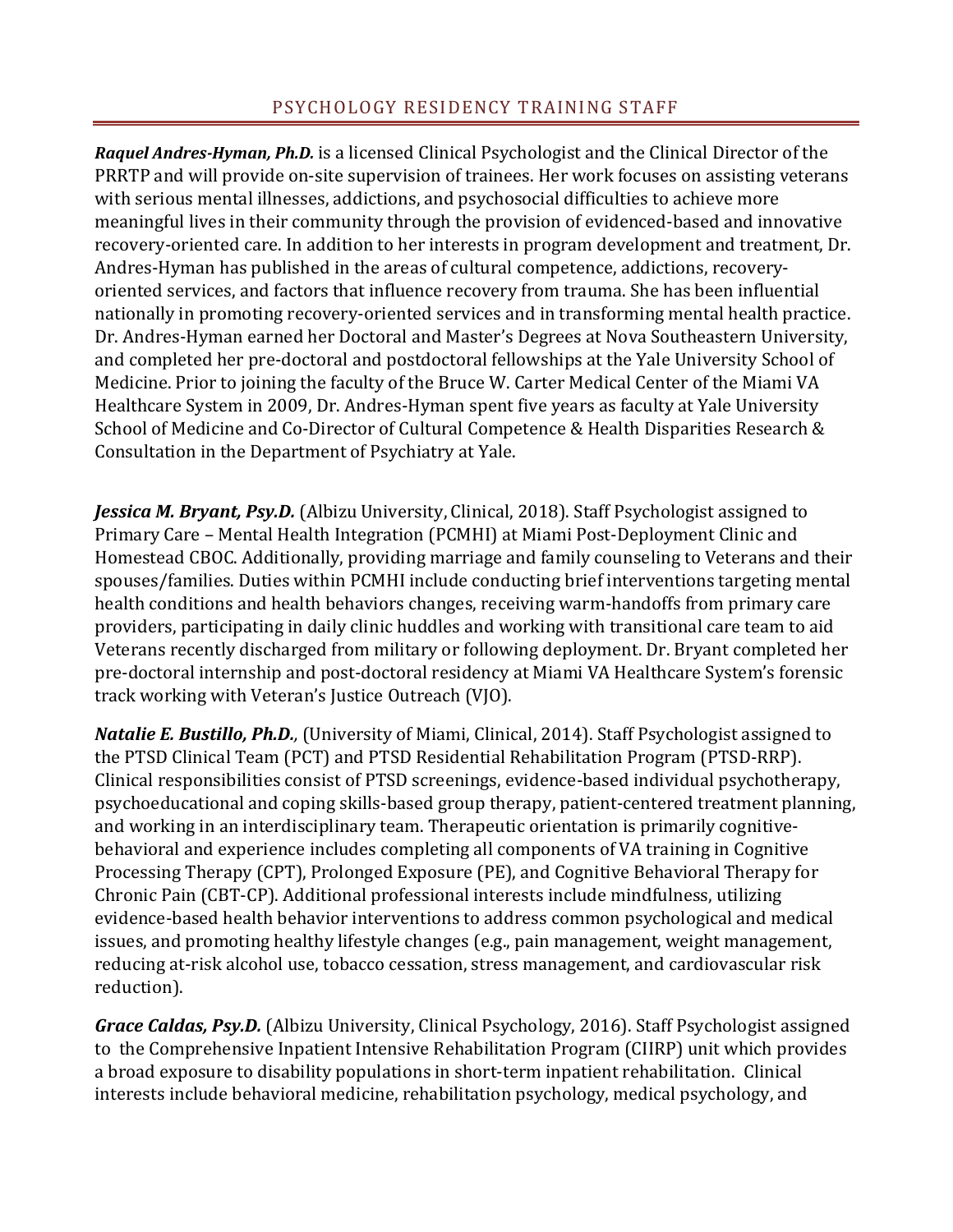primary care psychology. Approaches to interventions mainly focus on Motivational Interviewing, Problem Solving, and Cognitive Behavioral.

*Lindsey Calle-Coule, Psy.D.* (Nova Southeastern University, Clinical Psychology, 2016). Staff Psychologist. Assigned to the Behavioral Medicine Section and to Spinal Cord Injury/Dysfunction (SCI/D) Rehabilitation Service. Duties include evaluation and treatment of individuals on an inpatient and outpatient basis, consultation to medical and nursing staff, research, and program development. Case conceptualization involves a biopsychosocial approach with an emphasis on humanistic/existential therapy. Research interests include the role of psychology with patients diagnosed with Amyotrophic Lateral Sclerosis (ALS), the role of existential therapy on the improvement of quality of life among patients with chronic illness, and issues of diversity in the disability population.

*Ashley Carreras, Psy.D.* (Nova Southeastern University, Clinical, 2017) Staff Psychologist. Assigned to Acute Inpatient Program. Duties include working collaboratively with interdisciplinary team to develop treatment plans. Additionally, provide individual and group based psychotherapy to veterans or active duty service members with serious mental illness/substance use disorders requiring psychiatric stabilization and/or crisis stabilization. Approaches to interventions are integrative, utilizing motivational interviewing, psychodynamic therapy, cognitive behavioral therapy, and dialectical behavioral therapy. Clinical interests include dual diagnosis populations and long-term mental illness.

*Jason R. Dahn, Ph.D.* (Michigan State University, Clinical, 1999). Staff Psychologist and Health Behavior Coordinator. Expertise in individual and group psychotherapy, health behavior assessment and interventions, and in the treatment of serious mental illness (SMI). Therapeutic approach integrates psychodynamic, cognitive-behavioral, and health coaching perspectives. Serves as the lead clinical consultant to healthcare system staff, providing specific training and consultation to build and maintain competencies in health behavior coaching and associated interventions (e.g., motivational interviewing), and as co-chair of Health Promotion and Disease Prevention (HPDP) Committee. Collaborates with medical center staff to develop, adapt, implement and assess effectiveness of health behavior interventions for the promotion of general health and to address health risk behaviors as part of disease prevention and chronic disease management. Research interests broadly include issues common to mental health and medical psychology (e.g., weight management, sexual dysfunction, tobacco cessation, medication adherence, adjustment to illness) as well as the influence of gender and race/ethnicity on illness perception and health-related behaviors. Adjunct Assistant Professor, Department of Psychology, University of Miami.

*Giovanna Delgado, Psy.D.* (Carlos Albizu University, Forensic Psychology; Florida International University, 1996) As the Veterans Justice Outreach Coordinator for the Miami VA, she coordinates outreach services for Veterans involved with the judicial system and works as a liaison with the court system to ensure access to care for Veterans reentering the community. Expertise in working with an adult forensic population. Experience includes work with children, adults, the severely mentally ill, and clients suffering from sexual abuse, trauma, homelessness, substance abuse, medical, justice related and psychiatric issues.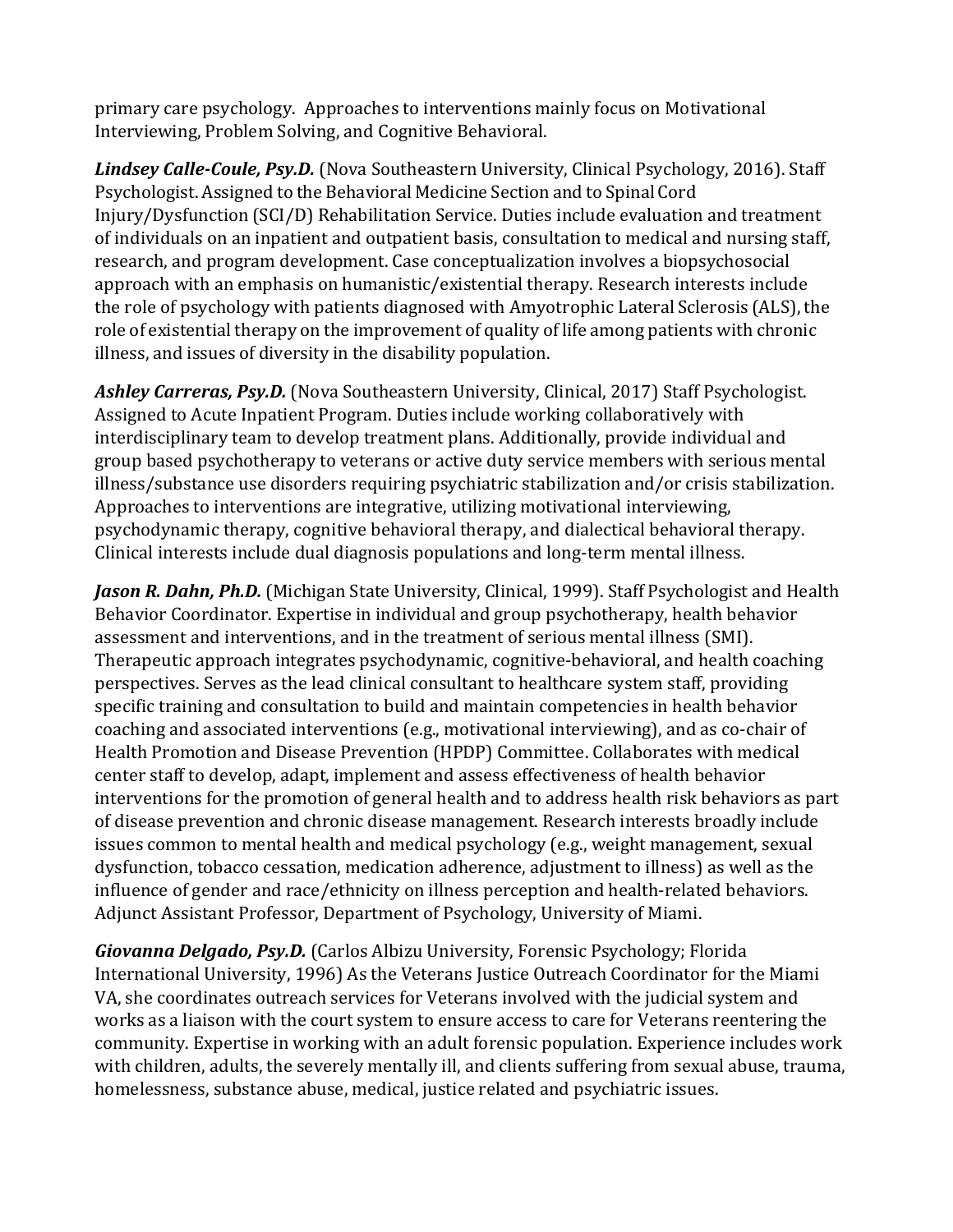*Carlos Finlay, Ph.D.* (University at Albany, SUNY, Clinical, 2005. Director of the Psychosocial Rehabilitation and Recovery Center. Clinical responsibilities include implementation and management of Individualized assessment, Psychotherapy groups, Community integration skills, Psychoeducational classes, Illness Management classes, Wellness Recovery Action Plan (WRAP) and peer support. My therapeutic approach is cognitive-behavioral with an emphasis on empirically supported interventions. Professional interests include the following: treatment of anxiety disorders with concomitant mood complaints and/or substance use problems, motivational enhancement, and anger management. My supervisory approach to working with interns and externs can be described as a combination of scholar-practitioner and junior-colleague models.

*Jennifer M. Gillette, Psy.D.* Dr. Gillette is a staff neuropsychologist within the Miami VA Healthcare System, Broward Outpatient Clinic (OPC). She obtained her doctorate in Clinical Psychology with a specialty in neuropsychology at Albizu University. She completed her predoctoral internship training in neuropsychology at the Gainesville VA Medical Center, followed by a post-doctoral fellowship in neuropsychology at South Florida Neuropsychology. Clinically, she has experience evaluating patients with various neurological, medical, and psychiatric conditions in inpatient and outpatient settings. Dr. Gillette also works as a member of the Polytrauma Support Clinic Team (PSCT) serving OEF/OIF Veterans with multiple body system traumas, including traumatic brain injury. She supervises graduate students, interns and post-doctoral fellows in neuropsychology. Areas of interest include traumatic brain injury and cognitive rehabilitation.

*Camille Gonzalez, Psy.D.* (Carlos Albizu University, Clinical, 2002). Staff Psychologist assigned to Post- Traumatic Stress Disorder Clinical Team, which provides outpatient psychiatric services to Veterans with military related PTSD. Clinical responsibilities include psychological evaluations, individual and group therapy, family/couples therapy, and psychoeducational classes. Additionally, she is involved in the coordination and implementation of evidenced-based psychotherapies. Therapeutic approach is eclectic, with a cognitive- behavioral emphasis. Dr. Gonzalez also supervises psychological assessment clinical cases with trainees. Research interests include evidenced-based treatment for PTSD.

*Lianne Gonzalez, Psy.D.* (Nova Southeastern University, Clinical Psychology, 2012). Staff Psychologist. Assigned to the Primary Care Mental Health Integration (PCMHI) service. Dr. Gonzalez provides behavioral health services to veterans in the primary care clinics, including behavioral health evaluations and brief interventions. Behavioral health concerns addressed through PCMHI include depression, anxiety, substance use, as well as other psychological disorders. As a PCMHI psychologist, Dr. Gonzalez also focuses on veterans' health behaviors and management of physical health problems, such as diabetes, obesity, smoking cessation, chronic pain, and stress-management skills. The focus of the PCMHI model of service is on providing a team-based approach and integrated care to veterans, addressing their behavioral and physical health needs in the primary care setting. Approaches to therapy mainly consist of cognitive-behavioral therapy, behavioral modification techniques, and motivational interviewing.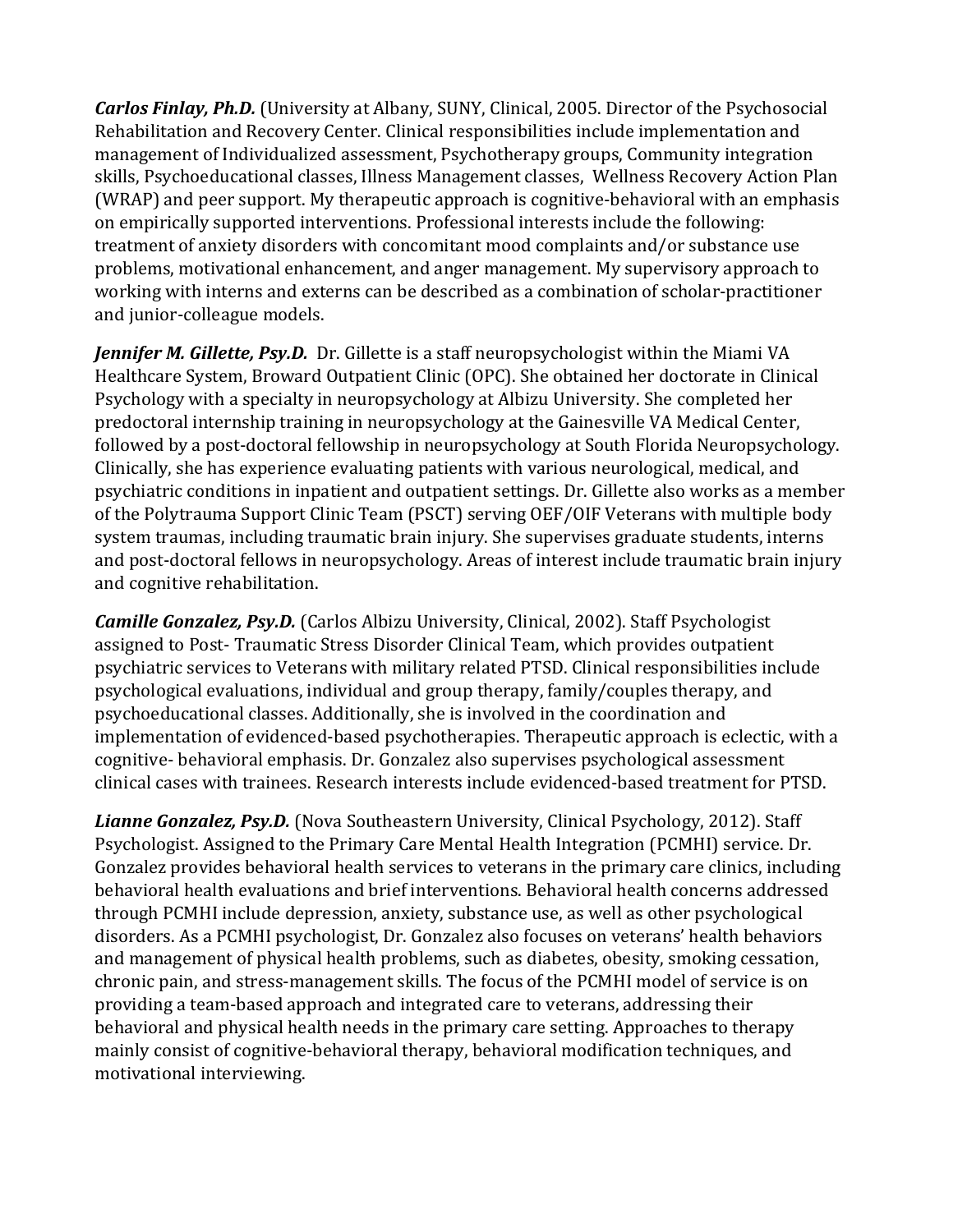*Paul Hartman, Ph.D., ABPP* (University of Miami, Biological Psychology, 1986; California School of Professional Psychology-Fresno, Clinical Psychology Respecialization, 1995; Board Certified in Clinical Health Psychology). Provides inpatient and outpatient psychological services as part of the consultation and liaison psychology team, and the geriatric primary care team. Privileges in psychological assessment, consultation, and therapy; and neuropsychology. Clinical approaches informed by patient-centered, motivational interviewing, cognitive-behavioral, interpersonal, positive psychology and mindfulness perspectives.

*Gary S. Kutcher, Ph.D.*(University of Miami, Clinical, 1992). Staff Psychologist and Clinical Director of the Miami VA's PTSD Division (composed of the PTSD Residential Rehabilitation Program (PTSD-RRP), PTSD-Clinical Team (PCT; in Miami, Broward and Homestead), and Military Sexual Trauma (MST) programs). Principle clinical responsibilities are in the PTSD-RRP. Privileged in psychological assessment and individual and group psychotherapy. Therapeutic approach is generally integrative with a "Reality Therapy" and CBT bent. Research interests include program evaluation psychological assessment and diagnosis of PTSD. Dr. Kutcher is currently the Local Site Investigator (LSI) for CSP589, a VA cooperative study entitled: Veterans individual placement and support towards advancing recovery. Adjunct faculty, University of Miami School of Medicine, Department of Psychiatry and Behavioral Sciences.

*Jennifer C. Lee, Psy.D.* Staff Psychologist assigned to Veterans Justice Outreach – Broward County. As the Veterans Justice Outreach Specialist for Broward County, she is the liaison between the Broward County Veterans Court and justice involved veterans receiving care at VA facilities in Broward and Miami. She coordinates appropriate and timely substance abuse and/or mental treatment for justice involved veterans as an alternative to incarceration. Dr. Lee works directly with the Broward County judge, state attorney, public defenders, and court case management team to advocate for veterans, communicate veterans progress in treatment, and educate the court and law enforcement about veterans mental health issues. She was a psychologist in the U. S. Navy and served with a Combat Stress Unit in support of Operation Iraqi Freedom in 2004. During her service in the Navy, Dr. Lee was stationed at the San Diego Naval Hospital. With the Miami VA and West Palm Beach VA, she worked with the PTSD Clinical Team and has expertise in assessment and treatment of military related PTSD.

*Divya Nawalrai, Psy.D.* (Nova Southeastern University, Clinical, 2010) PTSD / Substance Use Disorder Psychologist Provide evidenced based treatments to Veterans receiving services in residential and outpatient PTSD/ SUD programs. Clinical responsibilities include PTSD evaluations, individual and group therapy, consultation regarding complex PTSD/SUD cases, and psycho-education. Therapeutic approach is integrative, with an emphasis on motivational interviewing and interpersonal/client centered modalities. Research interests include evidenced-based treatment for co-morbid (PTSD/SUD) and other addictive disorders.

*Erika Pacheco, Psy.D.* (Nova Southeastern University, Clinical Psychology, 2013). Staff Psychologist assigned to Primary Care Mental Health Integration (PCMHI). Dr. Pacheco is the Miami VAHS' PCMHI Facility Lead. Dr. Pacheco provides a variety of services in support of mental and behavioral health assessment and intervention in the primary care setting to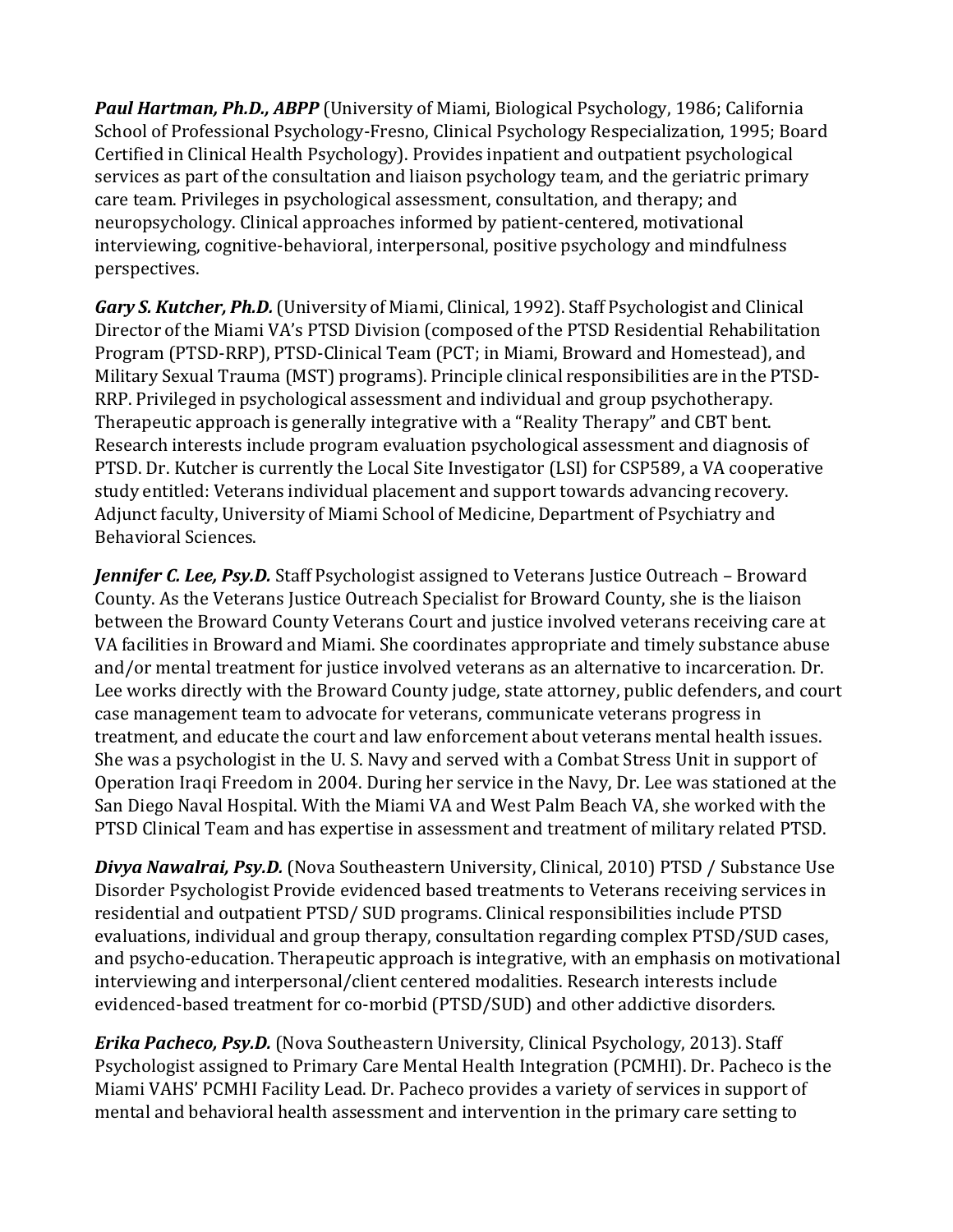help overcome barriers to care, identify and treat mental health and psychosocial concerns such as depression, anxiety, substance use, stress management, adjustment difficulties and others; and address and manage physical health issues such as diabetes, chronic pain, weight management, and smoking cessation. She provides population-based care and utilizes brief interventions in collaboration with the primary care (PC) team. Dr. Pacheco's therapeutic approach is integrative and flexible, with an emphasis on Third Wave CBT, Recovery-Oriented, and Humanistic approaches. In the PCMHI Facility Lead role, Dr. Pacheco provides ongoing education and training to PC teams, maximizes and actively monitors the effectiveness of existing patient identification mechanisms, is attentive to potential new integrated care program opportunities and provides appropriate feedback to Miami VAHS leadership. Areas of clinical expertise/interest include: Women Veterans, serious mental illness, trauma, evidenced-based and structured approaches (e.g., EMDR, PE, CPT, ACT, DBT, CBT-I, and Seeking Safety), and diversity/multicultural issues.

*Arlene Raffo, Psy.D.* Dr. Raffo is a staff neuropsychologist at the Miami VA Healthcare System. She supervises graduate students as well as interns on the General Neuropsychology rotation. She earned her doctorate degree in Clinical Psychology with specialization in neuropsychology from Albizu University in 2014. She completed her internship training in neuropsychology at the Pittsburgh VA, followed by a postdoctoral fellowship in neuropsychology at the University of Miami Miller School of Medicine, Department of Psychiatry and Behavioral Sciences. She additionally completed a postdoctoral residency in Behavioral Medicine at Citrus Health Network. Dr. Raffo provides outpatient evaluations to Veterans with various neurological, medical, and psychiatric conditions in both outpatient and inpatient settings. She also provides Spanish language evaluations, with opportunity to supervise interested interns who are bilingual and would like to gain proficiency conducting such evaluations.

*Yesenia Rivera, Psy.D.*(Albizu University, Clinical, 2017). Staff Psychologist assigned to the Community Living Center. Clinical responsibilities consist of conducting brief cognitive screenings, capacity evaluations, and providing psychotherapy using an eclectic approach including supportive psychotherapy, behavioral interventions, social skills training, as well as other evidence-based psychotherapeutic interventions in both individual and group modalities. Additional responsibilities include working with an interdisciplinary team to develop treatment plans. Interests include cognitive rehabilitation, multicultural assessment, and efficacy of behavioral interventions for patients withdementia.

*Adam D. Rosen, Ph.D.* (University of Miami, Counseling) Staff Psychologist assigned to the Veterans Justice Outreach Program – Miami-Dade County. As the primary liaison between the VA and the Miami-Dade Veterans Court, he works directly with the judge, state attorney, public defender, and court case management team to facilitate veteran's diversion from incarceration into appropriate mental health treatment services. He has spent the last several years working across several forensic contexts in South Florida providing courtmandated treatment services and evaluations. Clinical and research areas of emphasis include substance abuse treatment, anger management, trauma, and providing culturally sensitive mental health services within the context of the justice system.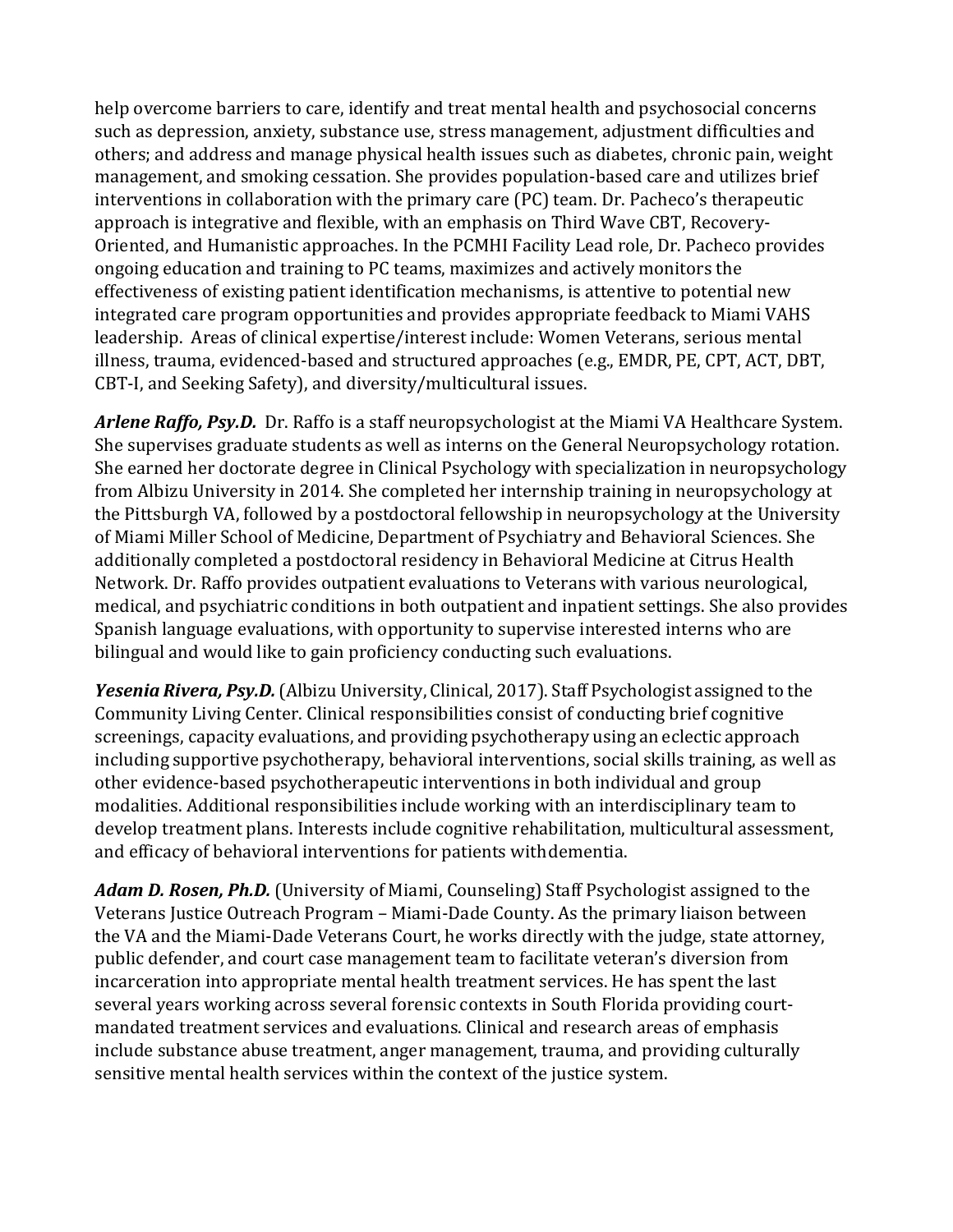*Julie Ruddy, Psy.D.* (University of Denver, Clinical, 1998) Chief of Psychology. Dr Ruddy served as a naval officer and clinical psychologist in the U.S. Navy. In addition to military service, she worked in various mental health care settings including residential treatment programs for emotionally disturbed youth, hospice care, and drug and alcohol treatment facilities. As a senior psychologist at the first combined VA/DoD healthcare system, Dr. Ruddy was responsible for all operations involved in the evaluation of mental health issues for the recruit population of the U.S. Navy, and was appointed as a recommending waiver authority to determine suitability for military service. Therapeutic approach is integrative with a cognitive-behavioral emphasis. Research areas of interest include military medicine, mindfulness, addictive disorders, issues of diversity and gender within the Veteran population, and evidenced-based treatment.

*Erik Santacruz, Psy.D., Ed.D.,* (The George Washington University). Dr. Santacruz earned his doctoral degree in clinical psychology at The George Washington University with an emphasis in psychological assessment. He completed his doctoral internship training at Jackson Health System/University of Miami Miller School of Medicine at the Adult Outpatient Health Psychology Clinic (Hispanic Track) where he provided mental health services to the underserved, Spanish speaking community of Miami-Dade County. Prior to his role as Clinical Psychologist of Hospice and Palliative Care, Dr. Santacruz served as the Liver Diseases and HIV Psychology Postdoctoral Fellow at Miami VA Healthcare System. Dr. Santacruz also earned a doctoral degree in health education at Teachers College, Columbia University. Currently, his clinical and research interests address the intersection of health education and clinical psychology as a way to help individuals cope and adjust to living with acute and chronic illness, sustain medication adherence, and engage in health promotion and disease prevention. Dr. Santacruz also has extensive research and clinical experience working with the LGBTQ community.

## Selected Publications

Ruth, R., & Santacruz, E. (Eds.). (2017). LGBT psychology and mental health: Emerging research and advances. Praeger.

*Abigail B. Somerstein, Ph.D.* (University of Central Florida, Clinical, 2013). Staff Psychologist and Program Manager of the Substance Abuse Residential Rehabilitation Treatment Program (SARRTP). Professional interests involve group and individual therapy for the treatment of problematic substance use and co-occurring disorders. Therapeutic orientation involves the integration of motivational interviewing, cognitivebehavioral relapse prevention, and acceptance based approaches.

*Courtney C. Spilker, Psy.D., ABPP-CN* (Nova Southeastern University, 2013) Board Certified Neuropsychologist. Clinical specialization: Geriatric Neuropsychology. Assignments: Geriatric Neuropsychology Clinic/Memory Disorders Clinic. Dr. Spilker completed her predoctoral internship at the Puget Sound VA – American Lake and a two-year Adult and Geriatric Neuropsychology postdoctoral fellowship at McLean Hospital/ Harvard Medical School. Responsibilities: Provides neuropsychological evaluations to Veterans with a wide array of neurological conditions, primarily suspected neurodegenerative disease processes, on both an inpatient and outpatient basis and additionally conducts capacity evaluations. Serves as the neuropsychology representative on the Miami VA Dementia Committee.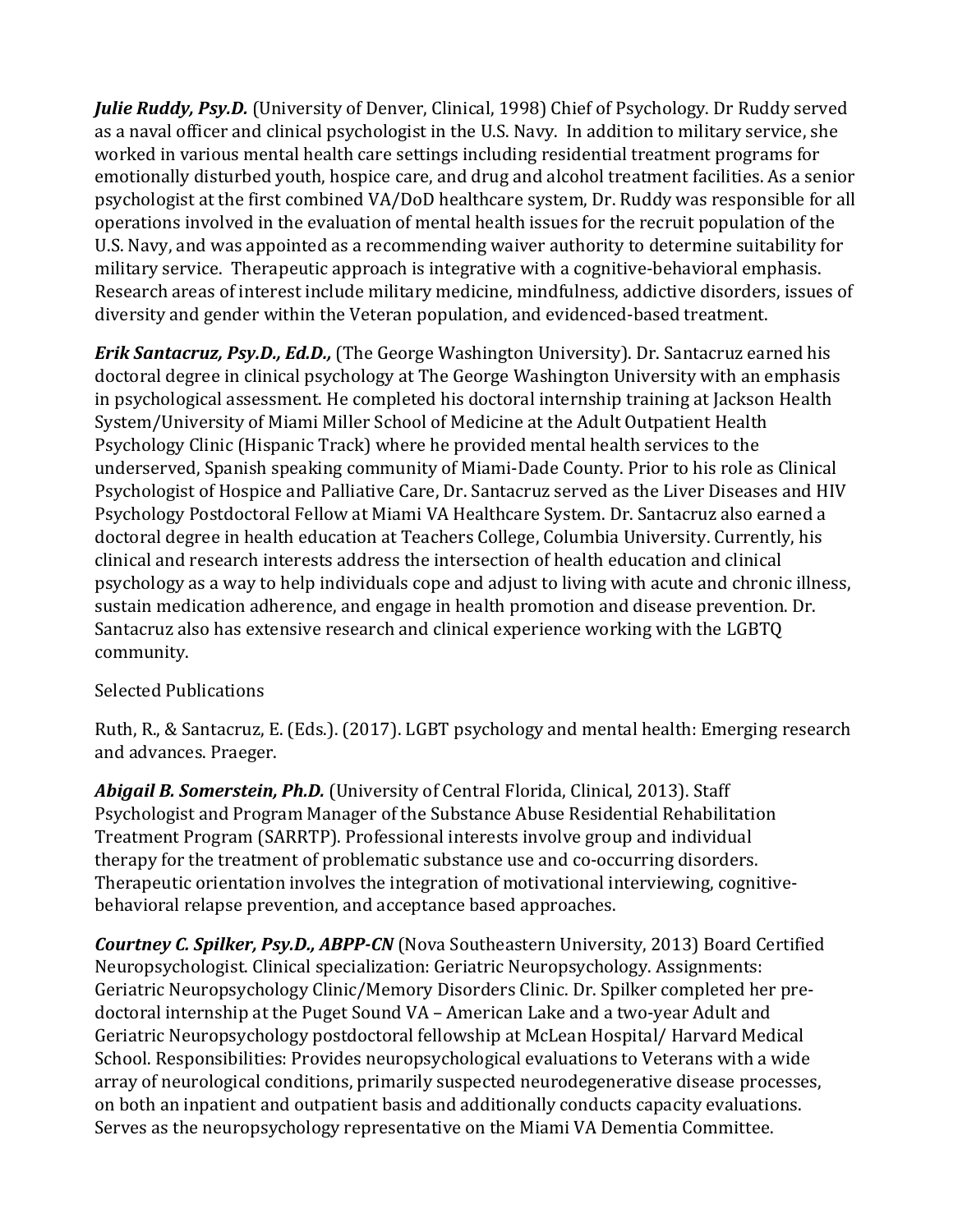*Elaine Stein, Psy.D.* (Argosy University/Illinois School of Professional Psychology, Chicago 1998). Assigned to the Post-Traumatic Stress Disorder Clinical Team (PCT). Clinical expertise is in the treatment of PTSD and Military Sexual Trauma (MST). Currently serves as the Military Sexual Trauma Coordinator for the Miami VAHCS which includes the main medical center and six CBOC's (Community Based Outpatient Clinics). Within PCT, Dr. Stein provides evaluations, individual psychotherapy including evidenced based treatments (i.e. ACT, PE, CPT), and group therapy for male and female Veterans who have experienced sexual trauma during military service. Case conceptualization and treatment approach embrace an emphasis on humanistic and transpersonal approaches to therapy as well as frequent integration of ACT and mindfulness particularly in the treatment of Depression and PTSD. Professional interests also include mind-body/body-based therapies, holistic health, impact of spirituality on trauma, consultation, and compassionate leadership.

**Pedja Stevanovic, Ph.D.** (Loyola University Chicago: Clinical Psychology, 2011; University of Miami Hospital/Neurology: Postdoctoral Fellowship in Neuropsychology, 2010-2012). Staff Psychologist. Assigned to Telehealth Psychology, Behavioral Health Clinic, and Recovery. Clinical Expertise in individual and group psychotherapy, psychological and neuropsychological assessment. Therapeutic approach generally eclectic, with a focus on relational approaches. Interests include insight oriented therapy and neuropsychological assessment with a focus on TBI and dementias.

Lauren G. Suarez, Ph.D. (University of Miami, Counseling, 2017). Staff psychologist assigned to both the Whole Health Center for Pain Management and the Posttraumatic Stress Clinical Team (PCT). Her duties within the pain clinic include provision of group and individual psychotherapy to veterans experiencing chronic pain, performing pre-procedure assessments for implantable devices, and collaborating with an interdisciplinary team on the Opioid Risk Review Board. Her duties within the PCT include provision of group and individual psychotherapy to veterans recovering from Military Sexual Trauma (MST), diagnostic evaluation, and treatment planning within an interdisciplinary team . In addition, she provides exposure-based group and individual psychotherapy to veterans participating in the PTSD Residential Rehabilitation Program (PTSD-RRP). Case conceptualization is informed by Relational Cultural Theory (RCT), while treatment approaches remain integrative and evidence-based (i.e. ACT, PE, and CBT-CP). Professional interests include the effects of systemic injustice, complex trauma, and holistic health.

*Laura B. Weinberg, Ph.D.* (Nova Southeastern University, Clinical Neuropsychology, 2012). Director of Psychology Training and Staff Neuropsychologist. Clinical responsibilities include provision of Neuropsychological Assessment and Psychodiagnostic Assessment. Dr. Weinberg completed her pre-doctoral internship at the Miami VA with an emphasis in Neuropsychology and a two-year Neuropsychological Fellowship with an emphasis in rehabilitation at MedStar National Rehabilitation Hospital. Clinical interests include the effects and recovery process of stroke.